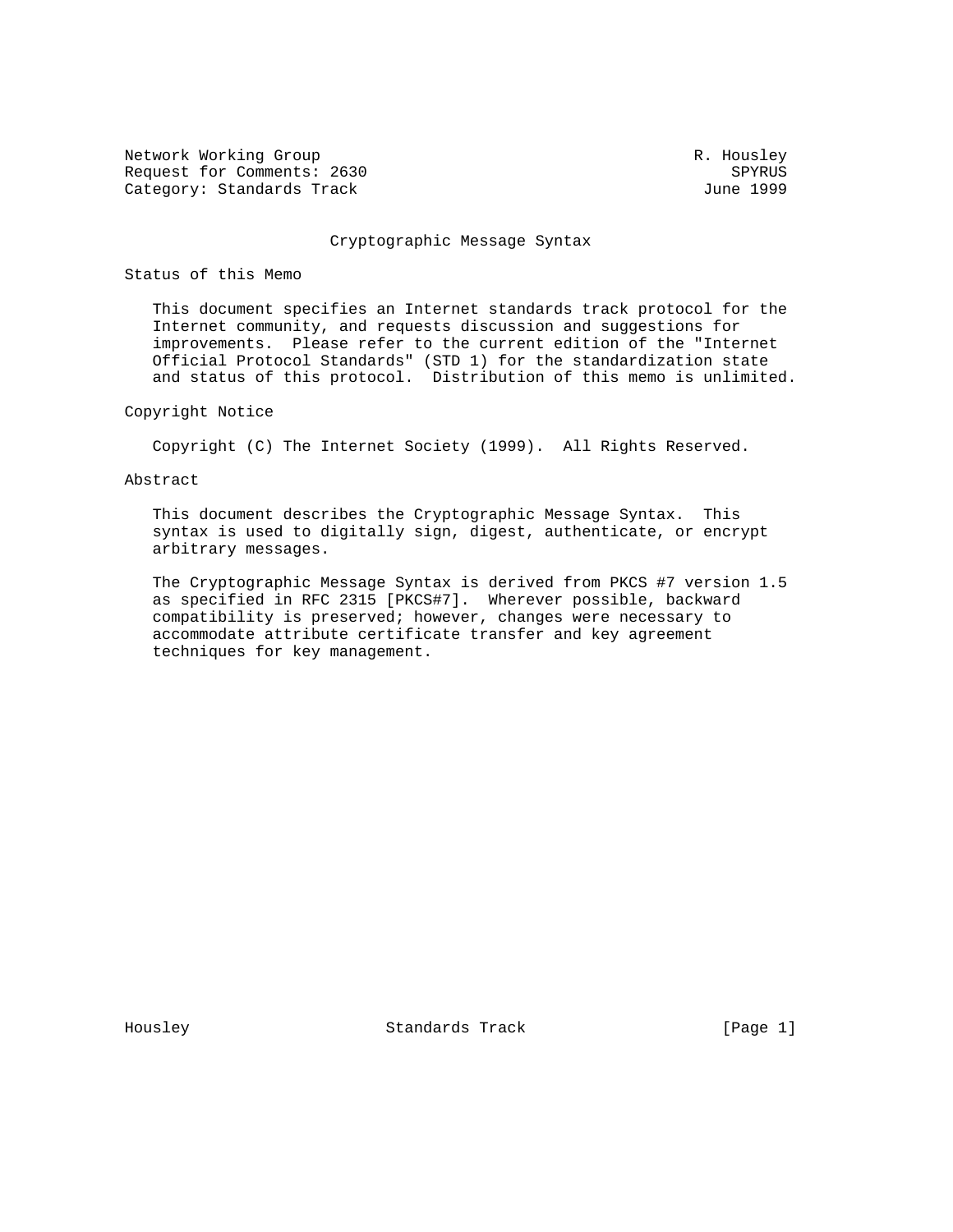# Table of Contents

| 1              | 4                                                  |  |  |  |  |  |
|----------------|----------------------------------------------------|--|--|--|--|--|
| $\overline{2}$ | 4<br>5                                             |  |  |  |  |  |
| 3              |                                                    |  |  |  |  |  |
| 4              |                                                    |  |  |  |  |  |
| 5              | $\overline{6}$                                     |  |  |  |  |  |
|                | 7<br>5.1                                           |  |  |  |  |  |
|                | 5.2<br>EncapsulatedContentInfo Type<br>8           |  |  |  |  |  |
|                | 5.3<br>9                                           |  |  |  |  |  |
|                | Message Digest Calculation Process  11<br>5.4      |  |  |  |  |  |
|                | 5.5<br>Message Signature Generation Process<br>12  |  |  |  |  |  |
|                | Message Signature Verification Process  12<br>5.6  |  |  |  |  |  |
| 6              |                                                    |  |  |  |  |  |
|                | 6.1                                                |  |  |  |  |  |
|                | 6.2                                                |  |  |  |  |  |
|                | 6.2.1 KeyTransRecipientInfo Type  16               |  |  |  |  |  |
|                | 6.2.2 KeyAgreeRecipientInfo Type  17               |  |  |  |  |  |
|                | 6.2.3<br>KEKRecipientInfo Type  19                 |  |  |  |  |  |
|                | 6.3                                                |  |  |  |  |  |
|                | 6.4                                                |  |  |  |  |  |
| 7              |                                                    |  |  |  |  |  |
| 8              | Encrypted-data Content Type  22                    |  |  |  |  |  |
| 9              | Authenticated-data Content Type  23                |  |  |  |  |  |
|                | 9.1                                                |  |  |  |  |  |
|                | 9.2                                                |  |  |  |  |  |
|                | 9.3                                                |  |  |  |  |  |
| 10             |                                                    |  |  |  |  |  |
|                | Algorithm Identifier Types  27<br>10.1             |  |  |  |  |  |
|                | DigestAlgorithmIdentifier  27<br>10.1.1            |  |  |  |  |  |
|                | SignatureAlgorithmIdentifier  27<br>10.1.2         |  |  |  |  |  |
|                | 10.1.3<br>KeyEncryptionAlgorithmIdentifier  28     |  |  |  |  |  |
|                | ContentEncryptionAlgorithmIdentifier  28<br>10.1.4 |  |  |  |  |  |
|                | 10.1.5<br>MessageAuthenticationCodeAlgorithm  28   |  |  |  |  |  |
|                | 10.2                                               |  |  |  |  |  |
|                | 10.2.1<br>CertificateRevocationLists  28           |  |  |  |  |  |
|                | CertificateChoices  29<br>10.2.2                   |  |  |  |  |  |
|                | 10.2.3                                             |  |  |  |  |  |
|                | IssuerAndSerialNumber  30<br>10.2.4                |  |  |  |  |  |
|                | 10.2.5                                             |  |  |  |  |  |
|                | UserKeyingMaterial  30<br>10.2.6                   |  |  |  |  |  |
|                | 10.2.7<br>OtherKeyAttribute  30                    |  |  |  |  |  |

Housley Standards Track [Page 2]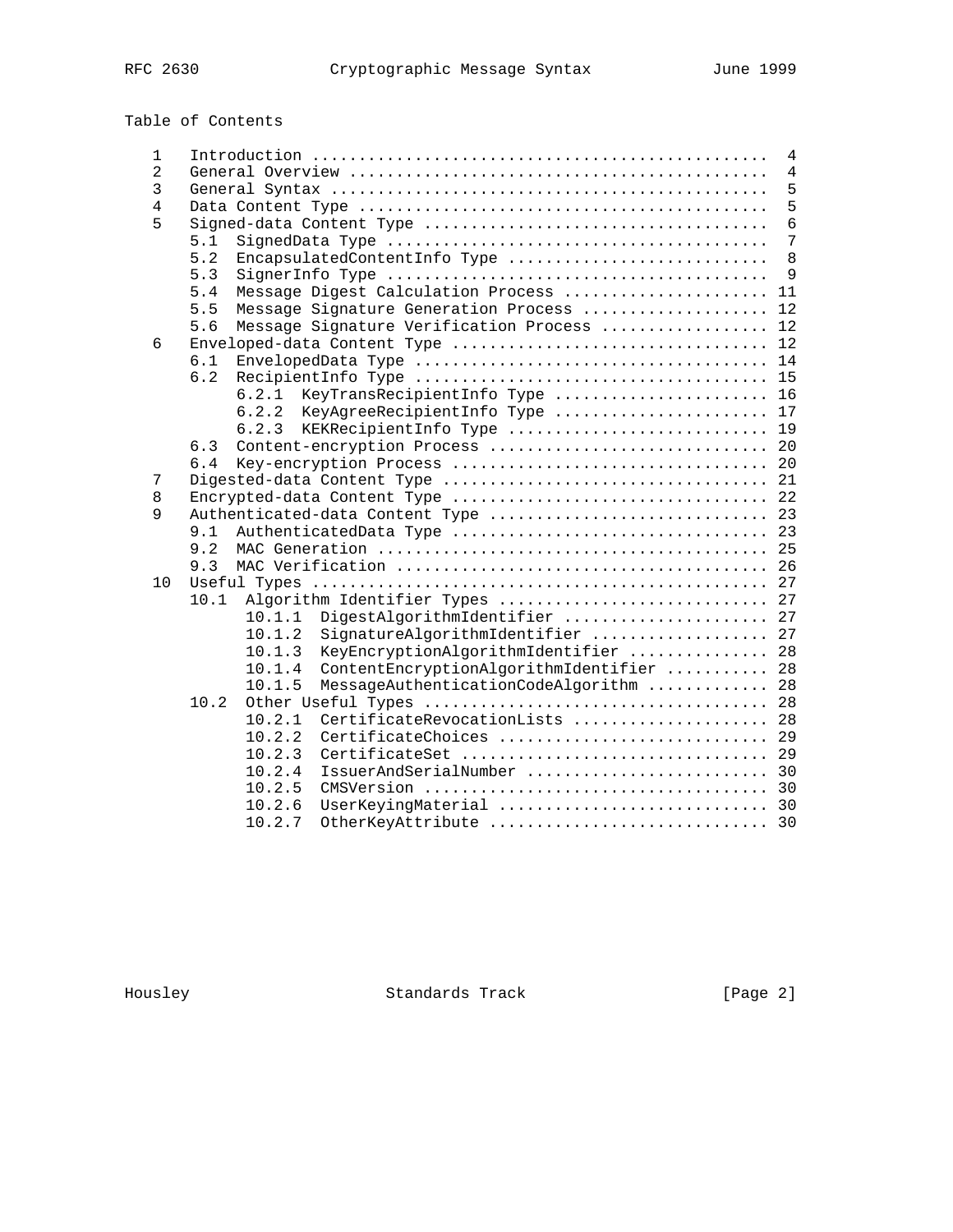| 11 |      |        |                                                                                                              |  |
|----|------|--------|--------------------------------------------------------------------------------------------------------------|--|
|    | 11.1 |        |                                                                                                              |  |
|    | 11.2 |        |                                                                                                              |  |
|    | 11.3 |        | Signing Time $\ldots \ldots \ldots \ldots \ldots \ldots \ldots \ldots \ldots \ldots \ldots \ldots \ldots$ 32 |  |
|    | 11.4 |        |                                                                                                              |  |
| 12 |      |        |                                                                                                              |  |
|    | 12.1 |        |                                                                                                              |  |
|    |      | 12.1.1 |                                                                                                              |  |
|    |      | 12.1.2 |                                                                                                              |  |
|    | 12.2 |        |                                                                                                              |  |
|    |      | 12.2.1 |                                                                                                              |  |
|    |      | 12.2.2 |                                                                                                              |  |
|    | 12.3 |        |                                                                                                              |  |
|    |      | 12.3.1 | Key Agreement Algorithms  36                                                                                 |  |
|    |      |        | X9.42 Ephemeral-Static Diffie-Hellman. 37<br>12.3.1.1                                                        |  |
|    |      | 12.3.2 | Key Transport Algorithms  38                                                                                 |  |
|    |      |        | 12.3.2.1                                                                                                     |  |
|    |      | 12.3.3 | Symmetric Key-Encryption Key Algorithms  39                                                                  |  |
|    |      |        | Triple-DES Key Wrap  40<br>12.3.3.1                                                                          |  |
|    |      |        | 12.3.3.2<br>RC2 Key Wrap  41                                                                                 |  |
|    | 12.4 |        | Content Encryption Algorithms  41                                                                            |  |
|    |      | 12.4.1 |                                                                                                              |  |
|    |      | 12.4.2 |                                                                                                              |  |
|    | 12.5 |        | Message Authentication Code Algorithms  42                                                                   |  |
|    |      | 12.5.1 |                                                                                                              |  |
|    | 12.6 |        | Triple-DES and RC2 Key Wrap Algorithms  43                                                                   |  |
|    |      | 12.6.1 |                                                                                                              |  |
|    |      | 12.6.2 | Triple-DES Key Wrap  44                                                                                      |  |
|    |      | 12.6.3 | Triple-DES Key Unwrap  44                                                                                    |  |
|    |      | 12.6.4 |                                                                                                              |  |
|    |      | 12.6.5 |                                                                                                              |  |
|    |      |        |                                                                                                              |  |
|    |      |        |                                                                                                              |  |
|    |      |        |                                                                                                              |  |
|    |      |        |                                                                                                              |  |
|    |      |        |                                                                                                              |  |
|    |      |        |                                                                                                              |  |
|    |      |        |                                                                                                              |  |

Housley Standards Track [Page 3]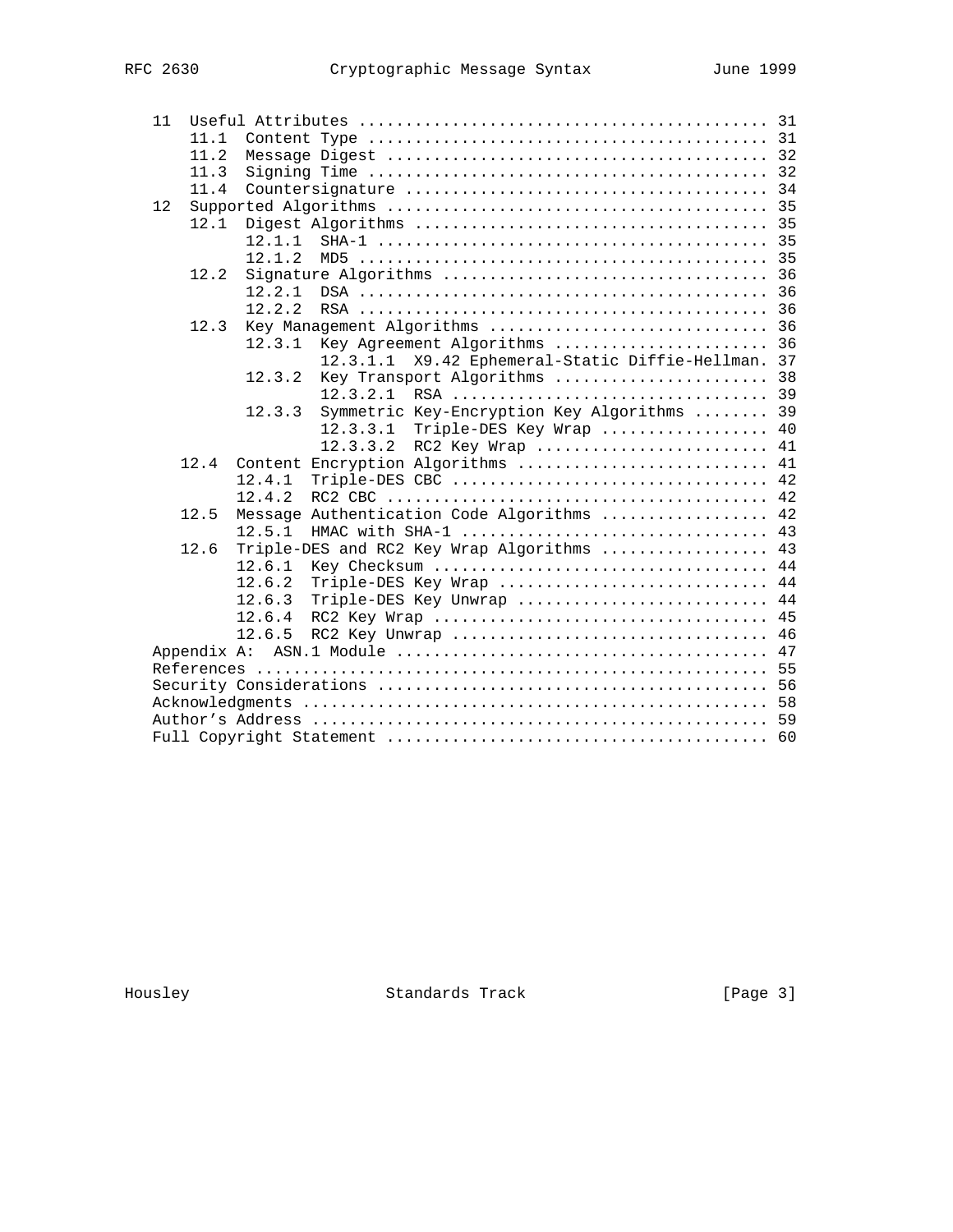#### 1 Introduction

 This document describes the Cryptographic Message Syntax. This syntax is used to digitally sign, digest, authenticate, or encrypt arbitrary messages.

 The Cryptographic Message Syntax describes an encapsulation syntax for data protection. It supports digital signatures, message authentication codes, and encryption. The syntax allows multiple encapsulation, so one encapsulation envelope can be nested inside another. Likewise, one party can digitally sign some previously encapsulated data. It also allows arbitrary attributes, such as signing time, to be signed along with the message content, and provides for other attributes such as countersignatures to be associated with a signature.

 The Cryptographic Message Syntax can support a variety of architectures for certificate-based key management, such as the one defined by the PKIX working group.

 The Cryptographic Message Syntax values are generated using ASN.1 [X.208-88], using BER-encoding [X.209-88]. Values are typically represented as octet strings. While many systems are capable of transmitting arbitrary octet strings reliably, it is well known that many electronic-mail systems are not. This document does not address mechanisms for encoding octet strings for reliable transmission in such environments.

2 General Overview

 The Cryptographic Message Syntax (CMS) is general enough to support many different content types. This document defines one protection content, ContentInfo. ContentInfo encapsulates a single identified content type, and the identified type may provide further encapsulation. This document defines six content types: data, signed-data, enveloped-data, digested-data, encrypted-data, and authenticated-data. Additional content types can be defined outside this document.

 An implementation that conforms to this specification must implement the protection content, ContentInfo, and must implement the data, signed-data, and enveloped-data content types. The other content types may be implemented if desired.

 As a general design philosophy, each content type permits single pass processing using indefinite-length Basic Encoding Rules (BER) encoding. Single-pass operation is especially helpful if content is large, stored on tapes, or is "piped" from another process. Single-

Housley Standards Track [Page 4]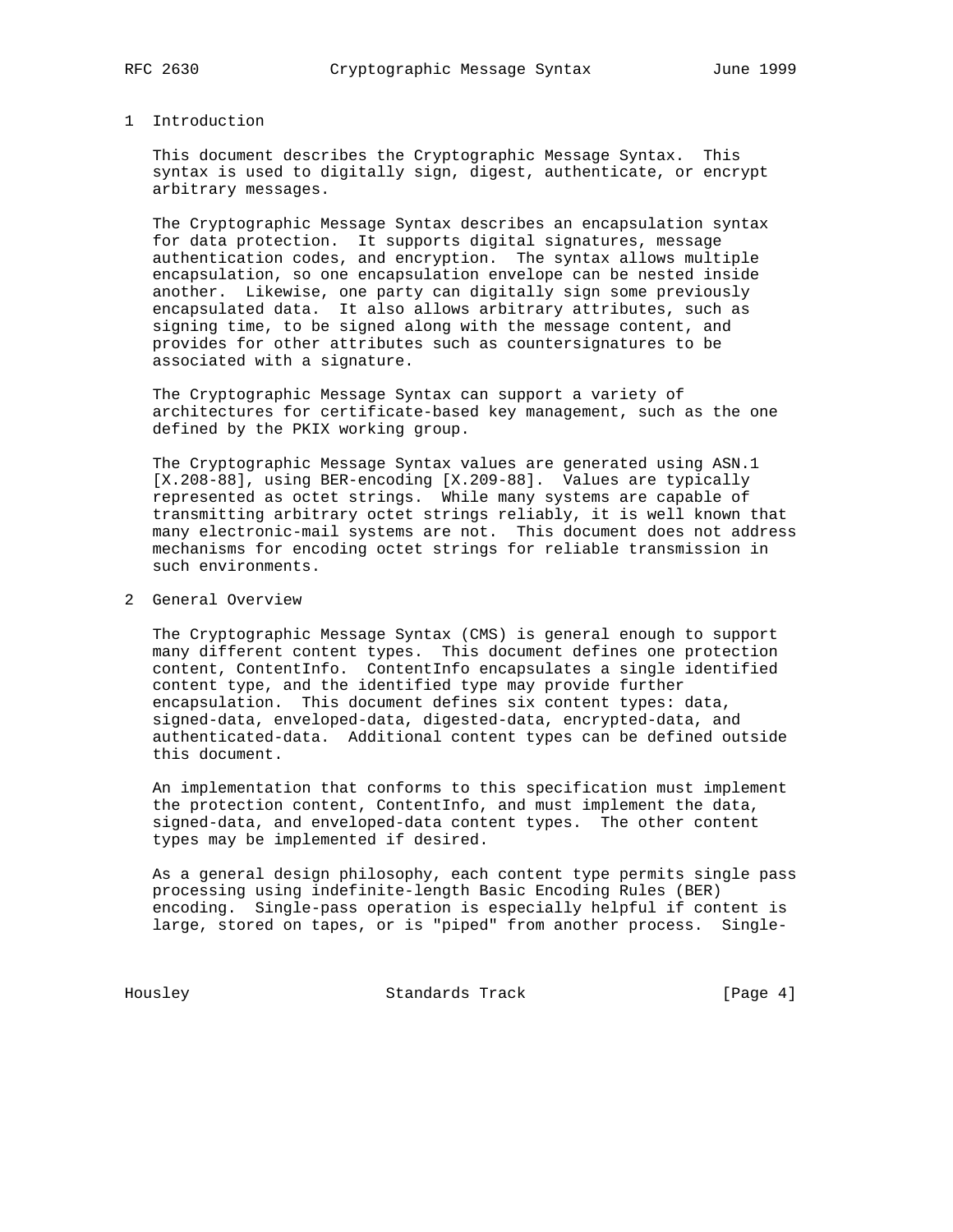pass operation has one significant drawback: it is difficult to perform encode operations using the Distinguished Encoding Rules (DER) [X.509-88] encoding in a single pass since the lengths of the various components may not be known in advance. However, signed attributes within the signed-data content type and authenticated attributes within the authenticated-data content type require DER encoding. Signed attributes and authenticated attributes must be transmitted in DER form to ensure that recipients can verify a content that contains one or more unrecognized attributes. Signed attributes and authenticated attributes are the only CMS data types that require DER encoding.

3 General Syntax

 The Cryptographic Message Syntax (CMS) associates a content type identifier with a content. The syntax shall have ASN.1 type ContentInfo:

 ContentInfo ::= SEQUENCE { contentType ContentType, content [0] EXPLICIT ANY DEFINED BY contentType }

ContentType ::= OBJECT IDENTIFIER

The fields of ContentInfo have the following meanings:

 contentType indicates the type of the associated content. It is an object identifier; it is a unique string of integers assigned by an authority that defines the content type.

 content is the associated content. The type of content can be determined uniquely by contentType. Content types for data, signed-data, enveloped-data, digested-data, encrypted-data, and authenticated-data are defined in this document. If additional content types are defined in other documents, the ASN.1 type defined should not be a CHOICE type.

4 Data Content Type

The following object identifier identifies the data content type:

 $id$ -data OBJECT IDENTIFIER ::= { iso(1) member-body(2) us(840) rsadsi(113549) pkcs(1) pkcs7(7) 1 }

 The data content type is intended to refer to arbitrary octet strings, such as ASCII text files; the interpretation is left to the application. Such strings need not have any internal structure

Housley Standards Track [Page 5]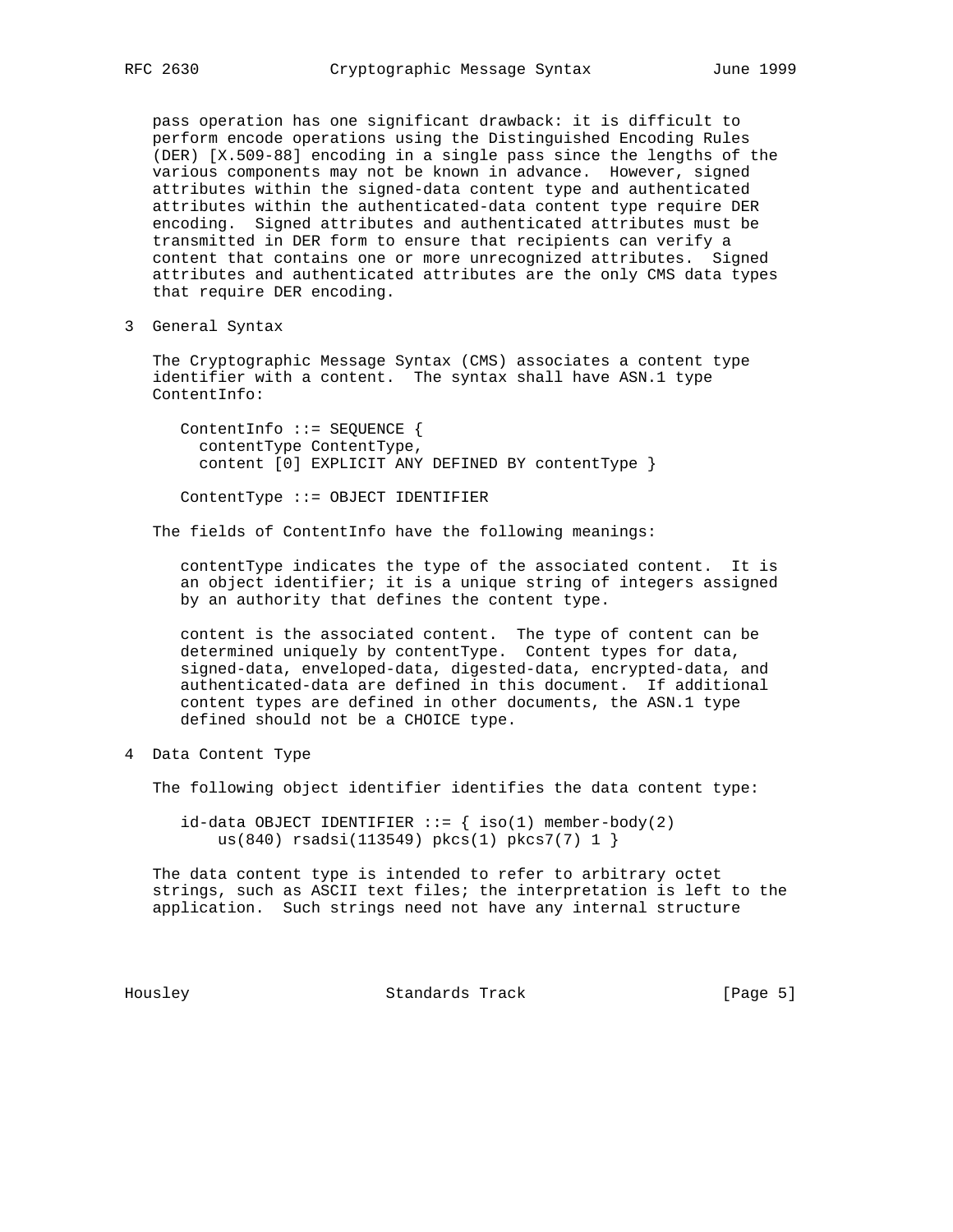(although they could have their own ASN.1 definition or other structure).

 The data content type is generally encapsulated in the signed-data, enveloped-data, digested-data, encrypted-data, or authenticated-data content type.

5 Signed-data Content Type

 The signed-data content type consists of a content of any type and zero or more signature values. Any number of signers in parallel can sign any type of content.

 The typical application of the signed-data content type represents one signer's digital signature on content of the data content type. Another typical application disseminates certificates and certificate revocation lists (CRLs).

 The process by which signed-data is constructed involves the following steps:

 1. For each signer, a message digest, or hash value, is computed on the content with a signer-specific message-digest algorithm. If the signer is signing any information other than the content, the message digest of the content and the other information are digested with the signer's message digest algorithm (see Section 5.4), and the result becomes the "message digest."

 2. For each signer, the message digest is digitally signed using the signer's private key.

 3. For each signer, the signature value and other signer-specific information are collected into a SignerInfo value, as defined in Section 5.3. Certificates and CRLs for each signer, and those not corresponding to any signer, are collected in this step.

 4. The message digest algorithms for all the signers and the SignerInfo values for all the signers are collected together with the content into a SignedData value, as defined in Section 5.1.

 A recipient independently computes the message digest. This message digest and the signer's public key are used to verify the signature value. The signer's public key is referenced either by an issuer distinguished name along with an issuer-specific serial number or by a subject key identifier that uniquely identifies the certificate containing the public key. The signer's certificate may be included in the SignedData certificates field.

Housley Standards Track [Page 6]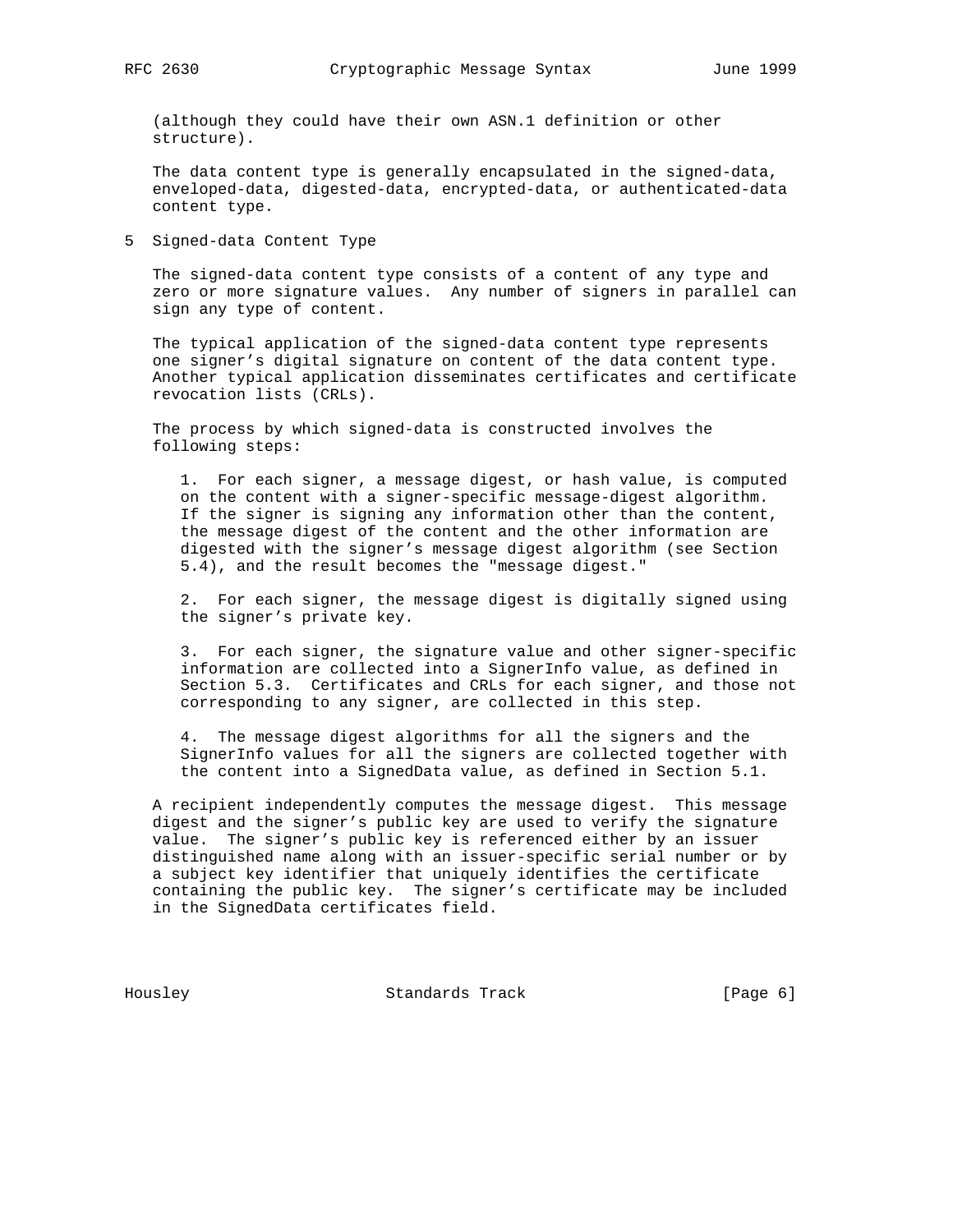This section is divided into six parts. The first part describes the top-level type SignedData, the second part describes EncapsulatedContentInfo, the third part describes the per-signer information type SignerInfo, and the fourth, fifth, and sixth parts describe the message digest calculation, signature generation, and signature verification processes, respectively.

#### 5.1 SignedData Type

 The following object identifier identifies the signed-data content type:

 $id$ -signedData OBJECT IDENTIFIER  $::=$  { iso(1) member-body(2) us(840) rsadsi(113549) pkcs(1) pkcs7(7) 2 }

The signed-data content type shall have ASN.1 type SignedData:

 SignedData ::= SEQUENCE { version CMSVersion, digestAlgorithms DigestAlgorithmIdentifiers, encapContentInfo EncapsulatedContentInfo, certificates [0] IMPLICIT CertificateSet OPTIONAL, crls [1] IMPLICIT CertificateRevocationLists OPTIONAL, signerInfos SignerInfos }

DigestAlgorithmIdentifiers ::= SET OF DigestAlgorithmIdentifier

SignerInfos ::= SET OF SignerInfo

The fields of type SignedData have the following meanings:

 version is the syntax version number. If no attribute certificates are present in the certificates field, the encapsulated content type is id-data, and all of the elements of SignerInfos are version 1, then the value of version shall be 1. Alternatively, if attribute certificates are present, the encapsulated content type is other than id-data, or any of the elements of SignerInfos are version 3, then the value of version shall be 3.

 digestAlgorithms is a collection of message digest algorithm identifiers. There may be any number of elements in the collection, including zero. Each element identifies the message digest algorithm, along with any associated parameters, used by one or more signer. The collection is intended to list the message digest algorithms employed by all of the signers, in any order, to facilitate one-pass signature verification. The message digesting process is described in Section 5.4.

Housley Standards Track [Page 7]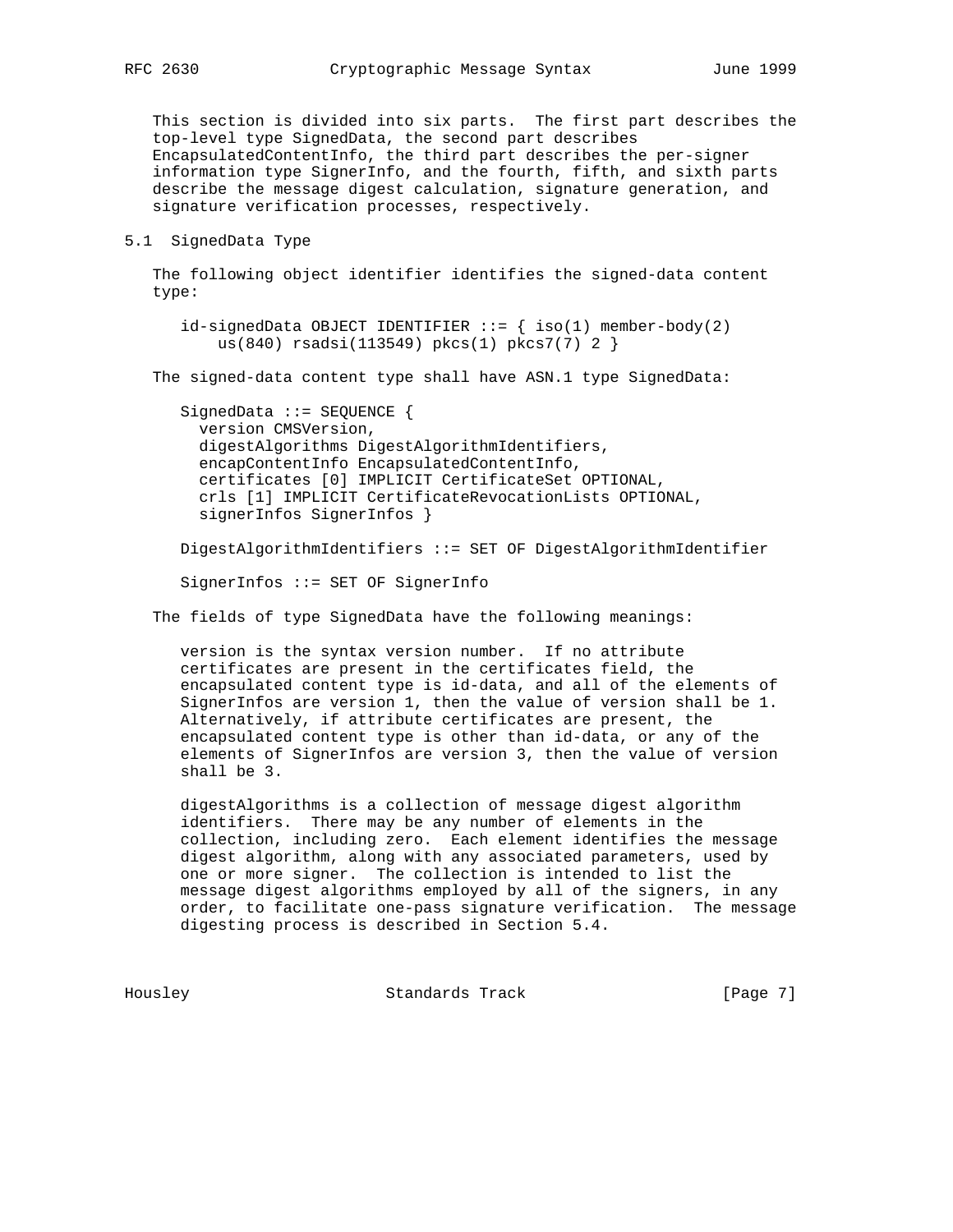encapContentInfo is the signed content, consisting of a content type identifier and the content itself. Details of the EncapsulatedContentInfo type are discussed in section 5.2.

 certificates is a collection of certificates. It is intended that the set of certificates be sufficient to contain chains from a recognized "root" or "top-level certification authority" to all of the signers in the signerInfos field. There may be more certificates than necessary, and there may be certificates sufficient to contain chains from two or more independent top level certification authorities. There may also be fewer certificates than necessary, if it is expected that recipients have an alternate means of obtaining necessary certificates (e.g., from a previous set of certificates). As discussed above, if attribute certificates are present, then the value of version shall be 3.

 crls is a collection of certificate revocation lists (CRLs). It is intended that the set contain information sufficient to determine whether or not the certificates in the certificates field are valid, but such correspondence is not necessary. There may be more CRLs than necessary, and there may also be fewer CRLs than necessary.

 signerInfos is a collection of per-signer information. There may be any number of elements in the collection, including zero. The details of the SignerInfo type are discussed in section 5.3.

5.2 EncapsulatedContentInfo Type

The content is represented in the type EncapsulatedContentInfo:

 EncapsulatedContentInfo ::= SEQUENCE { eContentType ContentType, eContent [0] EXPLICIT OCTET STRING OPTIONAL }

ContentType ::= OBJECT IDENTIFIER

 The fields of type EncapsulatedContentInfo have the following meanings:

 eContentType is an object identifier that uniquely specifies the content type.

 eContent is the content itself, carried as an octet string. The eContent need not be DER encoded.

Housley Standards Track [Page 8]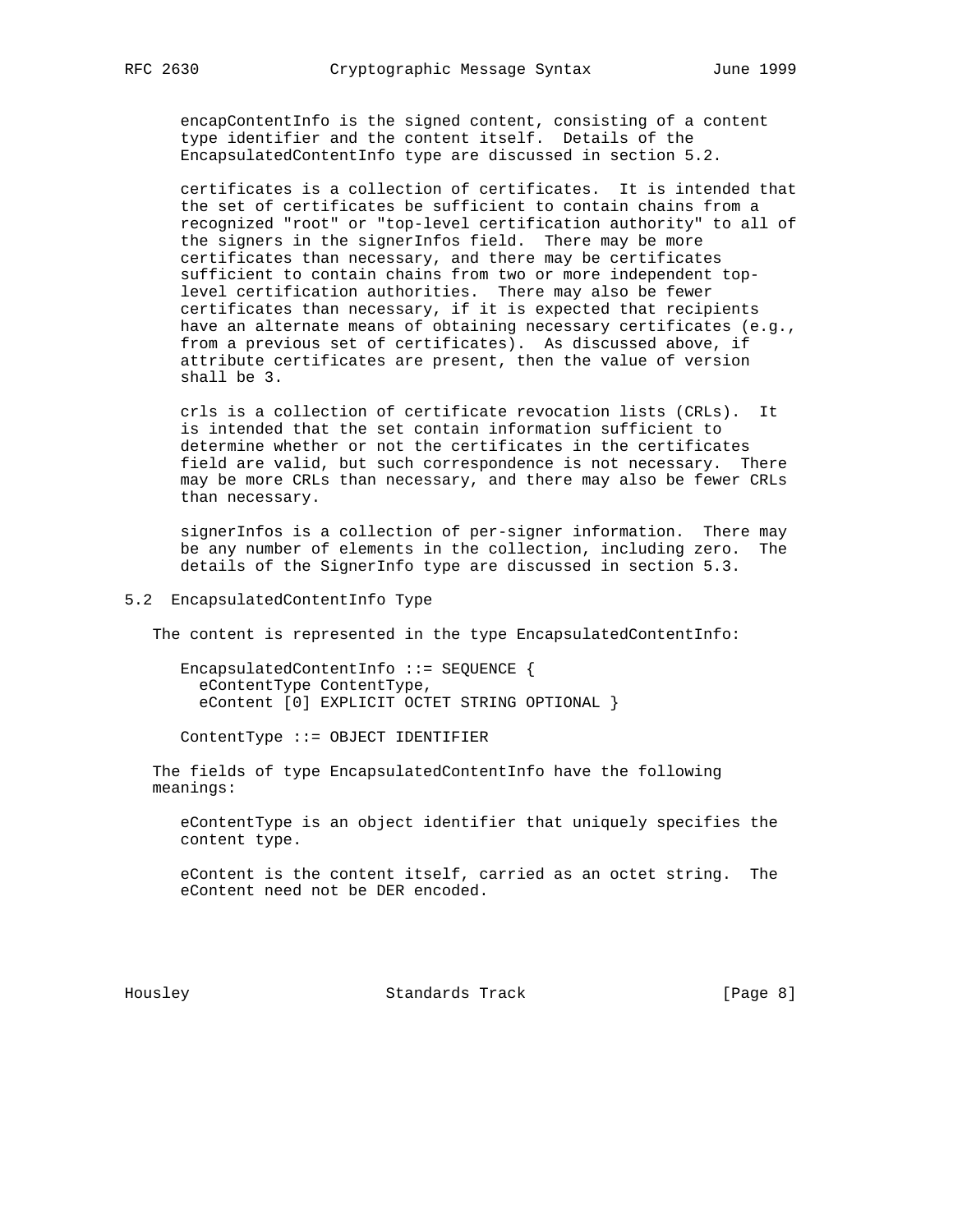The optional omission of the eContent within the EncapsulatedContentInfo field makes it possible to construct "external signatures." In the case of external signatures, the content being signed is absent from the EncapsulatedContentInfo value included in the signed-data content type. If the eContent value within EncapsulatedContentInfo is absent, then the signatureValue is calculated and the eContentType is assigned as though the eContent value was present.

 In the degenerate case where there are no signers, the EncapsulatedContentInfo value being "signed" is irrelevant. In this case, the content type within the EncapsulatedContentInfo value being "signed" should be id-data (as defined in section 4), and the content field of the EncapsulatedContentInfo value should be omitted.

## 5.3 SignerInfo Type

Per-signer information is represented in the type SignerInfo:

 SignerInfo ::= SEQUENCE { version CMSVersion, sid SignerIdentifier, digestAlgorithm DigestAlgorithmIdentifier, signedAttrs [0] IMPLICIT SignedAttributes OPTIONAL, signatureAlgorithm SignatureAlgorithmIdentifier, signature SignatureValue, unsignedAttrs [1] IMPLICIT UnsignedAttributes OPTIONAL } SignerIdentifier ::= CHOICE { issuerAndSerialNumber IssuerAndSerialNumber, subjectKeyIdentifier [0] SubjectKeyIdentifier } SignedAttributes ::= SET SIZE (1..MAX) OF Attribute UnsignedAttributes ::= SET SIZE (1..MAX) OF Attribute

 Attribute ::= SEQUENCE { attrType OBJECT IDENTIFIER, attrValues SET OF AttributeValue }

AttributeValue ::= ANY

SignatureValue ::= OCTET STRING

The fields of type SignerInfo have the following meanings:

 version is the syntax version number. If the SignerIdentifier is the CHOICE issuerAndSerialNumber, then the version shall be 1. If

Housley Standards Track [Page 9]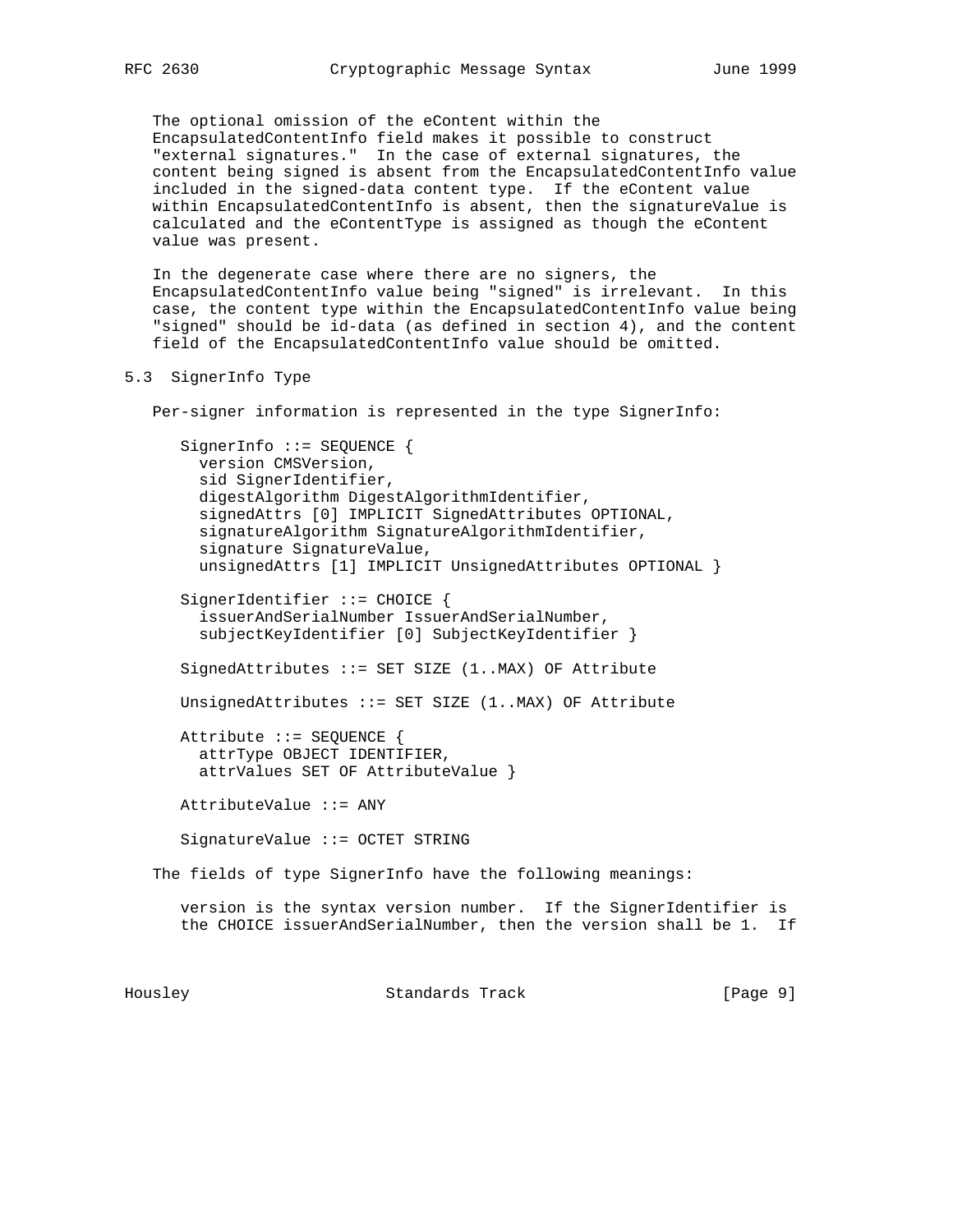the SignerIdentifier is subjectKeyIdentifier, then the version shall be 3.

 sid specifies the signer's certificate (and thereby the signer's public key). The signer's public key is needed by the recipient to verify the signature. SignerIdentifier provides two alternatives for specifying the signer's public key. The issuerAndSerialNumber alternative identifies the signer's certificate by the issuer's distinguished name and the certificate serial number; the subjectKeyIdentifier identifies the signer's certificate by the X.509 subjectKeyIdentifier extension value.

 digestAlgorithm identifies the message digest algorithm, and any associated parameters, used by the signer. The message digest is computed on either the content being signed or the content together with the signed attributes using the process described in section 5.4. The message digest algorithm should be among those listed in the digestAlgorithms field of the associated SignerData.

 signedAttributes is a collection of attributes that are signed. The field is optional, but it must be present if the content type of the EncapsulatedContentInfo value being signed is not id-data. Each SignedAttribute in the SET must be DER encoded. Useful attribute types, such as signing time, are defined in Section 11. If the field is present, it must contain, at a minimum, the following two attributes:

 A content-type attribute having as its value the content type of the EncapsulatedContentInfo value being signed. Section 11.1 defines the content-type attribute. The content-type attribute is not required when used as part of a countersignature unsigned attribute as defined in section 11.4.

 A message-digest attribute, having as its value the message digest of the content. Section 11.2 defines the message-digest attribute.

 signatureAlgorithm identifies the signature algorithm, and any associated parameters, used by the signer to generate the digital signature.

 signature is the result of digital signature generation, using the message digest and the signer's private key.

 unsignedAttributes is a collection of attributes that are not signed. The field is optional. Useful attribute types, such as countersignatures, are defined in Section 11.

Housley Standards Track [Page 10]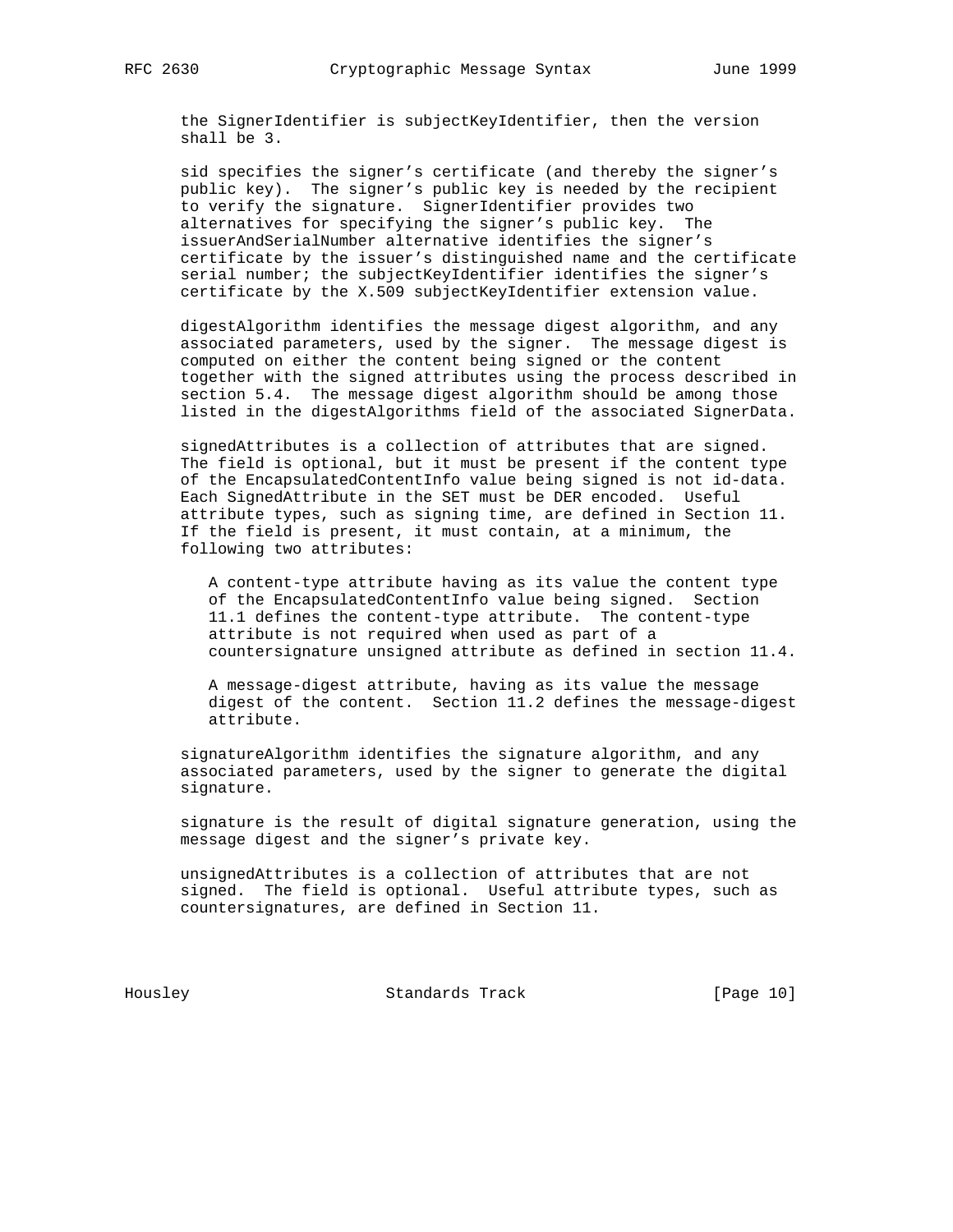The fields of type SignedAttribute and UnsignedAttribute have the following meanings:

 attrType indicates the type of attribute. It is an object identifier.

 attrValues is a set of values that comprise the attribute. The type of each value in the set can be determined uniquely by attrType.

## 5.4 Message Digest Calculation Process

 The message digest calculation process computes a message digest on either the content being signed or the content together with the signed attributes. In either case, the initial input to the message digest calculation process is the "value" of the encapsulated content being signed. Specifically, the initial input is the encapContentInfo eContent OCTET STRING to which the signing process is applied. Only the octets comprising the value of the eContent OCTET STRING are input to the message digest algorithm, not the tag or the length octets.

 The result of the message digest calculation process depends on whether the signedAttributes field is present. When the field is absent, the result is just the message digest of the content as described above. When the field is present, however, the result is the message digest of the complete DER encoding of the SignedAttributes value contained in the signedAttributes field. Since the SignedAttributes value, when present, must contain the content type and the content message digest attributes, those values are indirectly included in the result. The content type attribute is not required when used as part of a countersignature unsigned attribute as defined in section 11.4. A separate encoding of the signedAttributes field is performed for message digest calculation. The IMPLICIT [0] tag in the signedAttributes field is not used for the DER encoding, rather an EXPLICIT SET OF tag is used. That is, the DER encoding of the SET OF tag, rather than of the IMPLICIT [0] tag, is to be included in the message digest calculation along with the length and content octets of the SignedAttributes value.

 When the signedAttributes field is absent, then only the octets comprising the value of the signedData encapContentInfo eContent OCTET STRING (e.g., the contents of a file) are input to the message digest calculation. This has the advantage that the length of the content being signed need not be known in advance of the signature generation process.

Housley Standards Track [Page 11]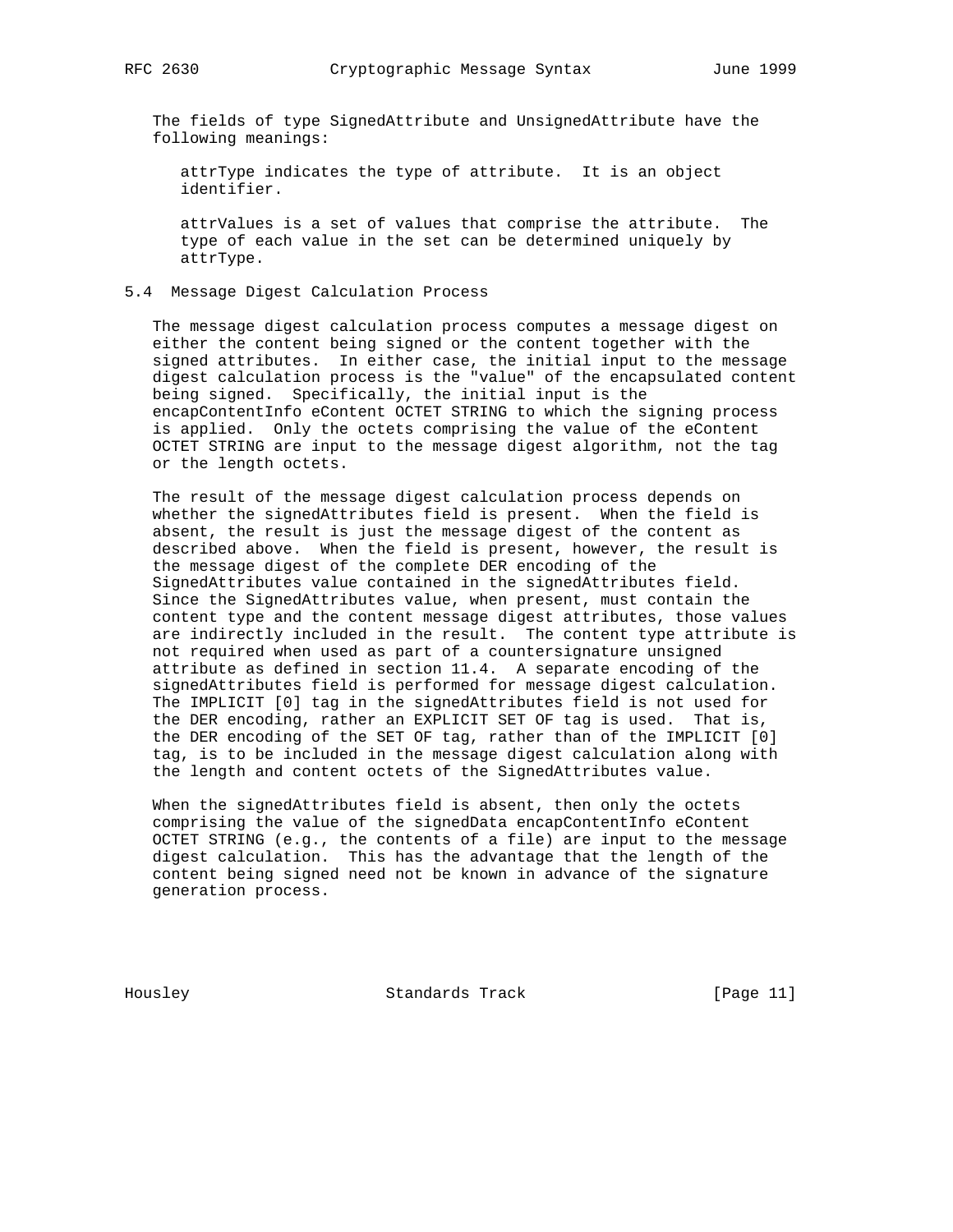Although the encapContentInfo eContent OCTET STRING tag and length octets are not included in the message digest calculation, they are still protected by other means. The length octets are protected by the nature of the message digest algorithm since it is computationally infeasible to find any two distinct messages of any length that have the same message digest.

## 5.5 Message Signature Generation Process

 The input to the signature generation process includes the result of the message digest calculation process and the signer's private key. The details of the signature generation depend on the signature algorithm employed. The object identifier, along with any parameters, that specifies the signature algorithm employed by the signer is carried in the signatureAlgorithm field. The signature value generated by the signer is encoded as an OCTET STRING and carried in the signature field.

## 5.6 Message Signature Verification Process

 The input to the signature verification process includes the result of the message digest calculation process and the signer's public key. The recipient may obtain the correct public key for the signer by any means, but the preferred method is from a certificate obtained from the SignedData certificates field. The selection and validation of the signer's public key may be based on certification path validation (see [PROFILE]) as well as other external context, but is beyond the scope of this document. The details of the signature verification depend on the signature algorithm employed.

 The recipient may not rely on any message digest values computed by the originator. If the signedData signerInfo includes signedAttributes, then the content message digest must be calculated as described in section 5.4. For the signature to be valid, the message digest value calculated by the recipient must be the same as the value of the messageDigest attribute included in the signedAttributes of the signedData signerInfo.

### 6 Enveloped-data Content Type

 The enveloped-data content type consists of an encrypted content of any type and encrypted content-encryption keys for one or more recipients. The combination of the encrypted content and one encrypted content-encryption key for a recipient is a "digital envelope" for that recipient. Any type of content can be enveloped for an arbitrary number of recipients using any of the three key management techniques for each recipient.

Housley Standards Track [Page 12]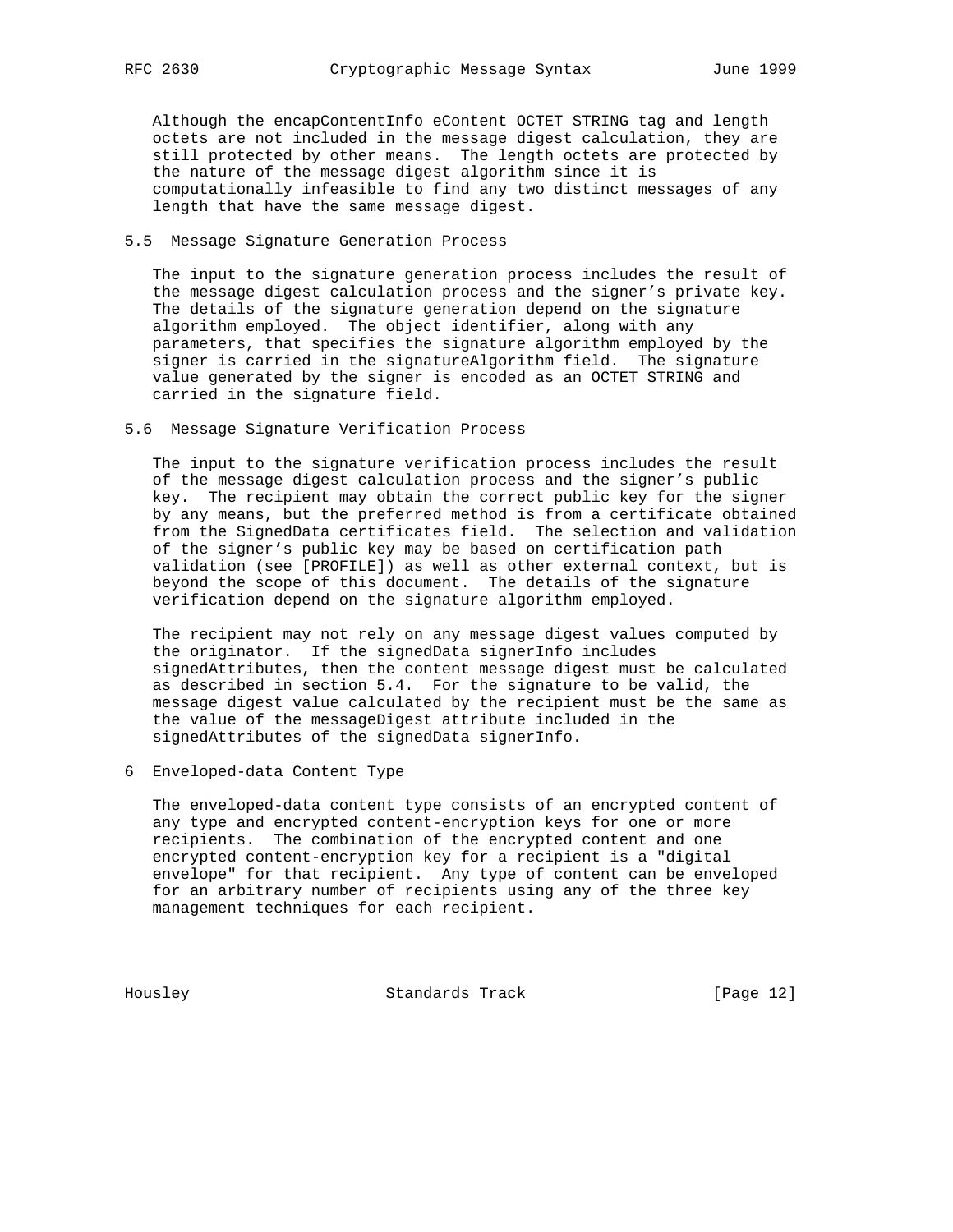The typical application of the enveloped-data content type will represent one or more recipients' digital envelopes on content of the data or signed-data content types.

Enveloped-data is constructed by the following steps:

 1. A content-encryption key for a particular content-encryption algorithm is generated at random.

 2. The content-encryption key is encrypted for each recipient. The details of this encryption depend on the key management algorithm used, but three general techniques are supported:

 key transport: the content-encryption key is encrypted in the recipient's public key;

 key agreement: the recipient's public key and the sender's private key are used to generate a pairwise symmetric key, then the content-encryption key is encrypted in the pairwise symmetric key; and

 symmetric key-encryption keys: the content-encryption key is encrypted in a previously distributed symmetric key-encryption key.

 3. For each recipient, the encrypted content-encryption key and other recipient-specific information are collected into a RecipientInfo value, defined in Section 6.2.

 4. The content is encrypted with the content-encryption key. Content encryption may require that the content be padded to a multiple of some block size; see Section 6.3.

 5. The RecipientInfo values for all the recipients are collected together with the encrypted content to form an EnvelopedData value as defined in Section 6.1.

 A recipient opens the digital envelope by decrypting one of the encrypted content-encryption keys and then decrypting the encrypted content with the recovered content-encryption key.

 This section is divided into four parts. The first part describes the top-level type EnvelopedData, the second part describes the per recipient information type RecipientInfo, and the third and fourth parts describe the content-encryption and key-encryption processes.

Housley Standards Track [Page 13]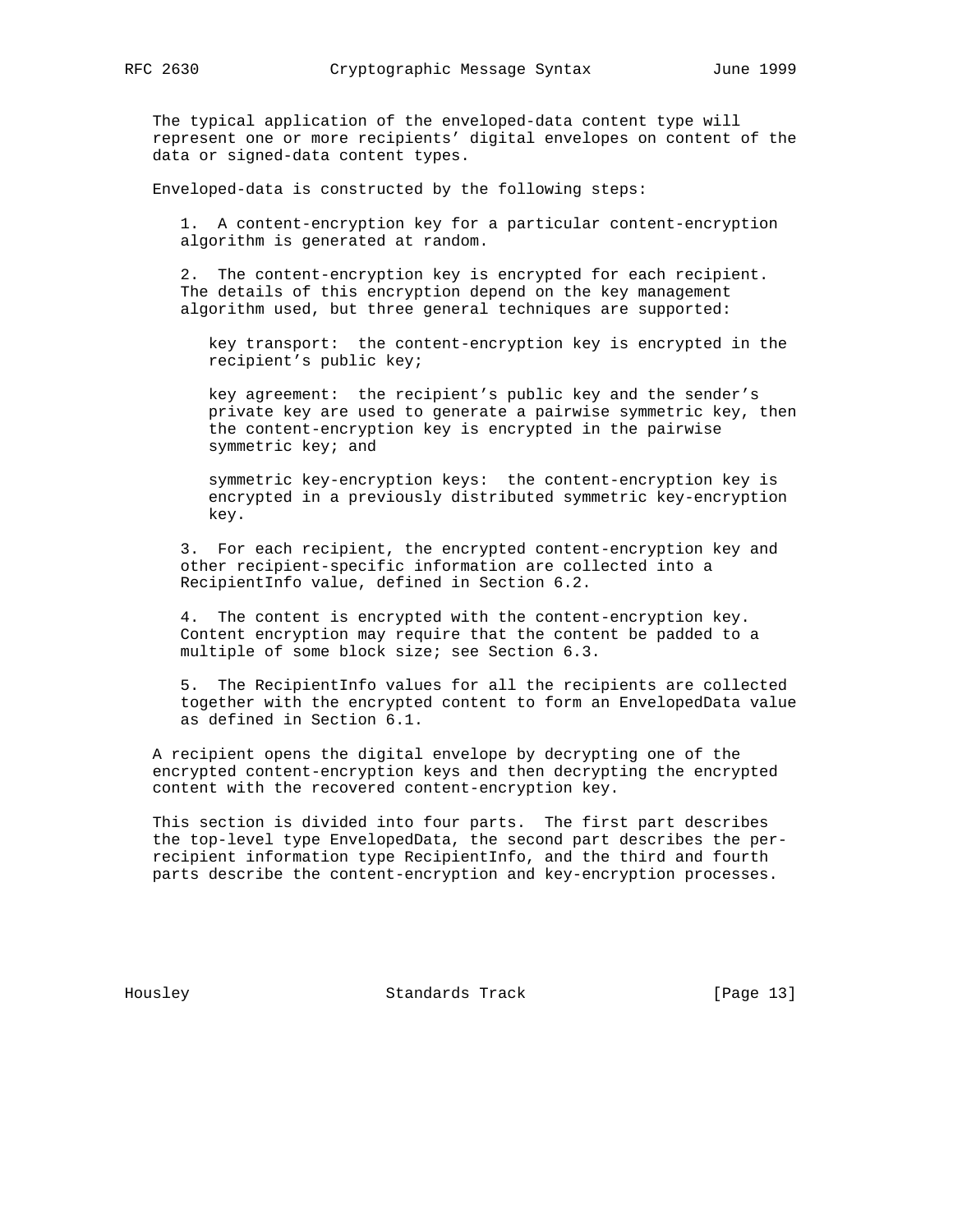6.1 EnvelopedData Type

 The following object identifier identifies the enveloped-data content type:

 $id$ -envelopedData OBJECT IDENTIFIER  $::=$  {  $iso(1)$  member-body(2) us(840) rsadsi(113549) pkcs(1) pkcs7(7) 3 }

The enveloped-data content type shall have ASN.1 type EnvelopedData:

 EnvelopedData ::= SEQUENCE { version CMSVersion, originatorInfo [0] IMPLICIT OriginatorInfo OPTIONAL, recipientInfos RecipientInfos, encryptedContentInfo EncryptedContentInfo, unprotectedAttrs [1] IMPLICIT UnprotectedAttributes OPTIONAL }

 OriginatorInfo ::= SEQUENCE { certs [0] IMPLICIT CertificateSet OPTIONAL, crls [1] IMPLICIT CertificateRevocationLists OPTIONAL }

RecipientInfos ::= SET OF RecipientInfo

 EncryptedContentInfo ::= SEQUENCE { contentType ContentType, contentEncryptionAlgorithm ContentEncryptionAlgorithmIdentifier, encryptedContent [0] IMPLICIT EncryptedContent OPTIONAL }

EncryptedContent ::= OCTET STRING

UnprotectedAttributes ::= SET SIZE (1..MAX) OF Attribute

The fields of type EnvelopedData have the following meanings:

 version is the syntax version number. If originatorInfo is present, then version shall be 2. If any of the RecipientInfo structures included have a version other than 0, then the version shall be 2. If unprotectedAttrs is present, then version shall be 2. If originatorInfo is absent, all of the RecipientInfo structures are version 0, and unprotectedAttrs is absent, then version shall be 0.

 originatorInfo optionally provides information about the originator. It is present only if required by the key management algorithm. It may contain certificates and CRLs:

 certs is a collection of certificates. certs may contain originator certificates associated with several different key

Housley Standards Track [Page 14]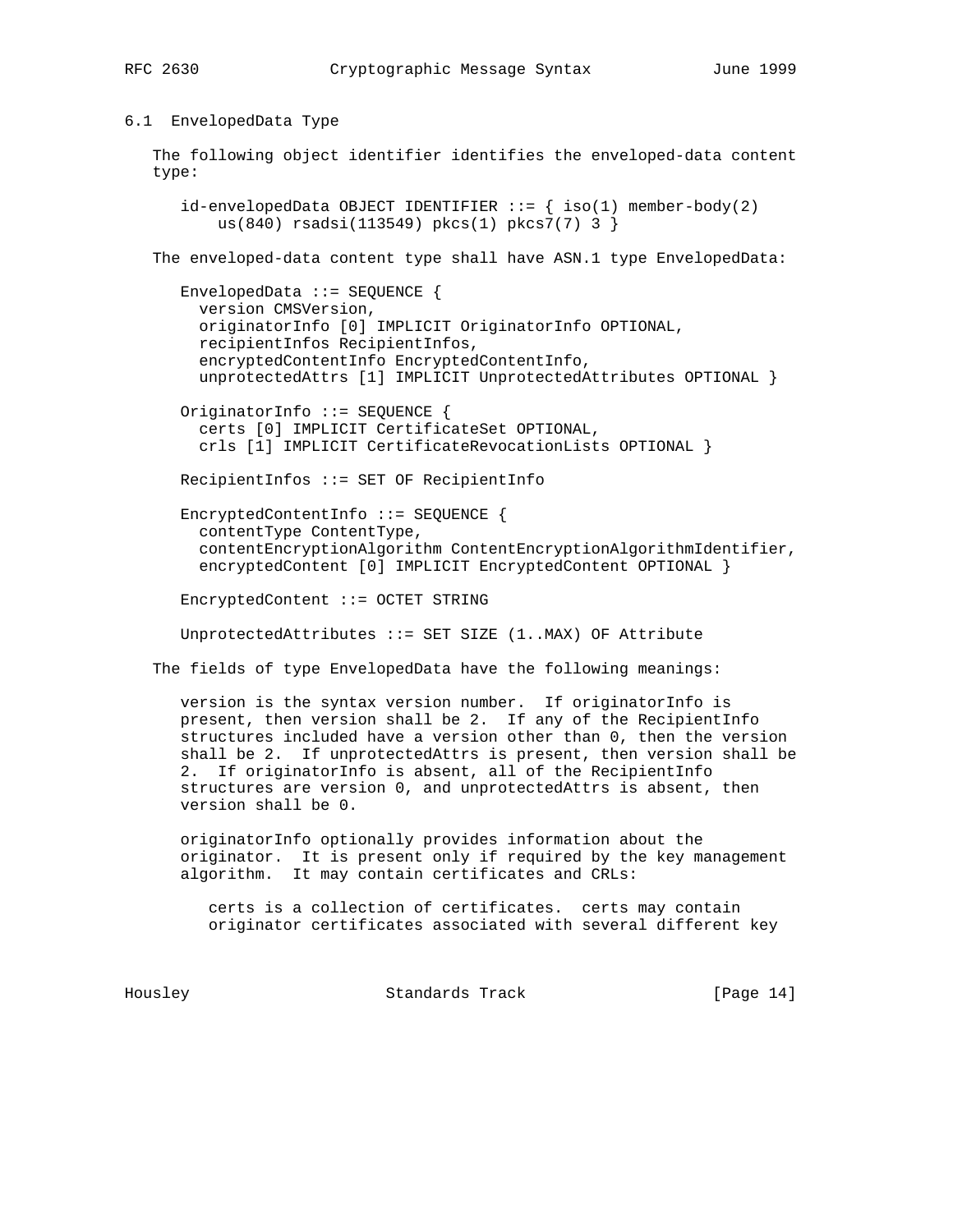management algorithms. certs may also contain attribute certificates associated with the originator. The certificates contained in certs are intended to be sufficient to make chains from a recognized "root" or "top-level certification authority" to all recipients. However, certs may contain more certificates than necessary, and there may be certificates sufficient to make chains from two or more independent top level certification authorities. Alternatively, certs may contain fewer certificates than necessary, if it is expected that recipients have an alternate means of obtaining necessary certificates (e.g., from a previous set of certificates).

 crls is a collection of CRLs. It is intended that the set contain information sufficient to determine whether or not the certificates in the certs field are valid, but such correspondence is not necessary. There may be more CRLs than necessary, and there may also be fewer CRLs than necessary.

 recipientInfos is a collection of per-recipient information. There must be at least one element in the collection.

encryptedContentInfo is the encrypted content information.

 unprotectedAttrs is a collection of attributes that are not encrypted. The field is optional. Useful attribute types are defined in Section 11.

The fields of type EncryptedContentInfo have the following meanings:

contentType indicates the type of content.

 contentEncryptionAlgorithm identifies the content-encryption algorithm, and any associated parameters, used to encrypt the content. The content-encryption process is described in Section 6.3. The same content-encryption algorithm and content-encryption key is used for all recipients.

 encryptedContent is the result of encrypting the content. The field is optional, and if the field is not present, its intended value must be supplied by other means.

 The recipientInfos field comes before the encryptedContentInfo field so that an EnvelopedData value may be processed in a single pass.

6.2 RecipientInfo Type

 Per-recipient information is represented in the type RecipientInfo. RecipientInfo has a different format for the three key management

Housley Standards Track [Page 15]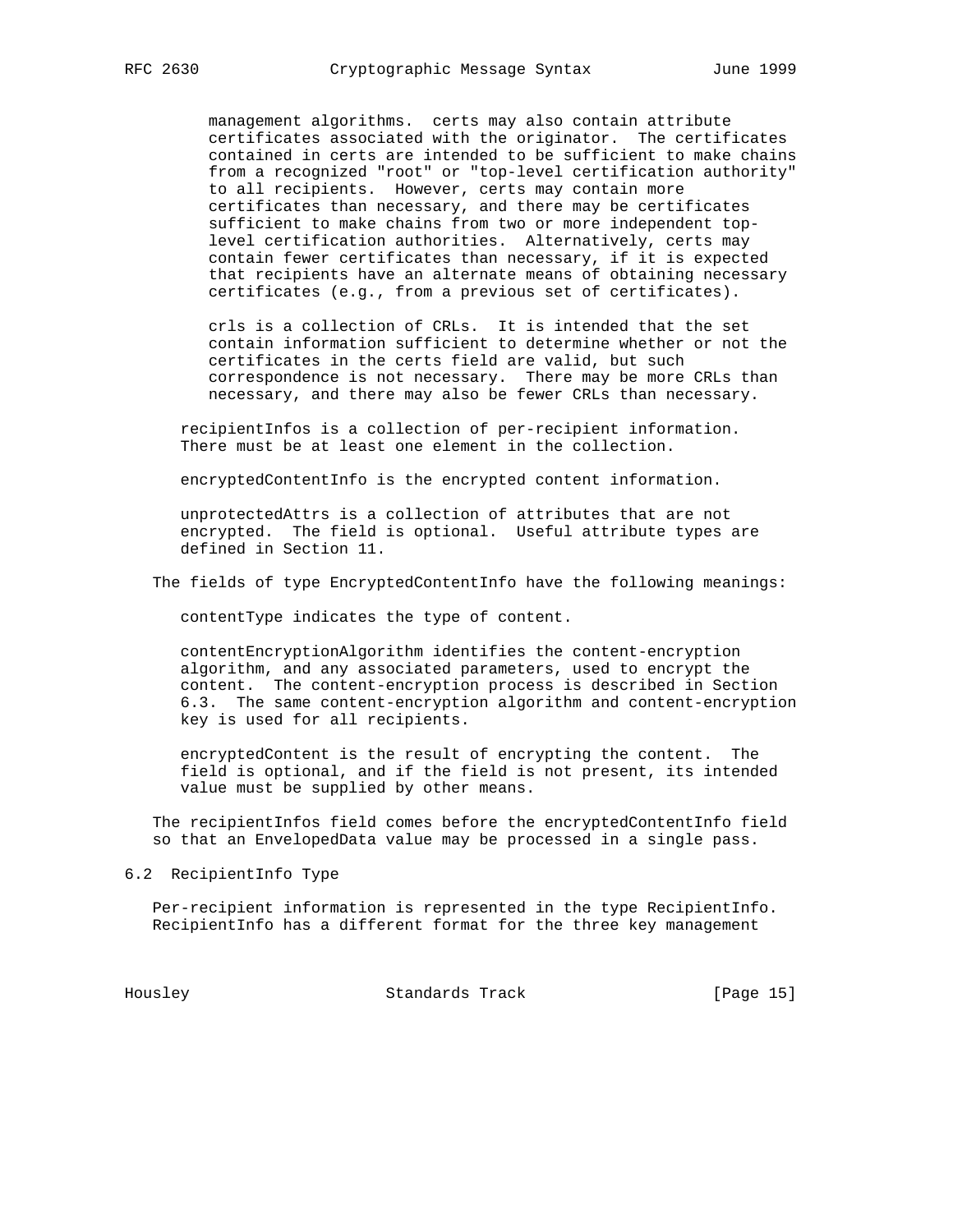techniques that are supported: key transport, key agreement, and previously distributed symmetric key-encryption keys. Any of the three key management techniques can be used for each recipient of the same encrypted content. In all cases, the content-encryption key is transferred to one or more recipient in encrypted form.

 RecipientInfo ::= CHOICE { ktri KeyTransRecipientInfo, kari [1] KeyAgreeRecipientInfo, kekri [2] KEKRecipientInfo }

EncryptedKey ::= OCTET STRING

## 6.2.1 KeyTransRecipientInfo Type

 Per-recipient information using key transport is represented in the type KeyTransRecipientInfo. Each instance of KeyTransRecipientInfo transfers the content-encryption key to one recipient.

 KeyTransRecipientInfo ::= SEQUENCE { version CMSVersion, -- always set to 0 or 2 rid RecipientIdentifier, keyEncryptionAlgorithm KeyEncryptionAlgorithmIdentifier, encryptedKey EncryptedKey }

 RecipientIdentifier ::= CHOICE { issuerAndSerialNumber IssuerAndSerialNumber, subjectKeyIdentifier [0] SubjectKeyIdentifier }

The fields of type KeyTransRecipientInfo have the following meanings:

 version is the syntax version number. If the RecipientIdentifier is the CHOICE issuerAndSerialNumber, then the version shall be 0. If the RecipientIdentifier is subjectKeyIdentifier, then the version shall be 2.

 rid specifies the recipient's certificate or key that was used by the sender to protect the content-encryption key. The RecipientIdentifier provides two alternatives for specifying the recipient's certificate, and thereby the recipient's public key. The recipient's certificate must contain a key transport public key. The content-encryption key is encrypted with the recipient's public key. The issuerAndSerialNumber alternative identifies the recipient's certificate by the issuer's distinguished name and the certificate serial number; the subjectKeyIdentifier identifies the recipient's certificate by the X.509 subjectKeyIdentifier extension value.

Housley Standards Track [Page 16]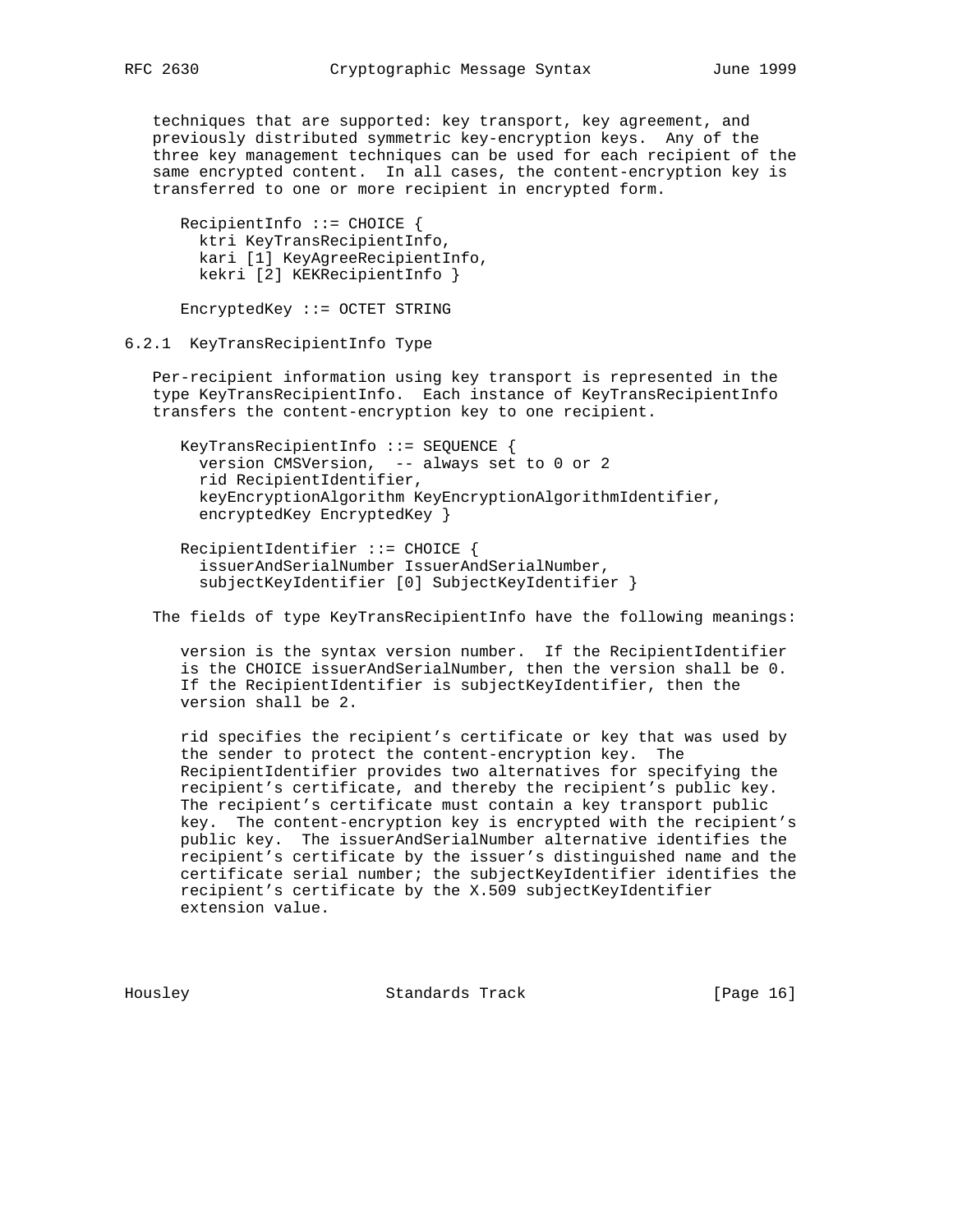keyEncryptionAlgorithm identifies the key-encryption algorithm, and any associated parameters, used to encrypt the content encryption key for the recipient. The key-encryption process is described in Section 6.4.

 encryptedKey is the result of encrypting the content-encryption key for the recipient.

## 6.2.2 KeyAgreeRecipientInfo Type

 Recipient information using key agreement is represented in the type KeyAgreeRecipientInfo. Each instance of KeyAgreeRecipientInfo will transfer the content-encryption key to one or more recipient that uses the same key agreement algorithm and domain parameters for that algorithm.

```
 KeyAgreeRecipientInfo ::= SEQUENCE {
   version CMSVersion, -- always set to 3
   originator [0] EXPLICIT OriginatorIdentifierOrKey,
   ukm [1] EXPLICIT UserKeyingMaterial OPTIONAL,
   keyEncryptionAlgorithm KeyEncryptionAlgorithmIdentifier,
   recipientEncryptedKeys RecipientEncryptedKeys }
 OriginatorIdentifierOrKey ::= CHOICE {
   issuerAndSerialNumber IssuerAndSerialNumber,
   subjectKeyIdentifier [0] SubjectKeyIdentifier,
   originatorKey [1] OriginatorPublicKey }
 OriginatorPublicKey ::= SEQUENCE {
   algorithm AlgorithmIdentifier,
  publicKey BIT STRING }
 RecipientEncryptedKeys ::= SEQUENCE OF RecipientEncryptedKey
 RecipientEncryptedKey ::= SEQUENCE {
  rid KeyAgreeRecipientIdentifier,
   encryptedKey EncryptedKey }
 KeyAgreeRecipientIdentifier ::= CHOICE {
   issuerAndSerialNumber IssuerAndSerialNumber,
   rKeyId [0] IMPLICIT RecipientKeyIdentifier }
 RecipientKeyIdentifier ::= SEQUENCE {
   subjectKeyIdentifier SubjectKeyIdentifier,
   date GeneralizedTime OPTIONAL,
  other OtherKeyAttribute OPTIONAL }
 SubjectKeyIdentifier ::= OCTET STRING
```
Housley Standards Track [Page 17]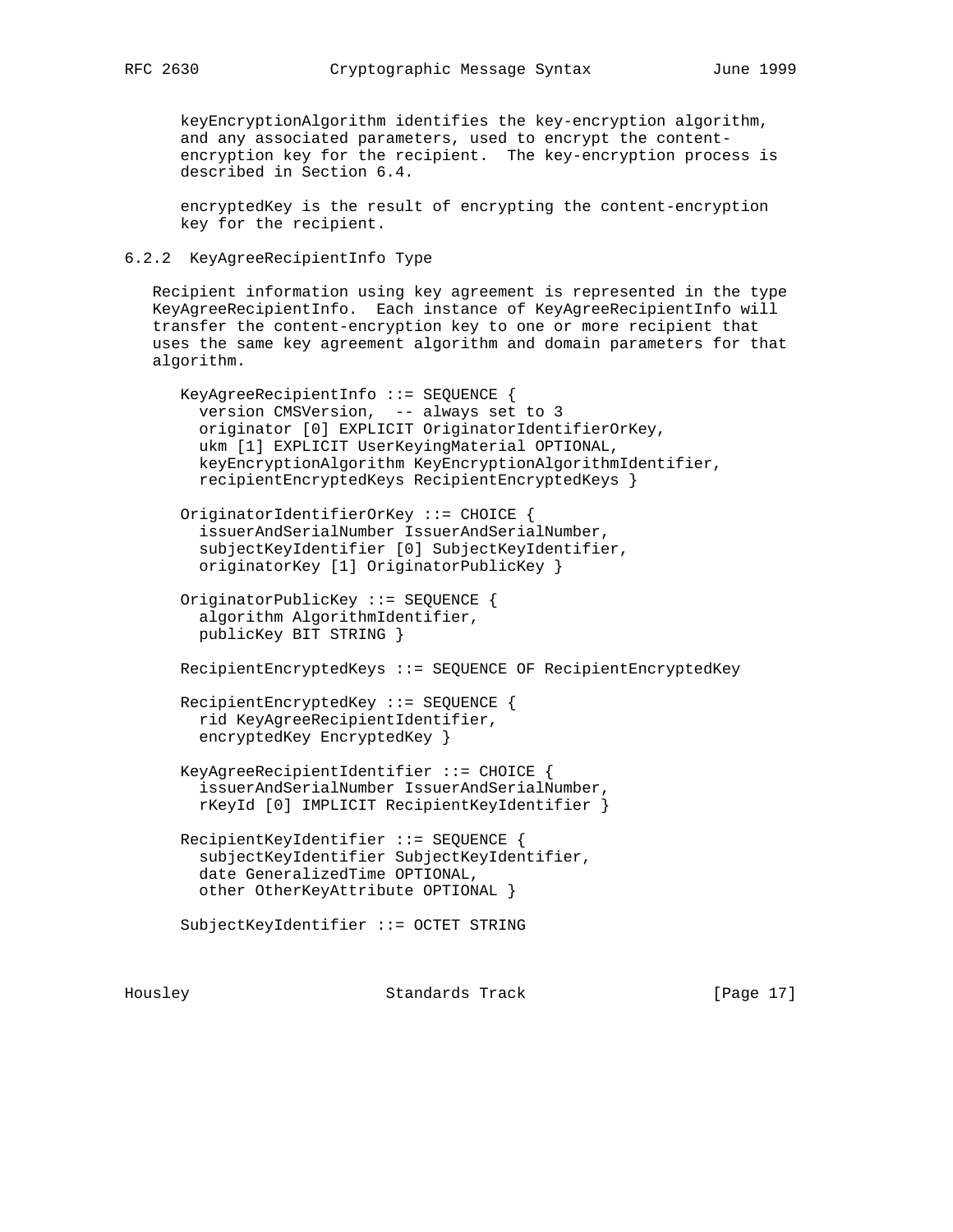The fields of type KeyAgreeRecipientInfo have the following meanings:

version is the syntax version number. It shall always be 3.

 originator is a CHOICE with three alternatives specifying the sender's key agreement public key. The sender uses the corresponding private key and the recipient's public key to generate a pairwise key. The content-encryption key is encrypted in the pairwise key. The issuerAndSerialNumber alternative identifies the sender's certificate, and thereby the sender's public key, by the issuer's distinguished name and the certificate serial number. The subjectKeyIdentifier alternative identifies the sender's certificate, and thereby the sender's public key, by the X.509 subjectKeyIdentifier extension value. The originatorKey alternative includes the algorithm identifier and sender's key agreement public key. Permitting originator anonymity since the public key is not certified.

 ukm is optional. With some key agreement algorithms, the sender provides a User Keying Material (UKM) to ensure that a different key is generated each time the same two parties generate a pairwise key.

 keyEncryptionAlgorithm identifies the key-encryption algorithm, and any associated parameters, used to encrypt the content encryption key in the key-encryption key. The key-encryption process is described in Section 6.4.

 recipientEncryptedKeys includes a recipient identifier and encrypted key for one or more recipients. The KeyAgreeRecipientIdentifier is a CHOICE with two alternatives specifying the recipient's certificate, and thereby the recipient's public key, that was used by the sender to generate a pairwise key-encryption key. The recipient's certificate must contain a key agreement public key. The content-encryption key is encrypted in the pairwise key-encryption key. The issuerAndSerialNumber alternative identifies the recipient's certificate by the issuer's distinguished name and the certificate serial number; the RecipientKeyIdentifier is described below. The encryptedKey is the result of encrypting the content-encryption key in the pairwise key-encryption key generated using the key agreement algorithm.

 The fields of type RecipientKeyIdentifier have the following meanings:

 subjectKeyIdentifier identifies the recipient's certificate by the X.509 subjectKeyIdentifier extension value.

Housley Standards Track [Page 18]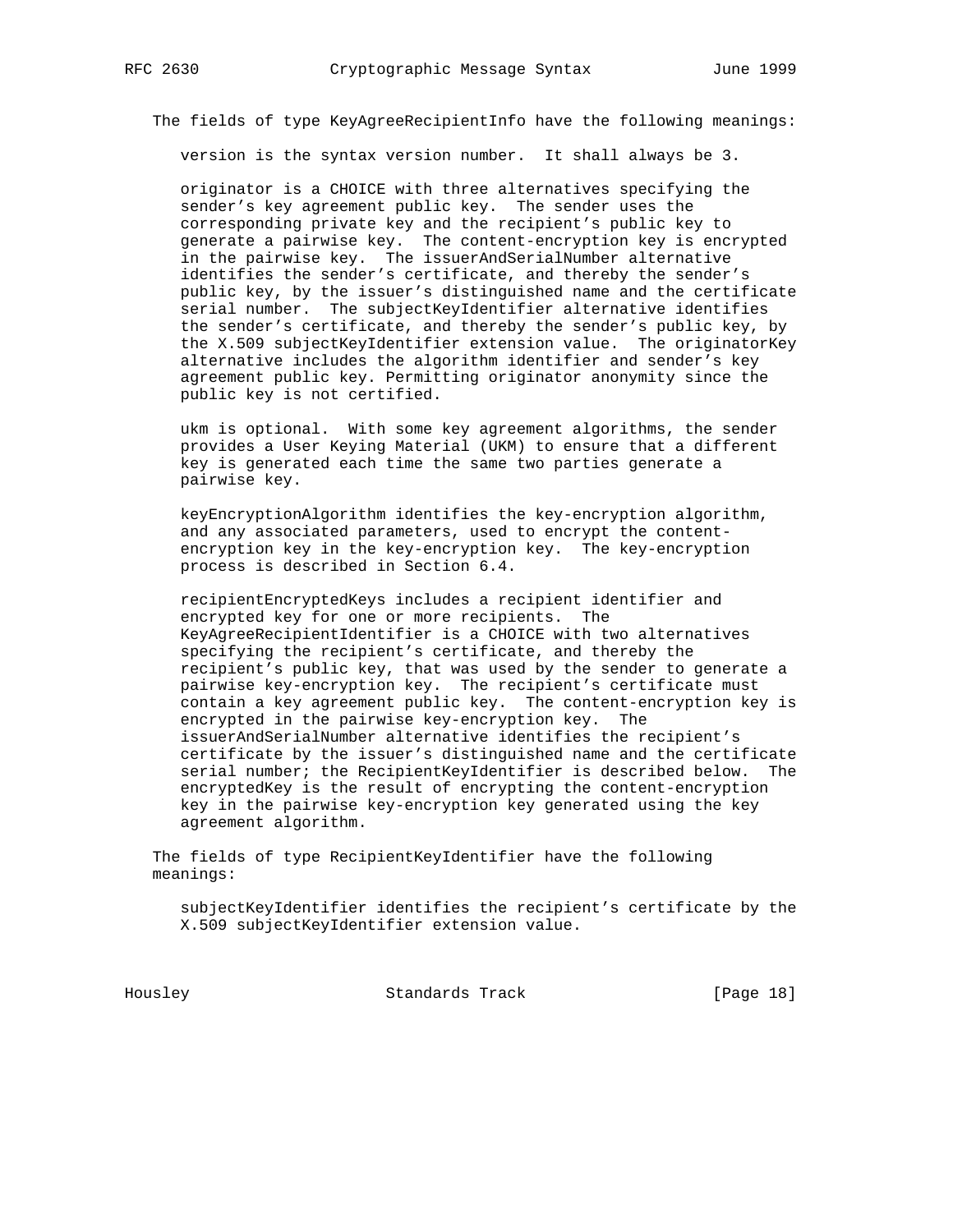date is optional. When present, the date specifies which of the recipient's previously distributed UKMs was used by the sender.

 other is optional. When present, this field contains additional information used by the recipient to locate the public keying material used by the sender.

## 6.2.3 KEKRecipientInfo Type

 Recipient information using previously distributed symmetric keys is represented in the type KEKRecipientInfo. Each instance of KEKRecipientInfo will transfer the content-encryption key to one or more recipients who have the previously distributed key-encryption key.

 KEKRecipientInfo ::= SEQUENCE { version CMSVersion, -- always set to 4 kekid KEKIdentifier, keyEncryptionAlgorithm KeyEncryptionAlgorithmIdentifier, encryptedKey EncryptedKey }

 KEKIdentifier ::= SEQUENCE { keyIdentifier OCTET STRING, date GeneralizedTime OPTIONAL, other OtherKeyAttribute OPTIONAL }

The fields of type KEKRecipientInfo have the following meanings:

version is the syntax version number. It shall always be 4.

 kekid specifies a symmetric key-encryption key that was previously distributed to the sender and one or more recipients.

 keyEncryptionAlgorithm identifies the key-encryption algorithm, and any associated parameters, used to encrypt the content encryption key with the key-encryption key. The key-encryption process is described in Section 6.4.

 encryptedKey is the result of encrypting the content-encryption key in the key-encryption key.

The fields of type KEKIdentifier have the following meanings:

 keyIdentifier identifies the key-encryption key that was previously distributed to the sender and one or more recipients.

 date is optional. When present, the date specifies a single key encryption key from a set that was previously distributed.

Housley Standards Track [Page 19]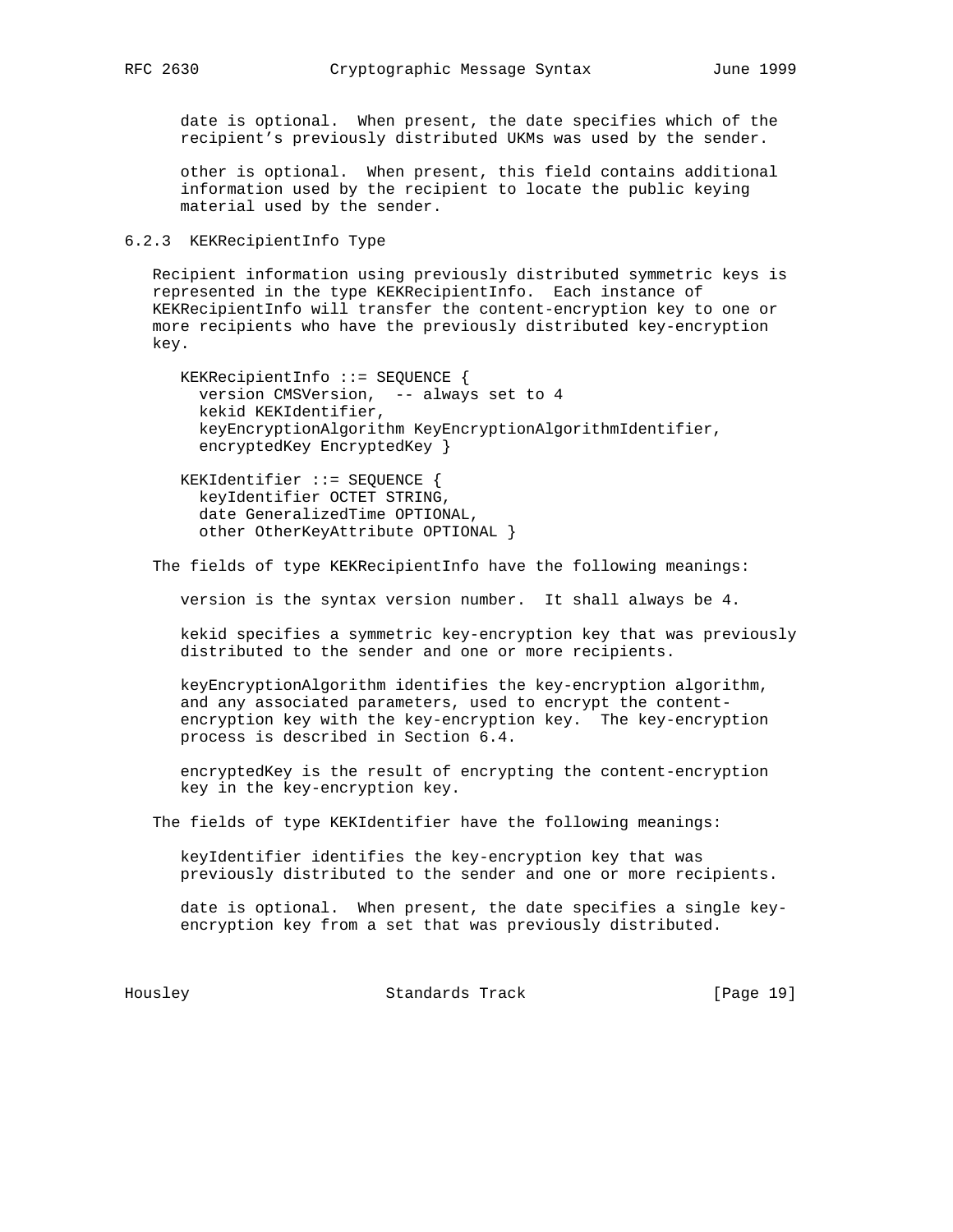other is optional. When present, this field contains additional information used by the recipient to determine the key-encryption key used by the sender.

## 6.3 Content-encryption Process

 The content-encryption key for the desired content-encryption algorithm is randomly generated. The data to be protected is padded as described below, then the padded data is encrypted using the content-encryption key. The encryption operation maps an arbitrary string of octets (the data) to another string of octets (the ciphertext) under control of a content-encryption key. The encrypted data is included in the envelopedData encryptedContentInfo encryptedContent OCTET STRING.

 The input to the content-encryption process is the "value" of the content being enveloped. Only the value octets of the envelopedData encryptedContentInfo encryptedContent OCTET STRING are encrypted; the OCTET STRING tag and length octets are not encrypted.

 Some content-encryption algorithms assume the input length is a multiple of k octets, where k is greater than one. For such algorithms, the input shall be padded at the trailing end with  $k-(lth mod k)$  octets all having value  $k-(lth mod k)$ , where lth is the length of the input. In other words, the input is padded at the trailing end with one of the following strings:

 $01$  -- if lth mod  $k = k-1$ 02 02 -- if lth mod  $k = k-2$  . . .  $k k ... k k$  -- if lth mod  $k = 0$ 

 The padding can be removed unambiguously since all input is padded, including input values that are already a multiple of the block size, and no padding string is a suffix of another. This padding method is well defined if and only if k is less than 256.

## 6.4 Key-encryption Process

 The input to the key-encryption process -- the value supplied to the recipient's key-encryption algorithm -- is just the "value" of the content-encryption key.

 Any of the three key management techniques can be used for each recipient of the same encrypted content.

Housley Standards Track [Page 20]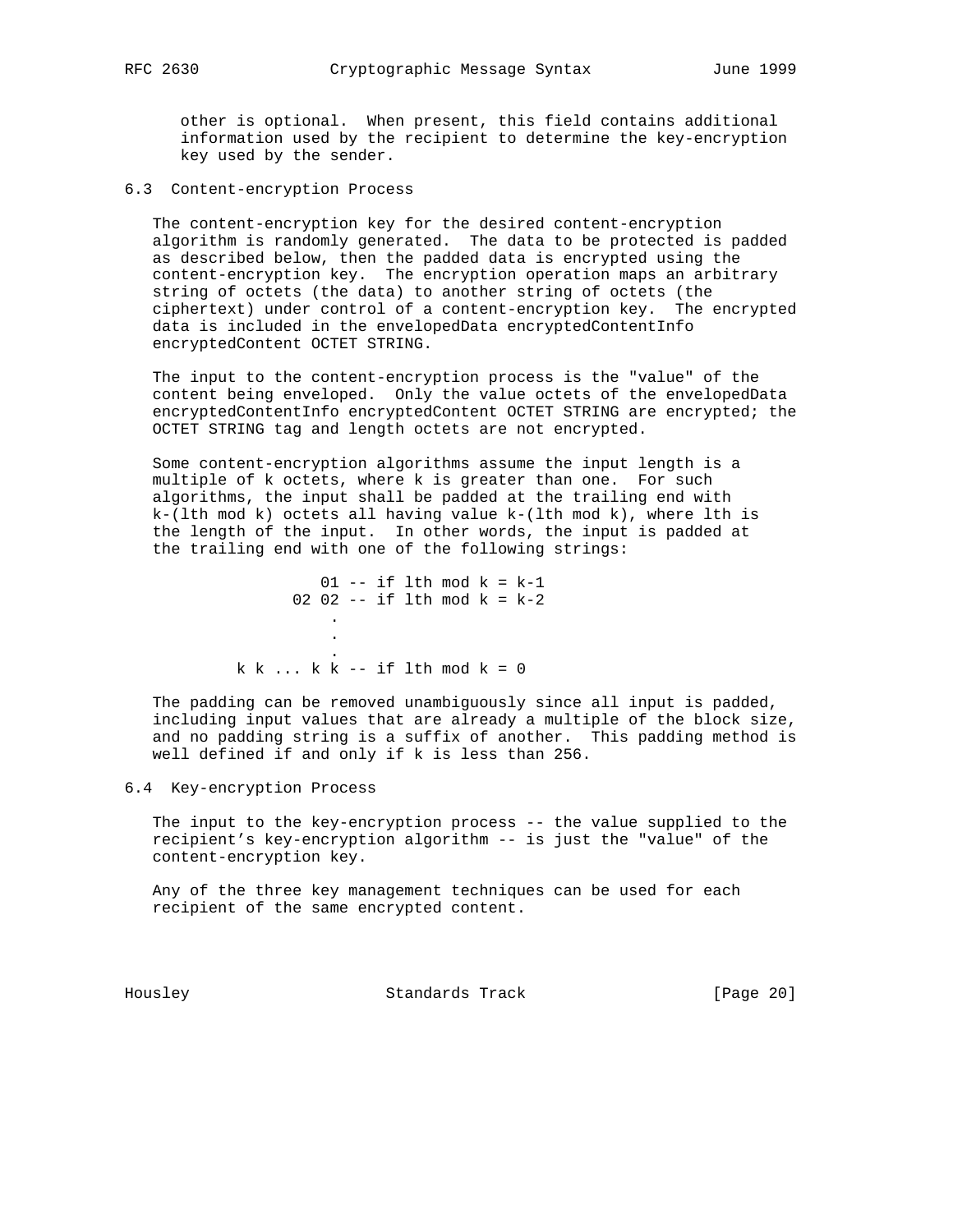- 
- 7 Digested-data Content Type

 The digested-data content type consists of content of any type and a message digest of the content.

 Typically, the digested-data content type is used to provide content integrity, and the result generally becomes an input to the enveloped-data content type.

The following steps construct digested-data:

 1. A message digest is computed on the content with a message digest algorithm.

 2. The message-digest algorithm and the message digest are collected together with the content into a DigestedData value.

 A recipient verifies the message digest by comparing the message digest to an independently computed message digest.

 The following object identifier identifies the digested-data content type:

 $id$ -digestedData OBJECT IDENTIFIER ::=  $\{ iso(1)$  member-body(2) us(840) rsadsi(113549) pkcs(1) pkcs7(7) 5 }

The digested-data content type shall have ASN.1 type DigestedData:

 DigestedData ::= SEQUENCE { version CMSVersion, digestAlgorithm DigestAlgorithmIdentifier, encapContentInfo EncapsulatedContentInfo, digest Digest }

Digest ::= OCTET STRING

The fields of type DigestedData have the following meanings:

 version is the syntax version number. If the encapsulated content type is id-data, then the value of version shall be 0; however, if the encapsulated content type is other than id-data, then the value of version shall be 2.

 digestAlgorithm identifies the message digest algorithm, and any associated parameters, under which the content is digested. The message-digesting process is the same as in Section 5.4 in the case when there are no signed attributes.

Housley Standards Track [Page 21]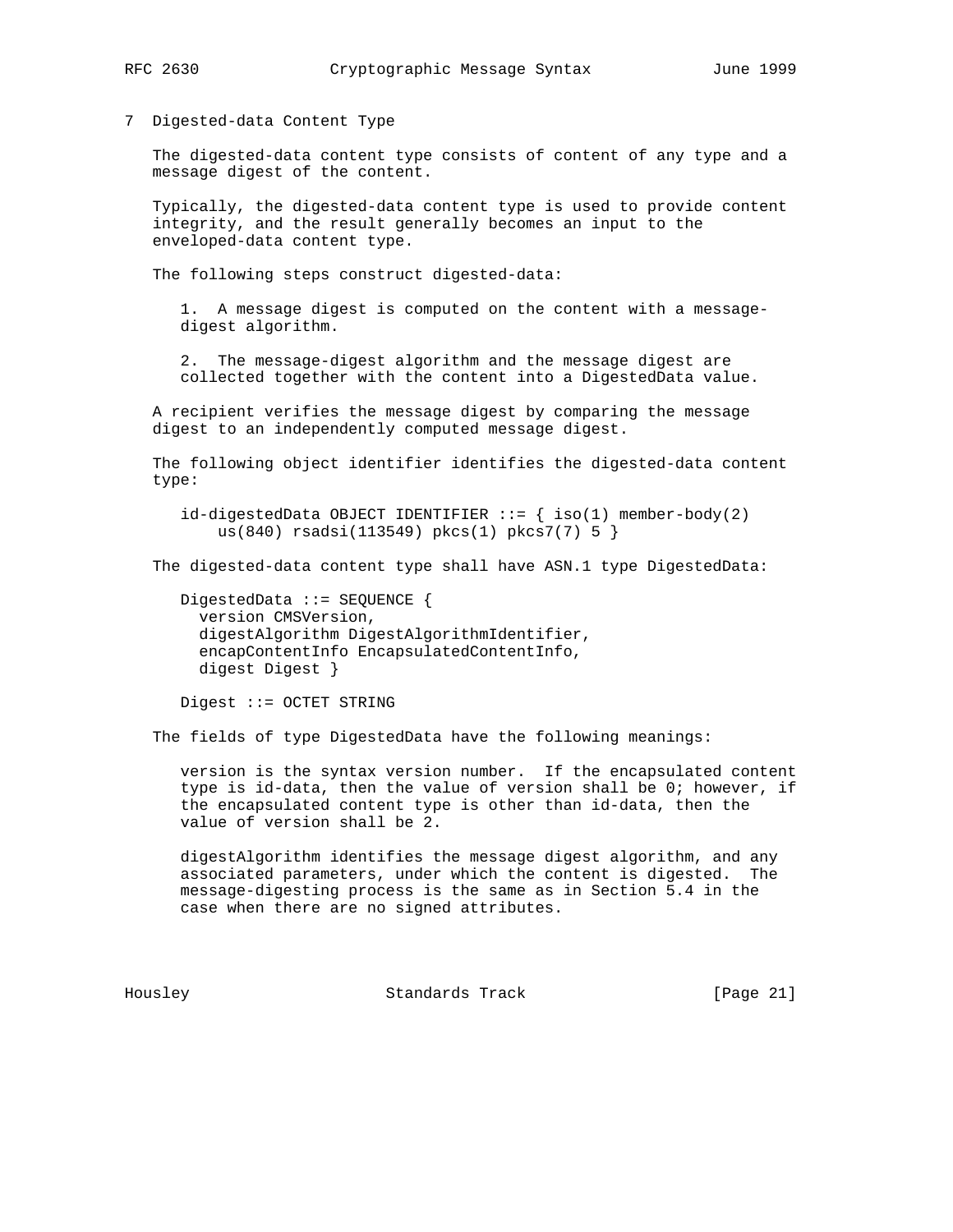encapContentInfo is the content that is digested, as defined in section 5.2.

digest is the result of the message-digesting process.

 The ordering of the digestAlgorithm field, the encapContentInfo field, and the digest field makes it possible to process a DigestedData value in a single pass.

8 Encrypted-data Content Type

 The encrypted-data content type consists of encrypted content of any type. Unlike the enveloped-data content type, the encrypted-data content type has neither recipients nor encrypted content-encryption keys. Keys must be managed by other means.

 The typical application of the encrypted-data content type will be to encrypt the content of the data content type for local storage, perhaps where the encryption key is a password.

 The following object identifier identifies the encrypted-data content type:

 $id$ -encryptedData OBJECT IDENTIFIER ::= { iso(1) member-body(2) us(840) rsadsi(113549) pkcs(1) pkcs7(7) 6 }

The encrypted-data content type shall have ASN.1 type EncryptedData:

 EncryptedData ::= SEQUENCE { version CMSVersion, encryptedContentInfo EncryptedContentInfo, unprotectedAttrs [1] IMPLICIT UnprotectedAttributes OPTIONAL }

The fields of type EncryptedData have the following meanings:

 version is the syntax version number. If unprotectedAttrs is present, then version shall be 2. If unprotectedAttrs is absent, then version shall be 0.

 encryptedContentInfo is the encrypted content information, as defined in Section 6.1.

 unprotectedAttrs is a collection of attributes that are not encrypted. The field is optional. Useful attribute types are defined in Section 11.

Housley Standards Track [Page 22]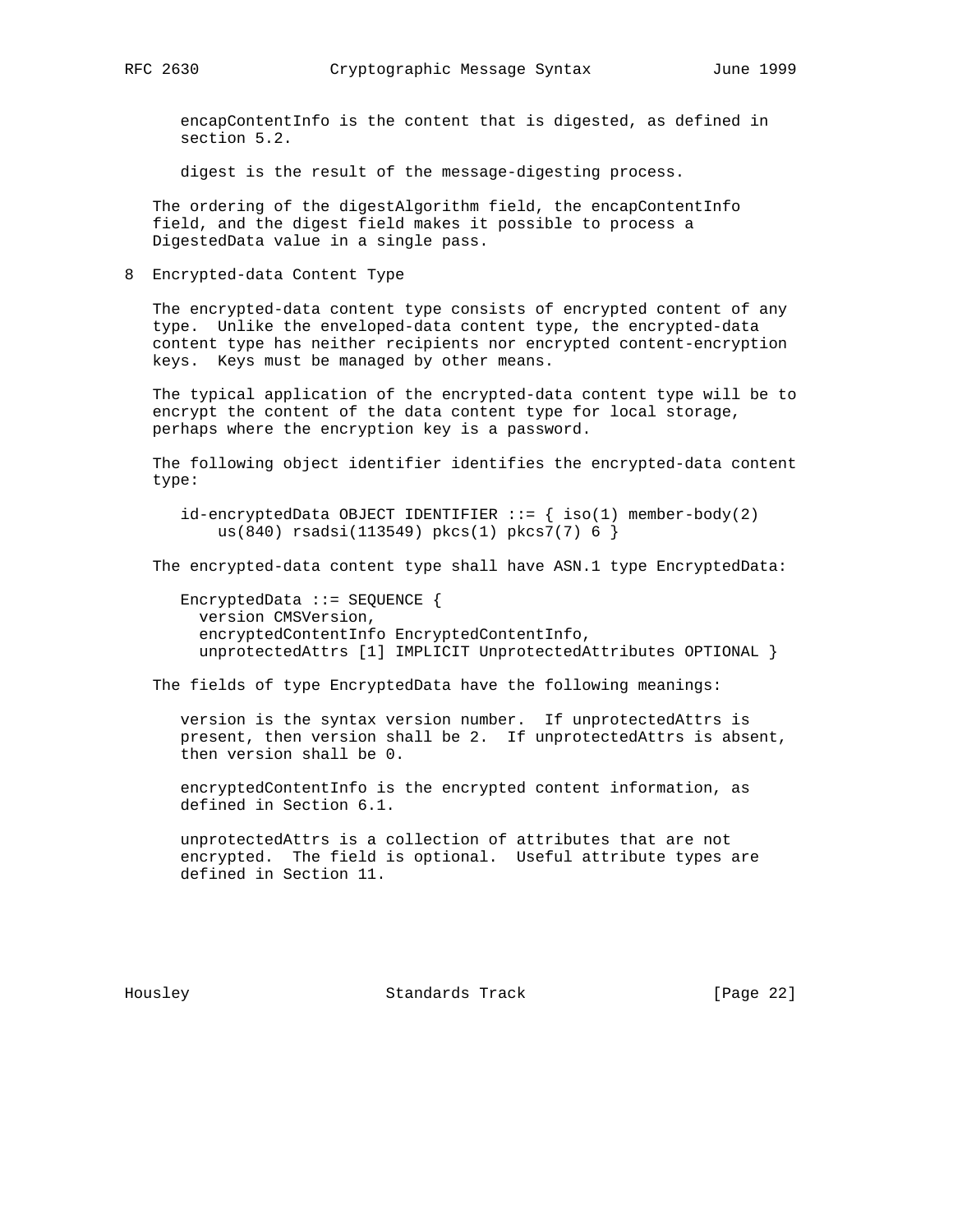## 9 Authenticated-data Content Type

 The authenticated-data content type consists of content of any type, a message authentication code (MAC), and encrypted authentication keys for one or more recipients. The combination of the MAC and one encrypted authentication key for a recipient is necessary for that recipient to verify the integrity of the content. Any type of content can be integrity protected for an arbitrary number of recipients.

 The process by which authenticated-data is constructed involves the following steps:

 1. A message-authentication key for a particular message authentication algorithm is generated at random.

 2. The message-authentication key is encrypted for each recipient. The details of this encryption depend on the key management algorithm used.

 3. For each recipient, the encrypted message-authentication key and other recipient-specific information are collected into a RecipientInfo value, defined in Section 6.2.

 4. Using the message-authentication key, the originator computes a MAC value on the content. If the originator is authenticating any information in addition to the content (see Section 9.2), a message digest is calculated on the content, the message digest of the content and the other information are authenticated using the message-authentication key, and the result becomes the "MAC value."

#### 9.1 AuthenticatedData Type

 The following object identifier identifies the authenticated-data content type:

 $id-ct-authData OBJECT IDENTIFFIER ::= { iso(1) member-body(2) }$  us(840) rsadsi(113549) pkcs(1) pkcs-9(9) smime(16)  $ct(1) 2$ }

Housley Standards Track [Page 23]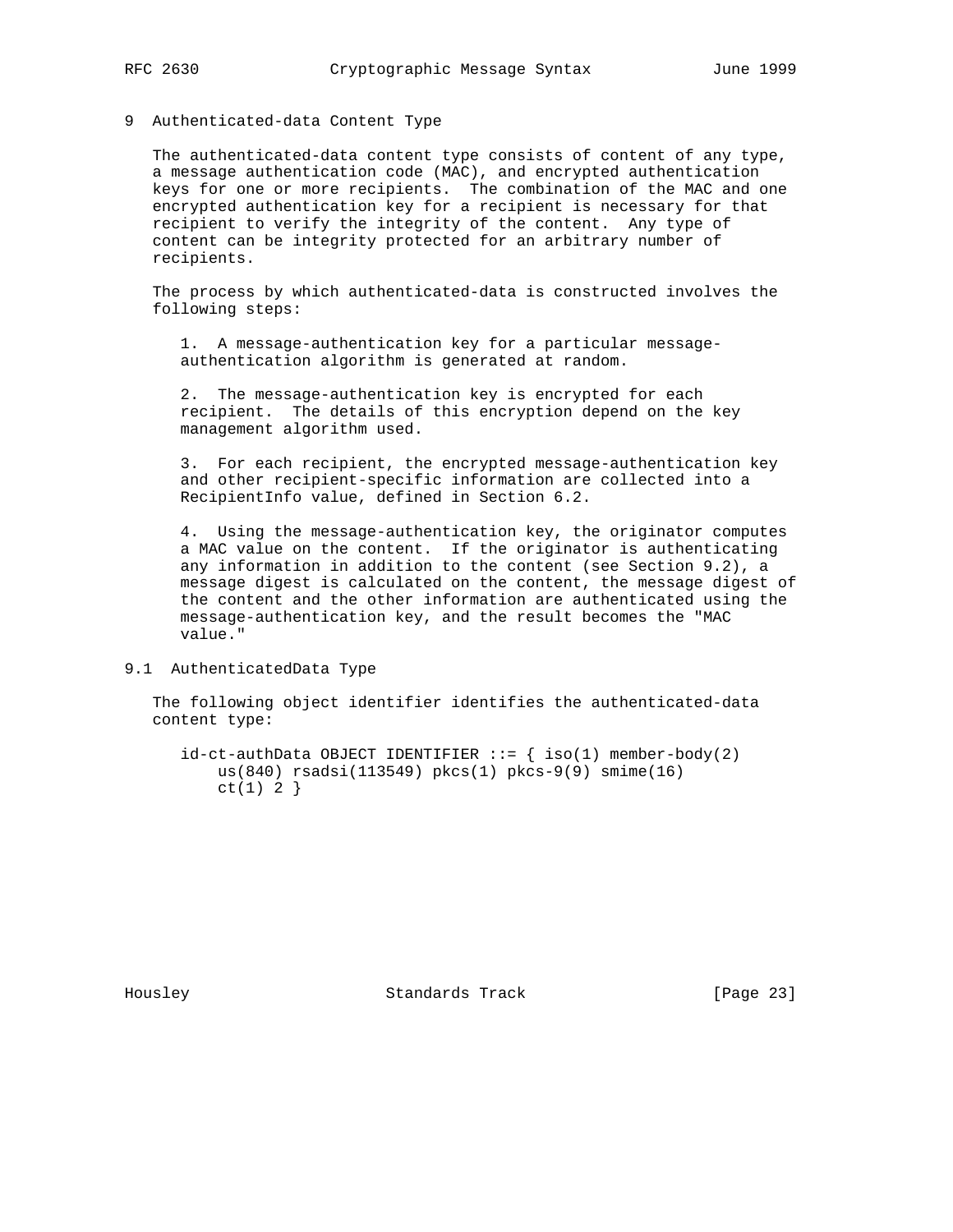The authenticated-data content type shall have ASN.1 type AuthenticatedData:

 AuthenticatedData ::= SEQUENCE { version CMSVersion, originatorInfo [0] IMPLICIT OriginatorInfo OPTIONAL, recipientInfos RecipientInfos, macAlgorithm MessageAuthenticationCodeAlgorithm, digestAlgorithm [1] DigestAlgorithmIdentifier OPTIONAL, encapContentInfo EncapsulatedContentInfo, authenticatedAttributes [2] IMPLICIT AuthAttributes OPTIONAL, mac MessageAuthenticationCode, unauthenticatedAttributes [3] IMPLICIT UnauthAttributes OPTIONAL }

AuthAttributes ::= SET SIZE (1..MAX) OF Attribute

UnauthAttributes  $::=$  SET SIZE  $(1..$ MAX) OF Attribute

MessageAuthenticationCode ::= OCTET STRING

The fields of type AuthenticatedData have the following meanings:

version is the syntax version number. It shall be 0.

 originatorInfo optionally provides information about the originator. It is present only if required by the key management algorithm. It may contain certificates, attribute certificates, and CRLs, as defined in Section 6.1.

 recipientInfos is a collection of per-recipient information, as defined in Section 6.1. There must be at least one element in the collection.

 macAlgorithm is a message authentication code (MAC) algorithm identifier. It identifies the MAC algorithm, along with any associated parameters, used by the originator. Placement of the macAlgorithm field facilitates one-pass processing by the recipient.

 digestAlgorithm identifies the message digest algorithm, and any associated parameters, used to compute a message digest on the encapsulated content if authenticated attributes are present. The message digesting process is described in Section 9.2. Placement of the digestAlgorithm field facilitates one-pass processing by the recipient. If the digestAlgorithm field is present, then the authenticatedAttributes field must also be present.

Housley Standards Track [Page 24]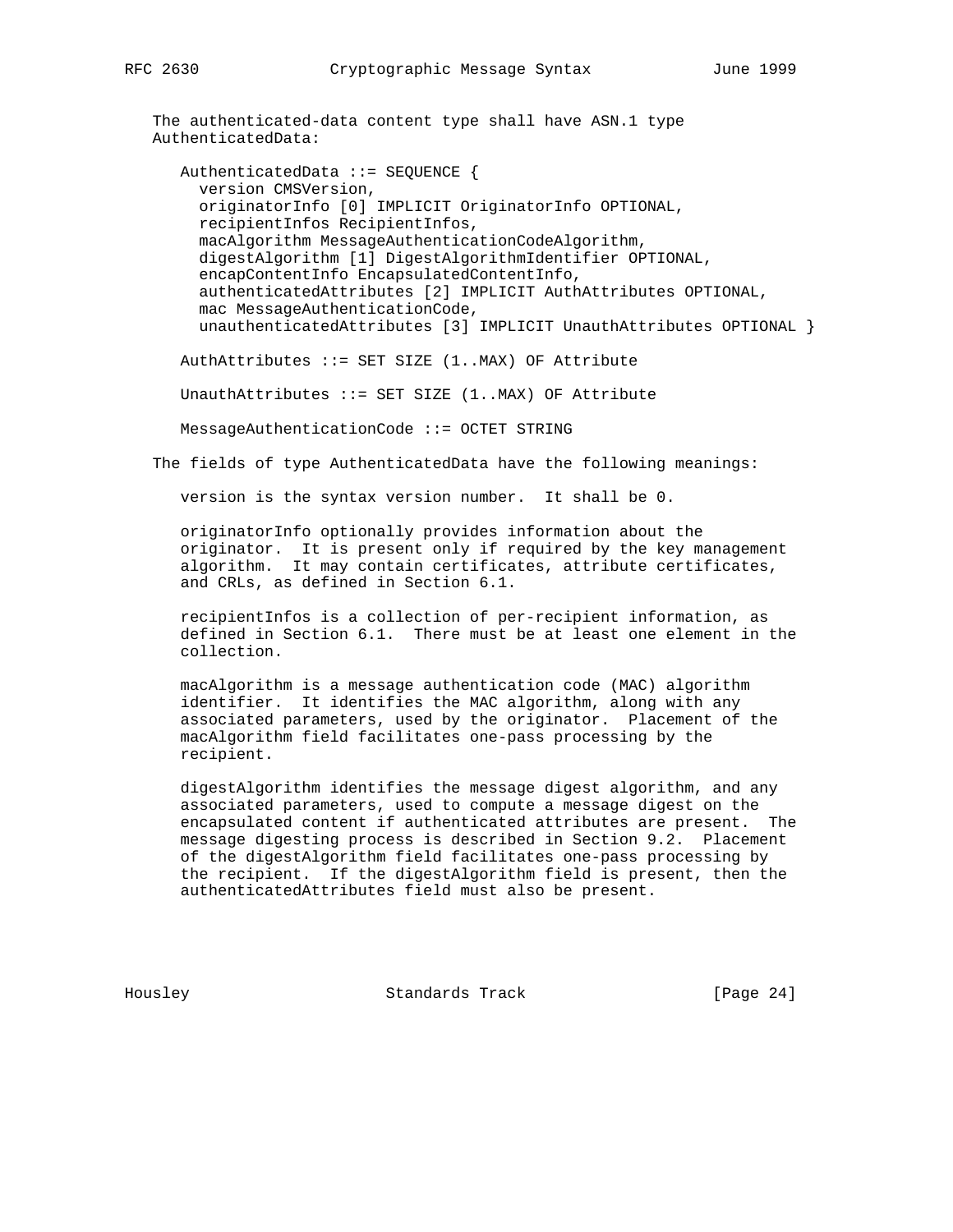encapContentInfo is the content that is authenticated, as defined in section 5.2.

 authenticatedAttributes is a collection of authenticated attributes. The authenticatedAttributes structure is optional, but it must be present if the content type of the EncapsulatedContentInfo value being authenticated is not id-data. If the authenticatedAttributes field is present, then the digestAlgorithm field must also be present. Each AuthenticatedAttribute in the SET must be DER encoded. Useful attribute types are defined in Section 11. If the authenticatedAttributes field is present, it must contain, at a minimum, the following two attributes:

 A content-type attribute having as its value the content type of the EncapsulatedContentInfo value being authenticated. Section 11.1 defines the content-type attribute.

 A message-digest attribute, having as its value the message digest of the content. Section 11.2 defines the message-digest attribute.

mac is the message authentication code.

 unauthenticatedAttributes is a collection of attributes that are not authenticated. The field is optional. To date, no attributes have been defined for use as unauthenticated attributes, but other useful attribute types are defined in Section 11.

## 9.2 MAC Generation

 The MAC calculation process computes a message authentication code (MAC) on either the message being authenticated or a message digest of message being authenticated together with the originator's authenticated attributes.

 If authenticatedAttributes field is absent, the input to the MAC calculation process is the value of the encapContentInfo eContent OCTET STRING. Only the octets comprising the value of the eContent OCTET STRING are input to the MAC algorithm; the tag and the length octets are omitted. This has the advantage that the length of the content being authenticated need not be known in advance of the MAC generation process.

 If authenticatedAttributes field is present, the content-type attribute (as described in Section 11.1) and the message-digest attribute (as described in section 11.2) must be included, and the input to the MAC calculation process is the DER encoding of

Housley Standards Track [Page 25]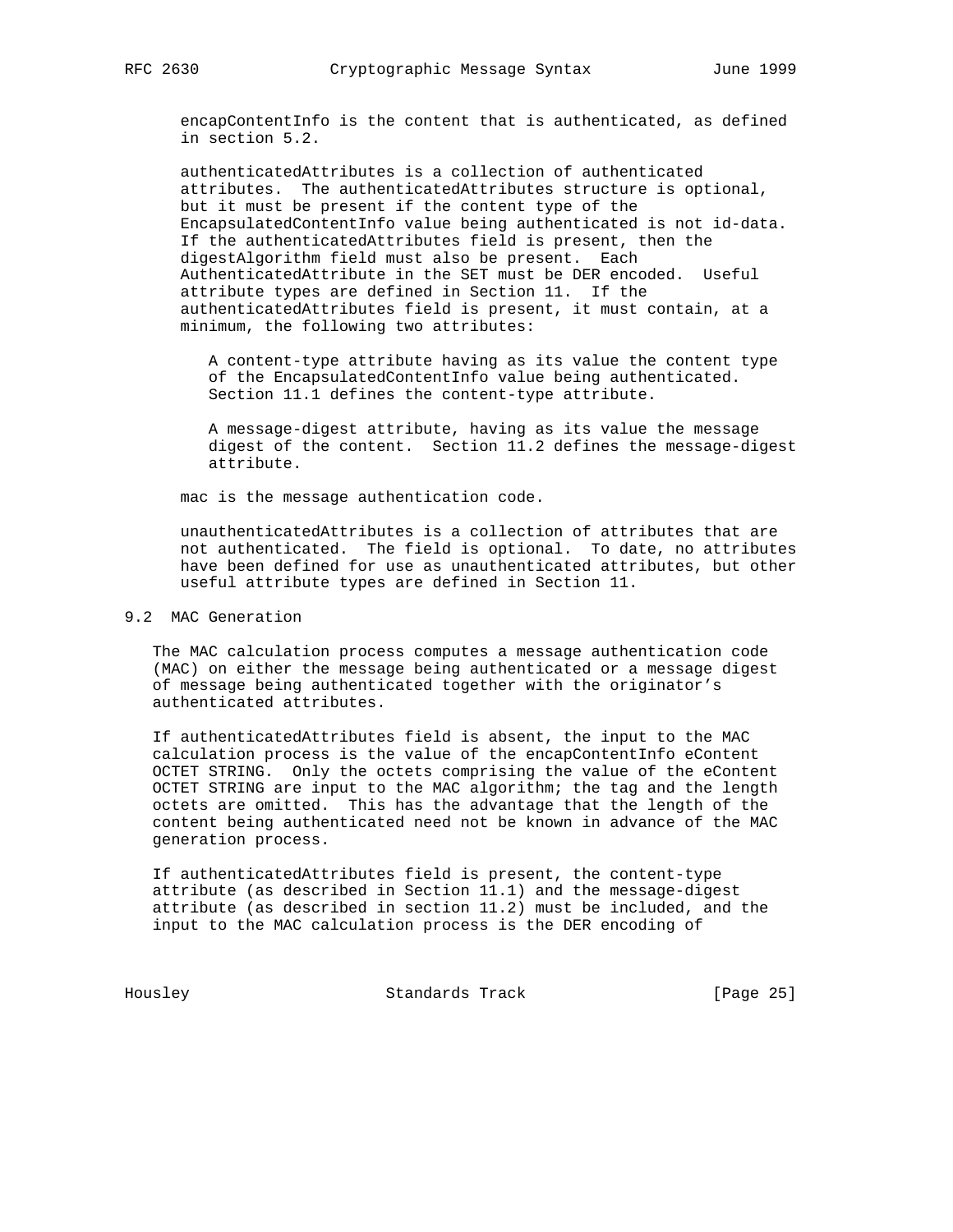authenticatedAttributes. A separate encoding of the authenticatedAttributes field is performed for message digest calculation. The IMPLICIT [2] tag in the authenticatedAttributes field is not used for the DER encoding, rather an EXPLICIT SET OF tag is used. That is, the DER encoding of the SET OF tag, rather than of the IMPLICIT [2] tag, is to be included in the message digest calculation along with the length and content octets of the authenticatedAttributes value.

 The message digest calculation process computes a message digest on the content being authenticated. The initial input to the message digest calculation process is the "value" of the encapsulated content being authenticated. Specifically, the input is the encapContentInfo eContent OCTET STRING to which the authentication process is applied. Only the octets comprising the value of the encapContentInfo eContent OCTET STRING are input to the message digest algorithm, not the tag or the length octets. This has the advantage that the length of the content being authenticated need not be known in advance. Although the encapContentInfo eContent OCTET STRING tag and length octets are not included in the message digest calculation, they are still protected by other means. The length octets are protected by the nature of the message digest algorithm since it is computationally infeasible to find any two distinct messages of any length that have the same message digest.

 The input to the MAC calculation process includes the MAC input data, defined above, and an authentication key conveyed in a recipientInfo structure. The details of MAC calculation depend on the MAC algorithm employed (e.g., HMAC). The object identifier, along with any parameters, that specifies the MAC algorithm employed by the originator is carried in the macAlgorithm field. The MAC value generated by the originator is encoded as an OCTET STRING and carried in the mac field.

## 9.3 MAC Verification

 The input to the MAC verification process includes the input data (determined based on the presence or absence of the authenticatedAttributes field, as defined in 9.2), and the authentication key conveyed in recipientInfo. The details of the MAC verification process depend on the MAC algorithm employed.

 The recipient may not rely on any MAC values or message digest values computed by the originator. The content is authenticated as described in section 9.2. If the originator includes authenticated attributes, then the content of the authenticatedAttributes is authenticated as described in section 9.2. For authentication to succeed, the message MAC value calculated by the recipient must be

Housley Standards Track [Page 26]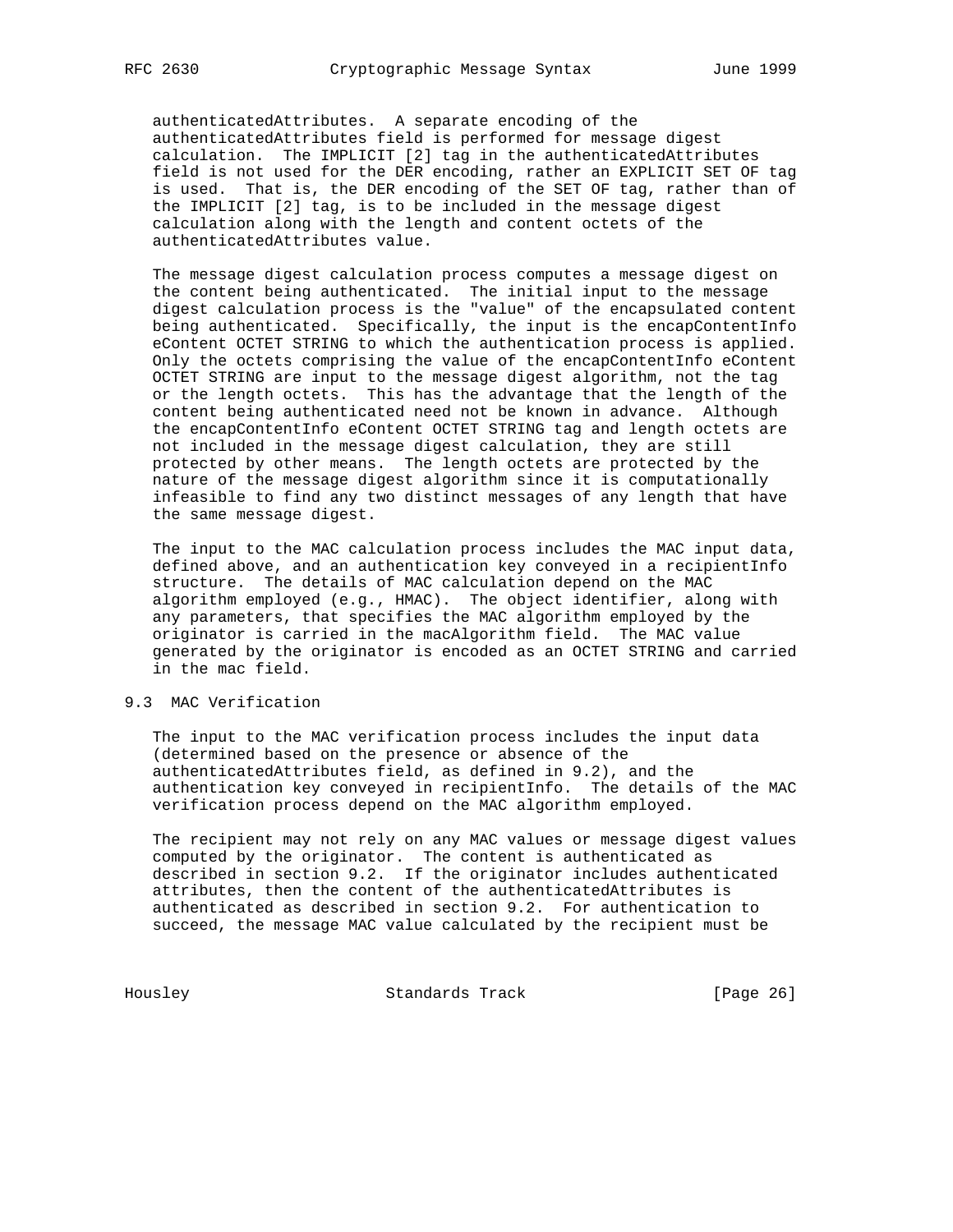the same as the value of the mac field. Similarly, for authentication to succeed when the authenticatedAttributes field is present, the content message digest value calculated by the recipient must be the same as the message digest value included in the authenticatedAttributes message-digest attribute.

10 Useful Types

 This section is divided into two parts. The first part defines algorithm identifiers, and the second part defines other useful types.

10.1 Algorithm Identifier Types

 All of the algorithm identifiers have the same type: AlgorithmIdentifier. The definition of AlgorithmIdentifier is imported from X.509 [X.509-88].

 There are many alternatives for each type of algorithm listed. For each of these five types, Section 12 lists the algorithms that must be included in a CMS implementation.

10.1.1 DigestAlgorithmIdentifier

 The DigestAlgorithmIdentifier type identifies a message-digest algorithm. Examples include SHA-1, MD2, and MD5. A message-digest algorithm maps an octet string (the message) to another octet string (the message digest).

DigestAlgorithmIdentifier ::= AlgorithmIdentifier

10.1.2 SignatureAlgorithmIdentifier

 The SignatureAlgorithmIdentifier type identifies a signature algorithm. Examples include DSS and RSA. A signature algorithm supports signature generation and verification operations. The signature generation operation uses the message digest and the signer's private key to generate a signature value. The signature verification operation uses the message digest and the signer's public key to determine whether or not a signature value is valid. Context determines which operation is intended.

SignatureAlgorithmIdentifier ::= AlgorithmIdentifier

Housley Standards Track [Page 27]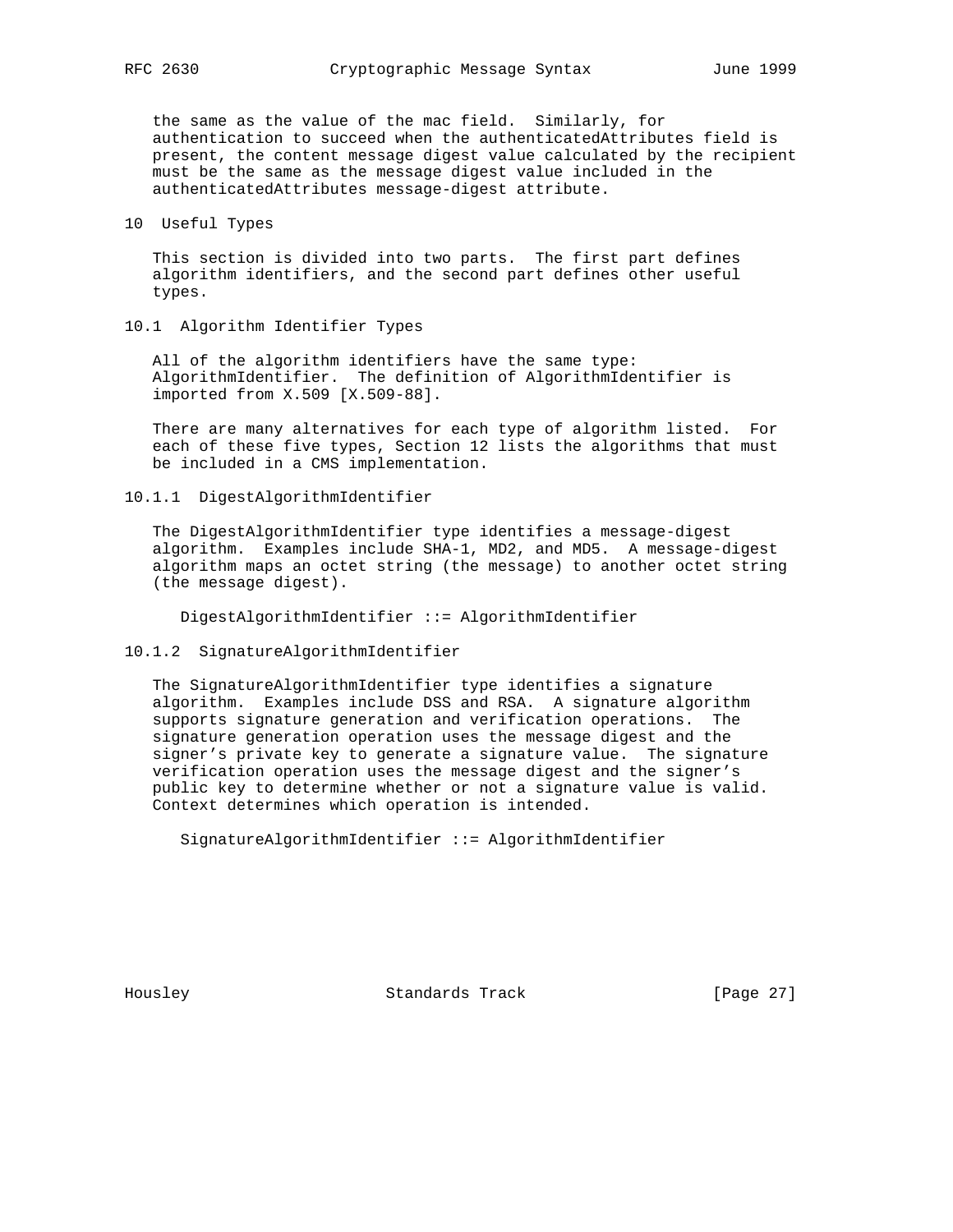#### 10.1.3 KeyEncryptionAlgorithmIdentifier

 The KeyEncryptionAlgorithmIdentifier type identifies a key-encryption algorithm used to encrypt a content-encryption key. The encryption operation maps an octet string (the key) to another octet string (the encrypted key) under control of a key-encryption key. The decryption operation is the inverse of the encryption operation. Context determines which operation is intended.

 The details of encryption and decryption depend on the key management algorithm used. Key transport, key agreement, and previously distributed symmetric key-encrypting keys are supported.

KeyEncryptionAlgorithmIdentifier ::= AlgorithmIdentifier

#### 10.1.4 ContentEncryptionAlgorithmIdentifier

 The ContentEncryptionAlgorithmIdentifier type identifies a content encryption algorithm. Examples include Triple-DES and RC2. A content-encryption algorithm supports encryption and decryption operations. The encryption operation maps an octet string (the message) to another octet string (the ciphertext) under control of a content-encryption key. The decryption operation is the inverse of the encryption operation. Context determines which operation is intended.

ContentEncryptionAlgorithmIdentifier ::= AlgorithmIdentifier

## 10.1.5 MessageAuthenticationCodeAlgorithm

 The MessageAuthenticationCodeAlgorithm type identifies a message authentication code (MAC) algorithm. Examples include DES-MAC and HMAC. A MAC algorithm supports generation and verification operations. The MAC generation and verification operations use the same symmetric key. Context determines which operation is intended.

MessageAuthenticationCodeAlgorithm ::= AlgorithmIdentifier

## 10.2 Other Useful Types

 This section defines types that are used other places in the document. The types are not listed in any particular order.

10.2.1 CertificateRevocationLists

 The CertificateRevocationLists type gives a set of certificate revocation lists (CRLs). It is intended that the set contain information sufficient to determine whether the certificates and

Housley Standards Track [Page 28]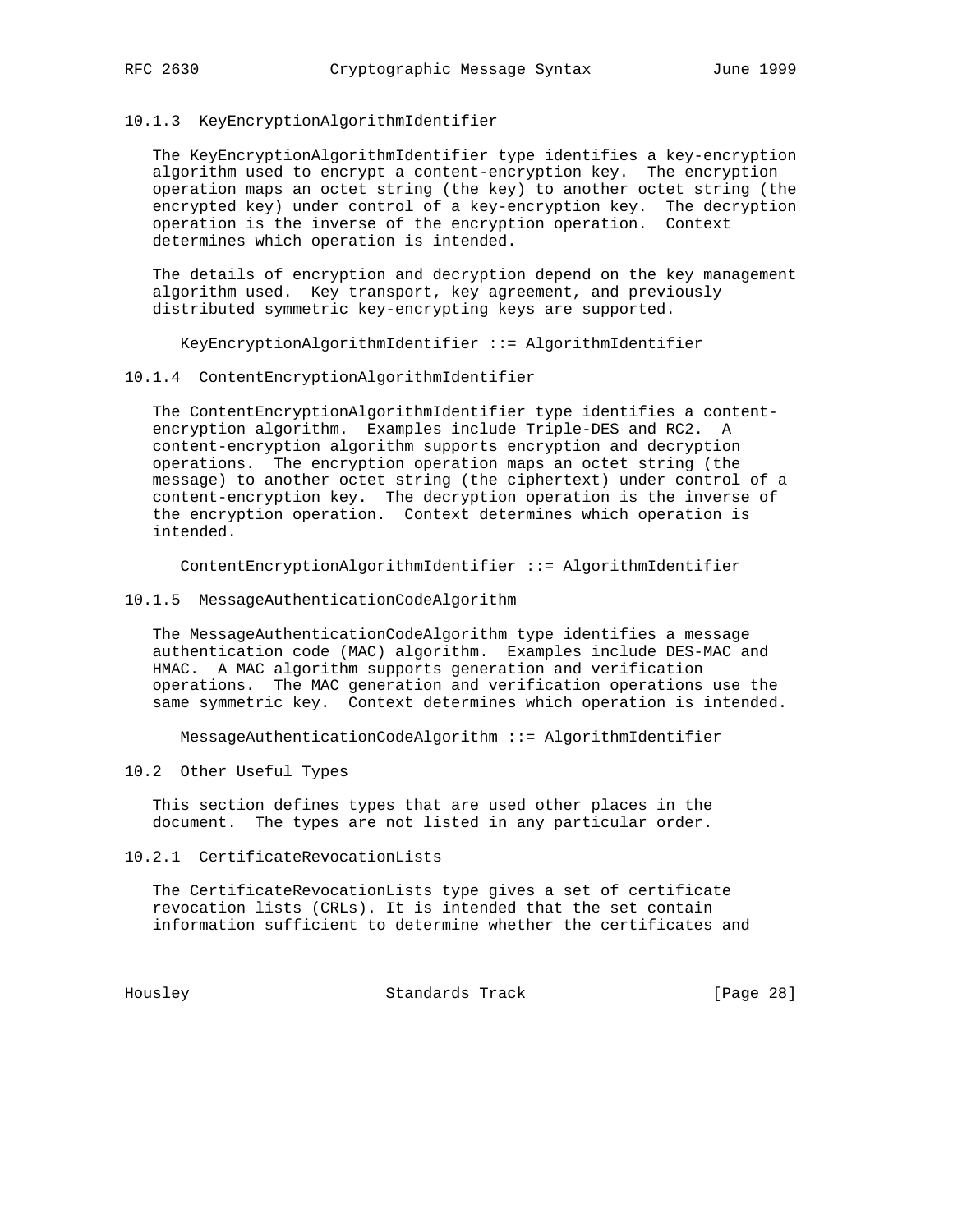attribute certificates with which the set is associated are revoked or not. However, there may be more CRLs than necessary or there may be fewer CRLs than necessary.

 The CertificateList may contain a CRL, an Authority Revocation List (ARL), a Delta Revocation List, or an Attribute Certificate Revocation List. All of these lists share a common syntax.

 CRLs are specified in X.509 [X.509-97], and they are profiled for use in the Internet in RFC 2459 [PROFILE].

The definition of CertificateList is imported from X.509.

CertificateRevocationLists ::= SET OF CertificateList

10.2.2 CertificateChoices

 The CertificateChoices type gives either a PKCS #6 extended certificate [PKCS#6], an X.509 certificate, or an X.509 attribute certificate [X.509-97]. The PKCS #6 extended certificate is obsolete. PKCS #6 certificates are included for backward compatibility, and their use should be avoided. The Internet profile of X.509 certificates is specified in the "Internet X.509 Public Key Infrastructure: Certificate and CRL Profile" [PROFILE].

 The definitions of Certificate and AttributeCertificate are imported from X.509.

 CertificateChoices ::= CHOICE { certificate Certificate, The Contract Certificate, extendedCertificate [0] IMPLICIT ExtendedCertificate, -- Obsolete attrCert [1] IMPLICIT AttributeCertificate } -- See X.509 and X9.57

## 10.2.3 CertificateSet

 The CertificateSet type provides a set of certificates. It is intended that the set be sufficient to contain chains from a recognized "root" or "top-level certification authority" to all of the sender certificates with which the set is associated. However, there may be more certificates than necessary, or there may be fewer than necessary.

 The precise meaning of a "chain" is outside the scope of this document. Some applications may impose upper limits on the length of a chain; others may enforce certain relationships between the subjects and issuers of certificates within a chain.

Housley Standards Track [Page 29]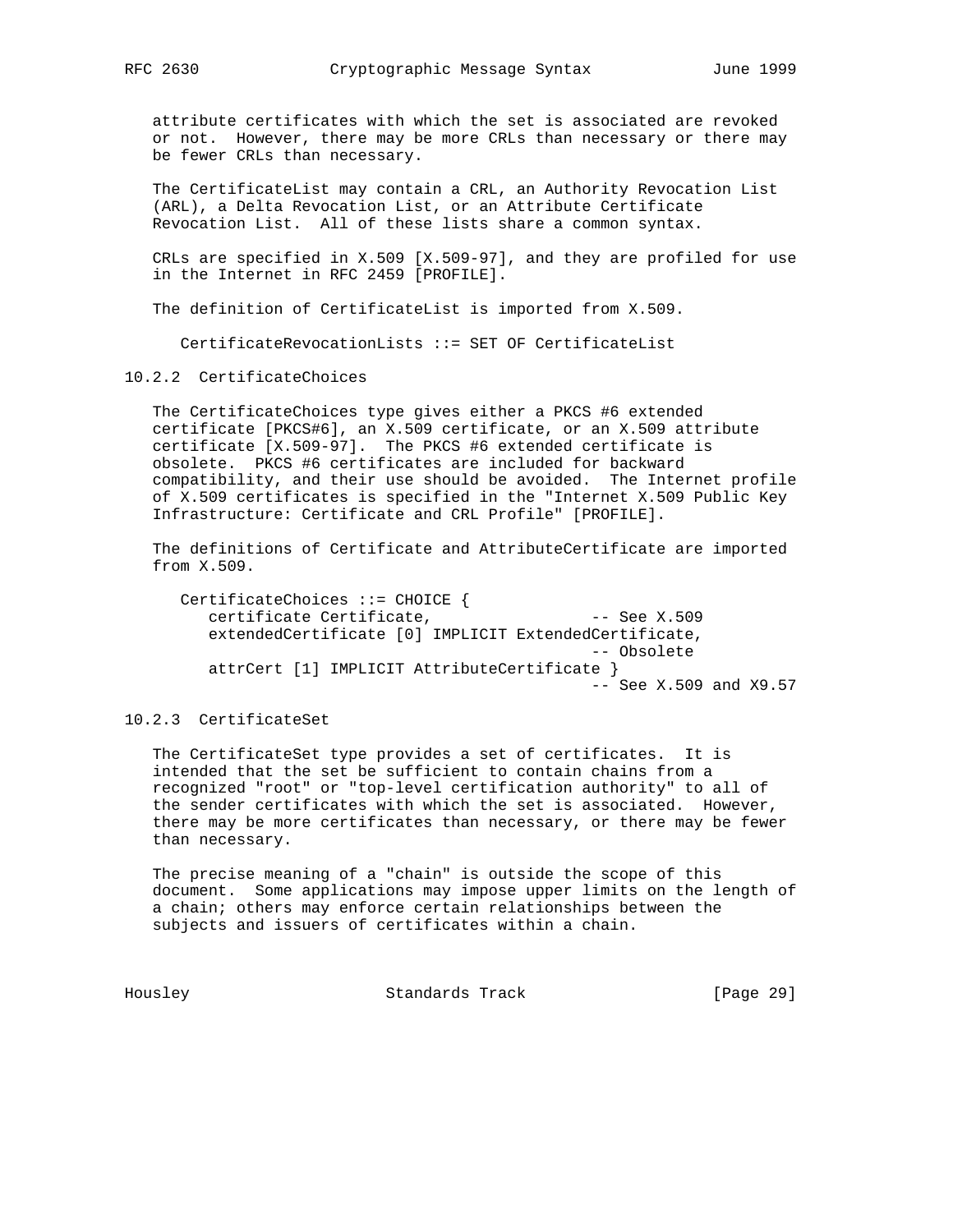CertificateSet ::= SET OF CertificateChoices

10.2.4 IssuerAndSerialNumber

 The IssuerAndSerialNumber type identifies a certificate, and thereby an entity and a public key, by the distinguished name of the certificate issuer and an issuer-specific certificate serial number.

 The definition of Name is imported from X.501 [X.501-88], and the definition of CertificateSerialNumber is imported from X.509 [X.509-97].

 IssuerAndSerialNumber ::= SEQUENCE { issuer Name, serialNumber CertificateSerialNumber }

CertificateSerialNumber ::= INTEGER

10.2.5 CMSVersion

 The Version type gives a syntax version number, for compatibility with future revisions of this document.

CMSVersion ::= INTEGER  $\{ v0(0), v1(1), v2(2), v3(3), v4(4) \}$ 

10.2.6 UserKeyingMaterial

 The UserKeyingMaterial type gives a syntax for user keying material (UKM). Some key agreement algorithms require UKMs to ensure that a different key is generated each time the same two parties generate a pairwise key. The sender provides a UKM for use with a specific key agreement algorithm.

UserKeyingMaterial ::= OCTET STRING

10.2.7 OtherKeyAttribute

 The OtherKeyAttribute type gives a syntax for the inclusion of other key attributes that permit the recipient to select the key used by the sender. The attribute object identifier must be registered along with the syntax of the attribute itself. Use of this structure should be avoided since it may impede interoperability.

 OtherKeyAttribute ::= SEQUENCE { keyAttrId OBJECT IDENTIFIER, keyAttr ANY DEFINED BY keyAttrId OPTIONAL }

Housley Standards Track [Page 30]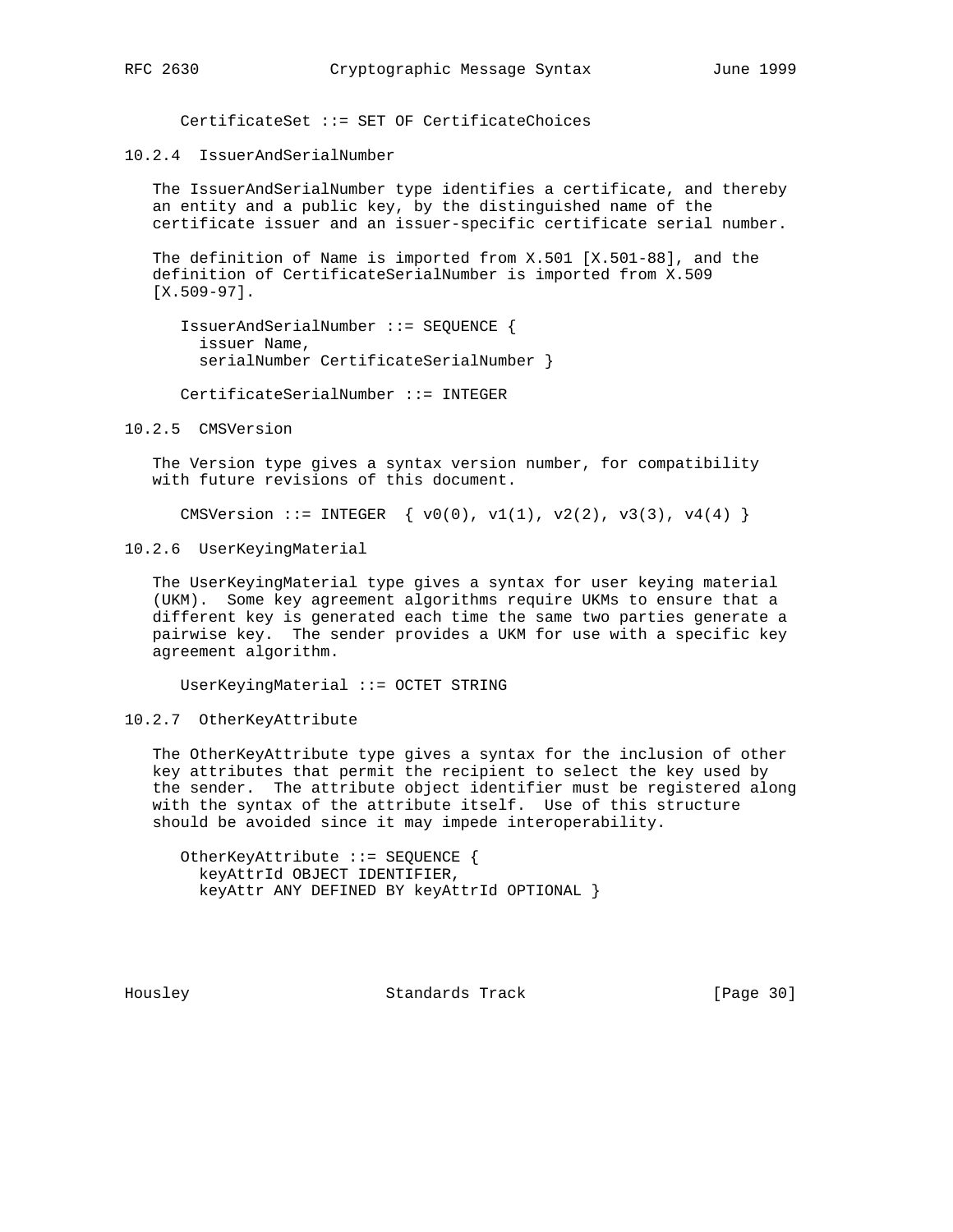## 11 Useful Attributes

 This section defines attributes that may be used with signed-data, enveloped-data, encrypted-data, or authenticated-data. The syntax of Attribute is compatible with X.501 [X.501-88] and RFC 2459 [PROFILE]. Some of the attributes defined in this section were originally defined in PKCS #9 [PKCS#9], others were not previously defined. The attributes are not listed in any particular order.

 Additional attributes are defined in many places, notably the S/MIME Version 3 Message Specification [MSG] and the Enhanced Security Services for S/MIME [ESS], which also include recommendations on the placement of these attributes.

#### 11.1 Content Type

 The content-type attribute type specifies the content type of the ContentInfo value being signed in signed-data. The content-type attribute type is required if there are any authenticated attributes present.

 The content-type attribute must be a signed attribute or an authenticated attribute; it cannot be an unsigned attribute, an unauthenticated attribute, or an unprotectedAttribute.

 The following object identifier identifies the content-type attribute:

 $id$ -contentType OBJECT IDENTIFIER ::=  $\{ iso(1) member-body(2)\}$ us(840) rsadsi(113549) pkcs(1) pkcs9(9) 3 }

Content-type attribute values have ASN.1 type ContentType:

ContentType ::= OBJECT IDENTIFIER

 A content-type attribute must have a single attribute value, even though the syntax is defined as a SET OF AttributeValue. There must not be zero or multiple instances of AttributeValue present.

 The SignedAttributes and AuthAttributes syntaxes are each defined as a SET OF Attributes. The SignedAttributes in a signerInfo must not include multiple instances of the content-type attribute. Similarly, the AuthAttributes in an AuthenticatedData must not include multiple instances of the content-type attribute.

Housley Standards Track [Page 31]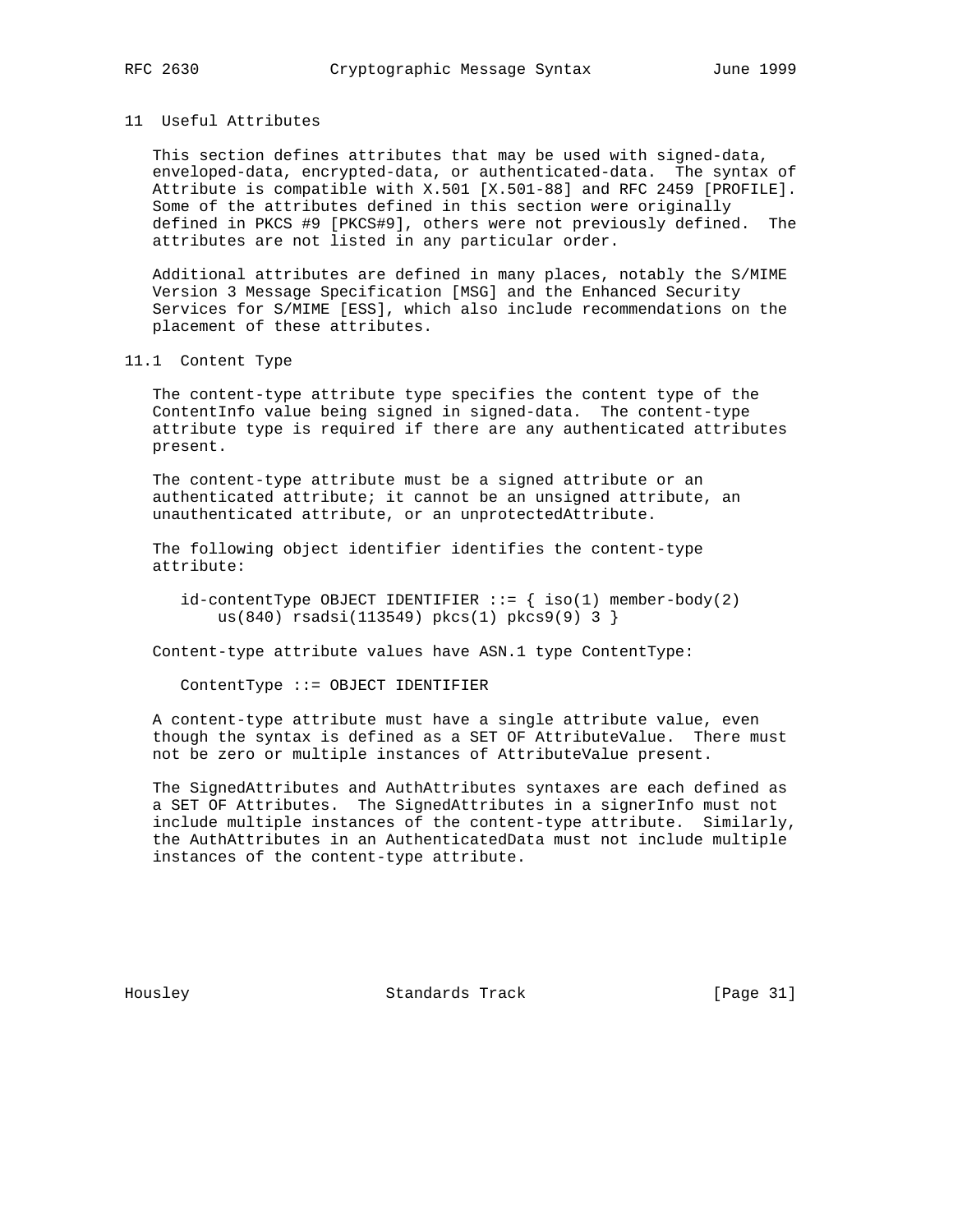#### 11.2 Message Digest

 The message-digest attribute type specifies the message digest of the encapContentInfo eContent OCTET STRING being signed in signed-data (see section 5.4) or authenticated in authenticated-data (see section 9.2). For signed-data, the message digest is computed using the signer's message digest algorithm. For authenticated-data, the message digest is computed using the originator's message digest algorithm.

 Within signed-data, the message-digest signed attribute type is required if there are any attributes present. Within authenticated data, the message-digest authenticated attribute type is required if there are any attributes present.

 The message-digest attribute must be a signed attribute or an authenticated attribute; it cannot be an unsigned attribute or an unauthenticated attribute.

 The following object identifier identifies the message-digest attribute:

id-messageDigest OBJECT IDENTIFIER  $::=$  { iso(1) member-body(2) us(840) rsadsi(113549) pkcs(1) pkcs9(9) 4 }

Message-digest attribute values have ASN.1 type MessageDigest:

MessageDigest ::= OCTET STRING

 A message-digest attribute must have a single attribute value, even though the syntax is defined as a SET OF AttributeValue. There must not be zero or multiple instances of AttributeValue present.

 The SignedAttributes syntax is defined as a SET OF Attributes. The SignedAttributes in a signerInfo must not include multiple instances of the message-digest attribute.

11.3 Signing Time

 The signing-time attribute type specifies the time at which the signer (purportedly) performed the signing process. The signing-time attribute type is intended for use in signed-data.

 The signing-time attribute may be a signed attribute; it cannot be an unsigned attribute, an authenticated attribute, or an unauthenticated attribute.

Housley Standards Track [Page 32]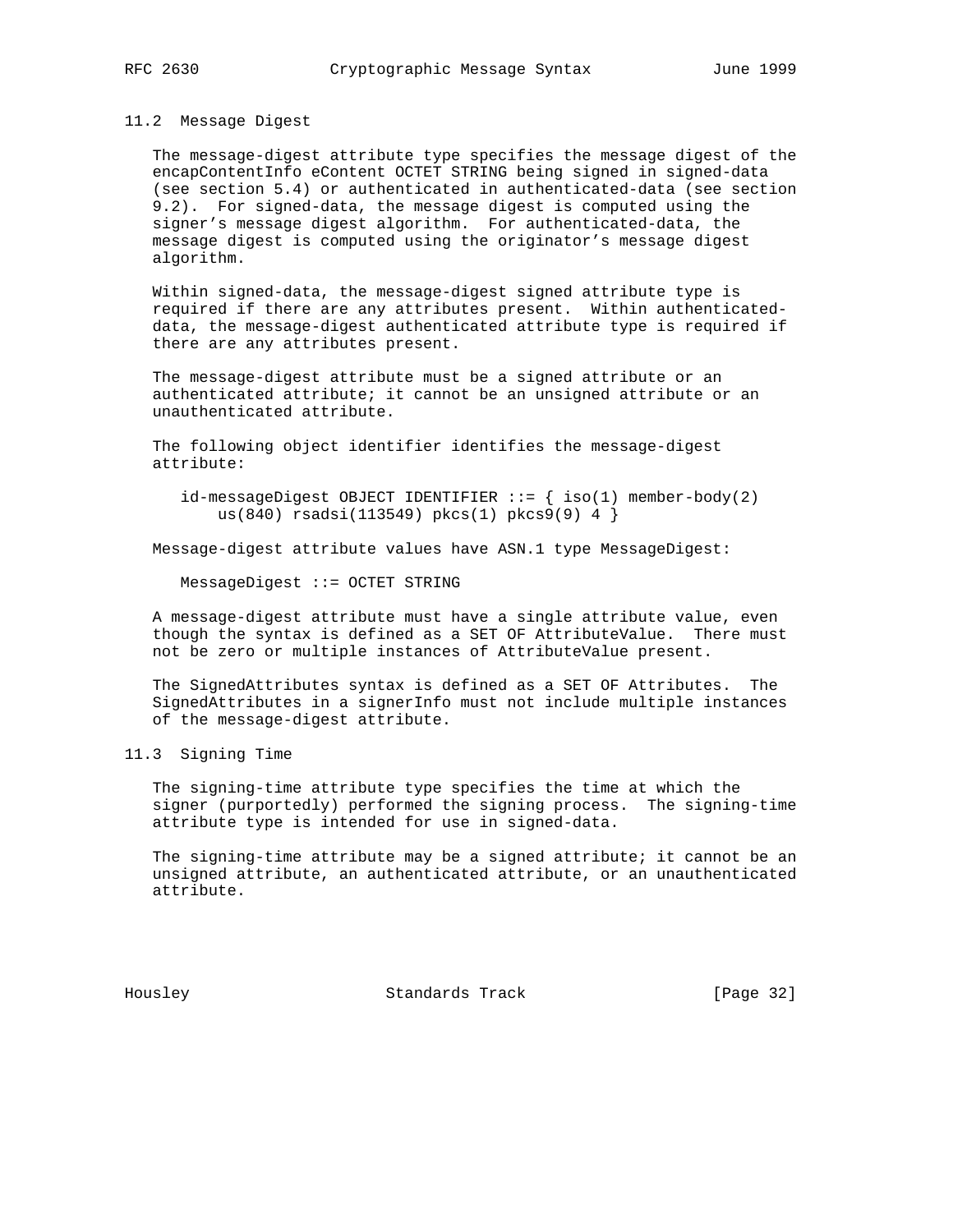The following object identifier identifies the signing-time attribute:

 $id$ -signingTime OBJECT IDENTIFIER ::=  $\{ \text{ iso}(1) \text{ member-body}(2) \}$ us(840) rsadsi(113549) pkcs(1) pkcs9(9) 5 }

Signing-time attribute values have ASN.1 type SigningTime:

SigningTime ::= Time

 Time ::= CHOICE { utcTime UTCTime, generalizedTime GeneralizedTime }

 Note: The definition of Time matches the one specified in the 1997 version of X.509 [X.509-97].

 Dates between 1 January 1950 and 31 December 2049 (inclusive) must be encoded as UTCTime. Any dates with year values before 1950 or after 2049 must be encoded as GeneralizedTime.

 UTCTime values must be expressed in Greenwich Mean Time (Zulu) and must include seconds (i.e., times are YYMMDDHHMMSSZ), even where the number of seconds is zero. Midnight (GMT) must be represented as "YYMMDD000000Z". Century information is implicit, and the century must be determined as follows:

 Where YY is greater than or equal to 50, the year shall be interpreted as 19YY; and

Where YY is less than 50, the year shall be interpreted as 20YY.

 GeneralizedTime values shall be expressed in Greenwich Mean Time (Zulu) and must include seconds (i.e., times are YYYYMMDDHHMMSSZ), even where the number of seconds is zero. GeneralizedTime values must not include fractional seconds.

 A signing-time attribute must have a single attribute value, even though the syntax is defined as a SET OF AttributeValue. There must not be zero or multiple instances of AttributeValue present.

 The SignedAttributes syntax is defined as a SET OF Attributes. The SignedAttributes in a signerInfo must not include multiple instances of the signing-time attribute.

 No requirement is imposed concerning the correctness of the signing time, and acceptance of a purported signing time is a matter of a recipient's discretion. It is expected, however, that some signers,

Housley Standards Track [Page 33]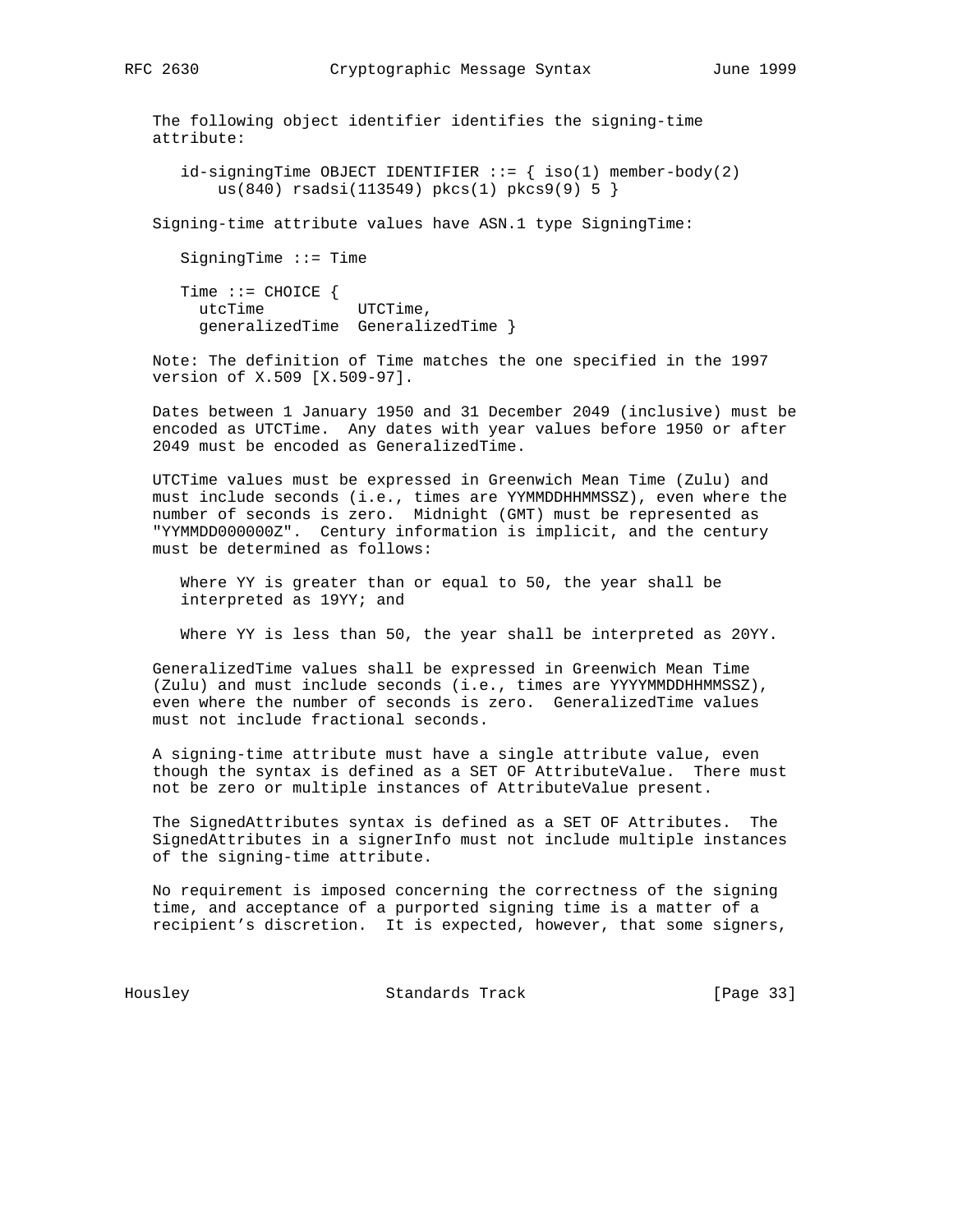such as time-stamp servers, will be trusted implicitly.

11.4 Countersignature

 The countersignature attribute type specifies one or more signatures on the contents octets of the DER encoding of the signatureValue field of a SignerInfo value in signed-data. Thus, the countersignature attribute type countersigns (signs in serial) another signature.

 The countersignature attribute must be an unsigned attribute; it cannot be a signed attribute, an authenticated attribute, or an unauthenticated attribute.

 The following object identifier identifies the countersignature attribute:

id-countersignature OBJECT IDENTIFIER  $::=$  { iso(1) member-body(2) us(840) rsadsi(113549) pkcs(1) pkcs9(9) 6 }

Countersignature attribute values have ASN.1 type Countersignature:

Countersignature ::= SignerInfo

 Countersignature values have the same meaning as SignerInfo values for ordinary signatures, except that:

 1. The signedAttributes field must contain a message-digest attribute if it contains any other attributes, but need not contain a content-type attribute, as there is no content type for countersignatures.

 2. The input to the message-digesting process is the contents octets of the DER encoding of the signatureValue field of the SignerInfo value with which the attribute is associated.

 A countersignature attribute can have multiple attribute values. The syntax is defined as a SET OF AttributeValue, and there must be one or more instances of AttributeValue present.

 The UnsignedAttributes syntax is defined as a SET OF Attributes. The UnsignedAttributes in a signerInfo may include multiple instances of the countersignature attribute.

 A countersignature, since it has type SignerInfo, can itself contain a countersignature attribute. Thus it is possible to construct arbitrarily long series of countersignatures.

Housley Standards Track [Page 34]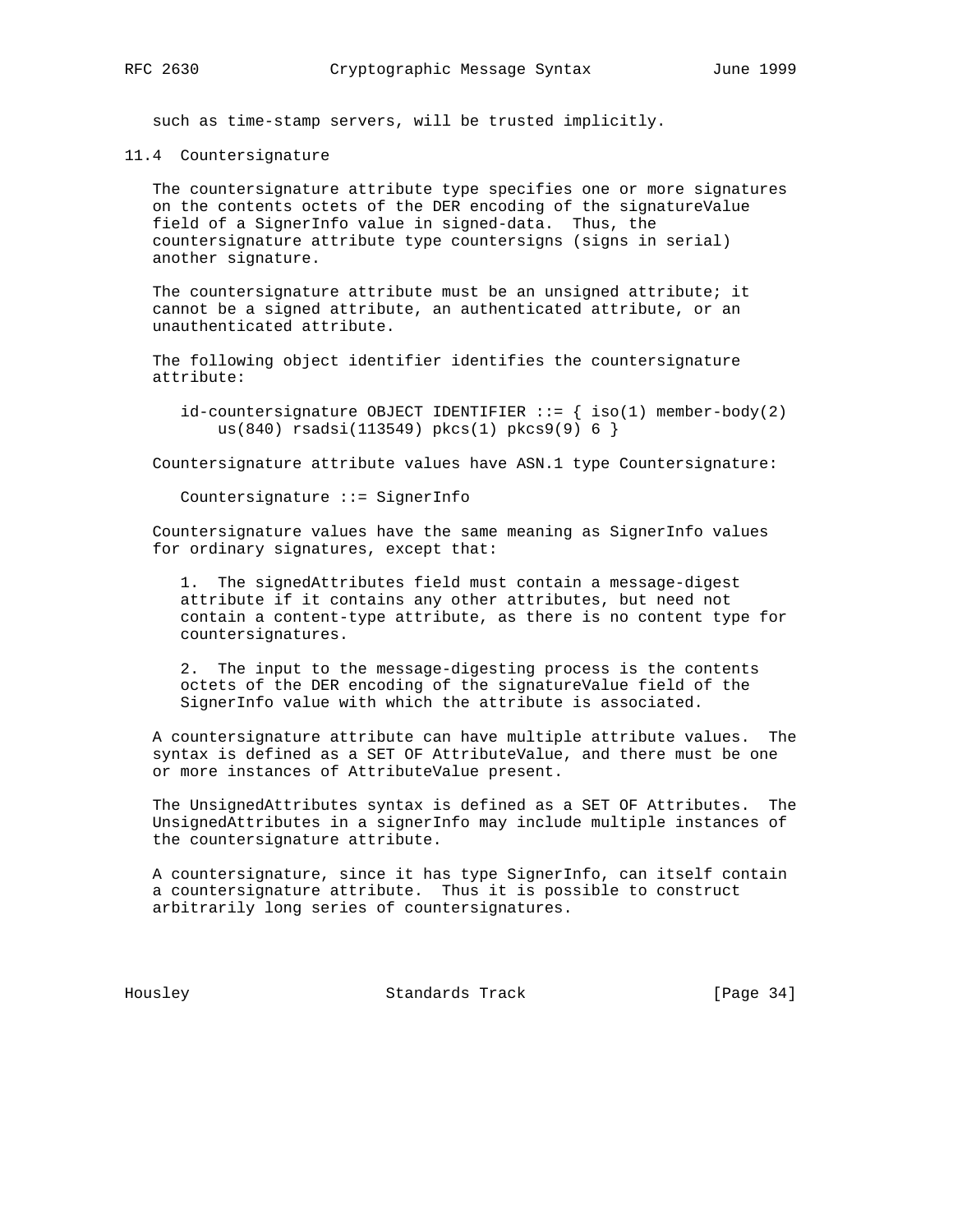#### 12 Supported Algorithms

 This section lists the algorithms that must be implemented. Additional algorithms that should be implemented are also included.

#### 12.1 Digest Algorithms

 CMS implementations must include SHA-1. CMS implementations should include MD5.

 Digest algorithm identifiers are located in the SignedData digestAlgorithms field, the SignerInfo digestAlgorithm field, the DigestedData digestAlgorithm field, and the AuthenticatedData digestAlgorithm field.

 Digest values are located in the DigestedData digest field, and digest values are located in the Message Digest authenticated attribute. In addition, digest values are input to signature algorithms.

12.1.1 SHA-1

 The SHA-1 digest algorithm is defined in FIPS Pub 180-1 [SHA1]. The algorithm identifier for SHA-1 is:

sha-1 OBJECT IDENTIFIER  $::=$  { iso(1) identified-organization(3)  $oiw(14)$  secsig(3) algorithm(2) 26 }

 The AlgorithmIdentifier parameters field is optional. If present, the parameters field must contain an ASN.1 NULL. Implementations should accept SHA-1 AlgorithmIdentifiers with absent parameters as well as NULL parameters. Implementations should generate SHA-1 AlgorithmIdentifiers with NULL parameters.

12.1.2 MD5

 The MD5 digest algorithm is defined in RFC 1321 [MD5]. The algorithm identifier for MD5 is:

md5 OBJECT IDENTIFIER  $::=$  { iso(1) member-body(2) us(840) rsadsi(113549) digestAlgorithm(2) 5 }

 The AlgorithmIdentifier parameters field must be present, and the parameters field must contain NULL. Implementations may accept the MD5 AlgorithmIdentifiers with absent parameters as well as NULL parameters.

Housley Standards Track [Page 35]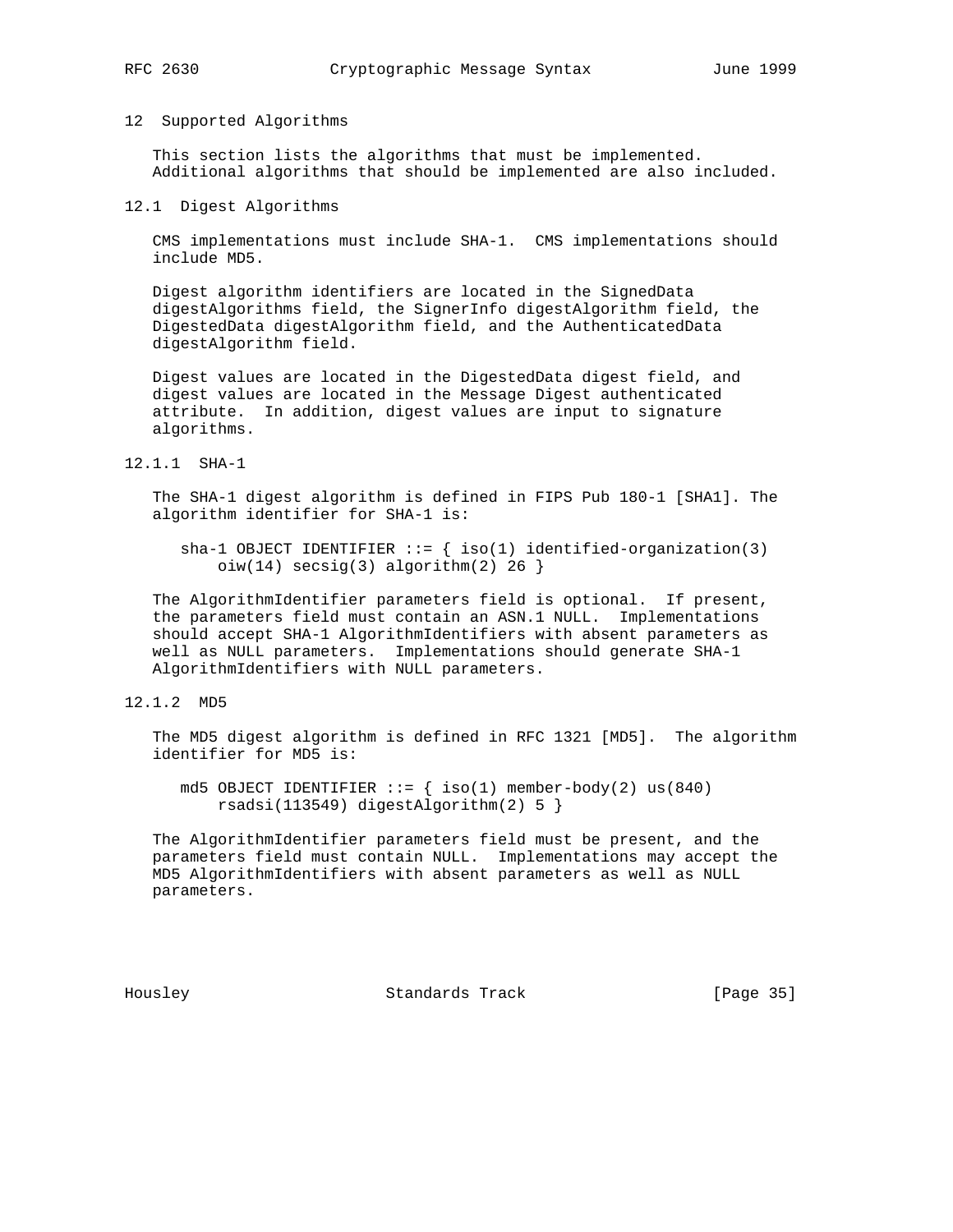12.2 Signature Algorithms

 CMS implementations must include DSA. CMS implementations may include RSA.

 Signature algorithm identifiers are located in the SignerInfo signatureAlgorithm field. Also, signature algorithm identifiers are located in the SignerInfo signatureAlgorithm field of countersignature attributes.

 Signature values are located in the SignerInfo signature field. Also, signature values are located in the SignerInfo signature field of countersignature attributes.

12.2.1 DSA

 The DSA signature algorithm is defined in FIPS Pub 186 [DSS]. DSA is always used with the SHA-1 message digest algorithm. The algorithm identifier for DSA is:

 $id-dsa-with-shell OBJECT IDENTIFIER ::= { iso(1) member-body(2) }$ us(840)  $x9-57$  (10040)  $x9cm(4)$  3 }

The AlgorithmIdentifier parameters field must not be present.

12.2.2 RSA

 The RSA signature algorithm is defined in RFC 2347 [NEWPKCS#1]. RFC 2347 specifies the use of the RSA signature algorithm with the SHA-1 and MD5 message digest algorithms. The algorithm identifier for RSA is:

rsaEncryption OBJECT IDENTIFIER  $::=$  { iso(1) member-body(2) us(840) rsadsi(113549) pkcs(1) pkcs-1(1) 1 }

12.3 Key Management Algorithms

 CMS accommodates three general key management techniques: key agreement, key transport, and previously distributed symmetric key encryption keys.

12.3.1 Key Agreement Algorithms

 CMS implementations must include key agreement using X9.42 Ephemeral-Static Diffie-Hellman.

 Any symmetric encryption algorithm that a CMS implementation includes as a content-encryption algorithm must also be included as a key-

Housley Chandards Track [Page 36]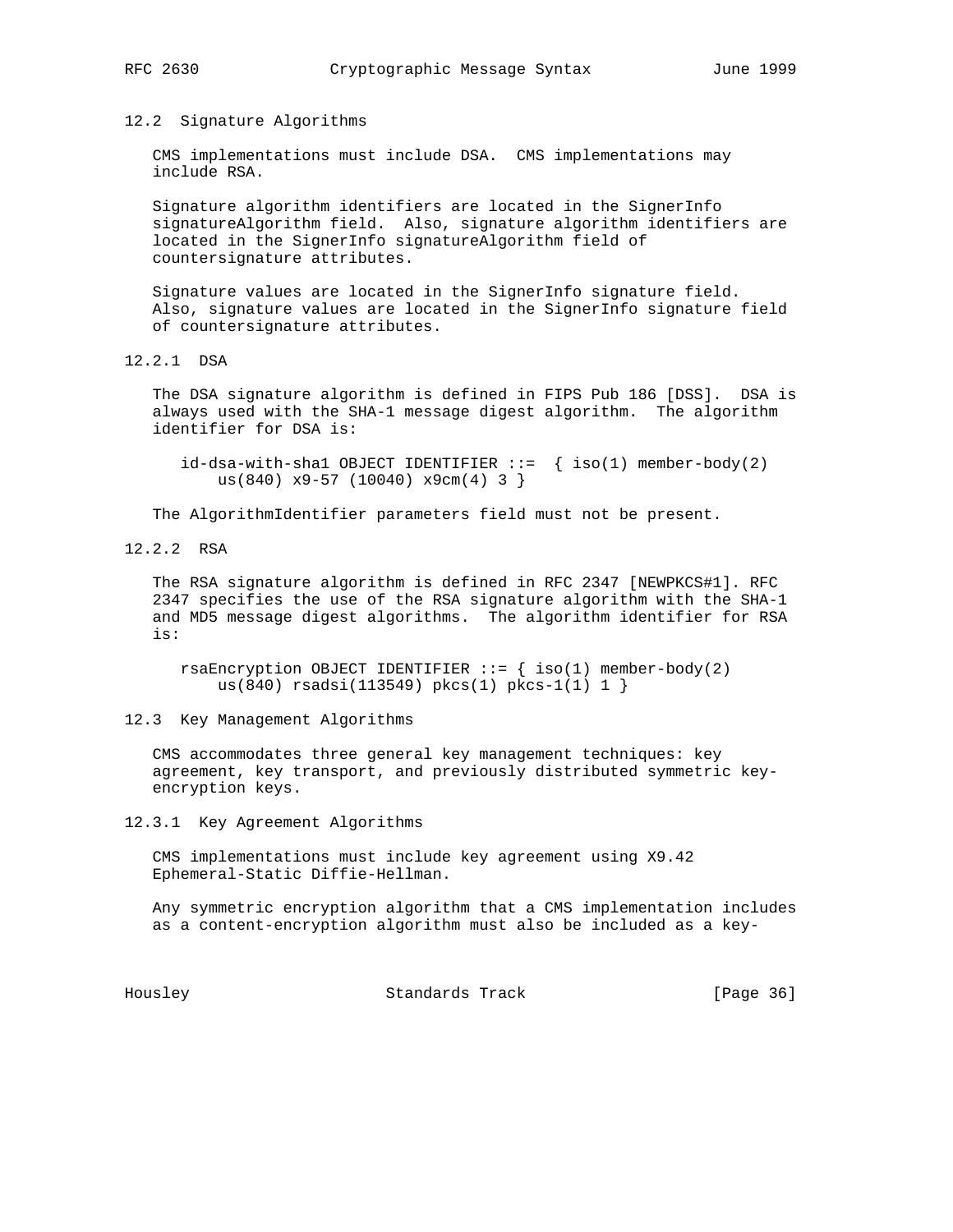encryption algorithm. CMS implementations must include key agreement of Triple-DES pairwise key-encryption keys and Triple-DES wrapping of Triple-DES content-encryption keys. CMS implementations should include key agreement of RC2 pairwise key-encryption keys and RC2 wrapping of RC2 content-encryption keys. The key wrap algorithm for Triple-DES and RC2 is described in section 12.3.3.

 A CMS implementation may support mixed key-encryption and content encryption algorithms. For example, a 128-bit RC2 content-encryption key may be wrapped with 168-bit Triple-DES key-encryption key. Similarly, a 40-bit RC2 content-encryption key may be wrapped with 128-bit RC2 key-encryption key.

 For key agreement of RC2 key-encryption keys, 128 bits must be generated as input to the key expansion process used to compute the RC2 effective key [RC2].

 Key agreement algorithm identifiers are located in the EnvelopedData RecipientInfos KeyAgreeRecipientInfo keyEncryptionAlgorithm and AuthenticatedData RecipientInfos KeyAgreeRecipientInfo keyEncryptionAlgorithm fields.

 Key wrap algorithm identifiers are located in the KeyWrapAlgorithm parameters within the EnvelopedData RecipientInfos KeyAgreeRecipientInfo keyEncryptionAlgorithm and AuthenticatedData RecipientInfos KeyAgreeRecipientInfo keyEncryptionAlgorithm fields.

 Wrapped content-encryption keys are located in the EnvelopedData RecipientInfos KeyAgreeRecipientInfo RecipientEncryptedKeys encryptedKey field. Wrapped message-authentication keys are located in the AuthenticatedData RecipientInfos KeyAgreeRecipientInfo RecipientEncryptedKeys encryptedKey field.

12.3.1.1 X9.42 Ephemeral-Static Diffie-Hellman

 Ephemeral-Static Diffie-Hellman key agreement is defined in RFC 2631 [DH-X9.42]. When using Ephemeral-Static Diffie-Hellman, the EnvelopedData RecipientInfos KeyAgreeRecipientInfo and AuthenticatedData RecipientInfos KeyAgreeRecipientInfo fields are used as follows:

version must be 3.

 originator must be the originatorKey alternative. The originatorKey algorithm fields must contain the dh-public-number object identifier with absent parameters. The originatorKey publicKey field must contain the sender's ephemeral public key. The dh-public-number object identifier is:

Housley Standards Track [Page 37]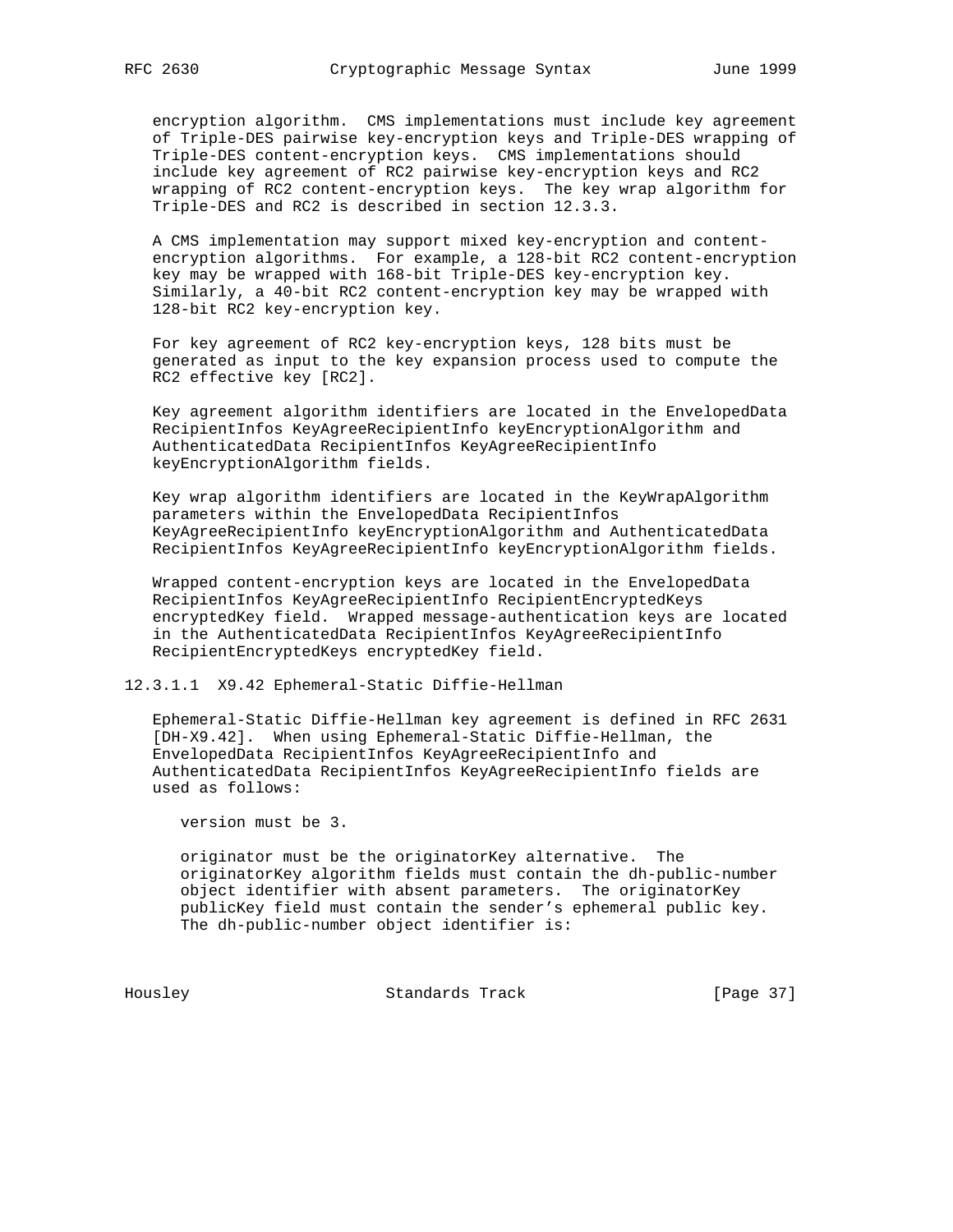dh-public-number OBJECT IDENTIFIER  $::=$  { iso(1) member-body(2) us(840) ansi-x942(10046) number-type(2) 1 }

 ukm may be absent. When present, the ukm is used to ensure that a different key-encryption key is generated when the ephemeral private key might be used more than once.

 keyEncryptionAlgorithm must be the id-alg-ESDH algorithm identifier. The algorithm identifier parameter field for id-alg- ESDH is KeyWrapAlgorihtm, and this parameter must be present. The KeyWrapAlgorithm denotes the symmetric encryption algorithm used to encrypt the content-encryption key with the pairwise key encryption key generated using the Ephemeral-Static Diffie-Hellman key agreement algorithm. Triple-DES and RC2 key wrap algorithms are discussed in section 12.3.3. The id-alg-ESDH algorithm identifier and parameter syntax is:

 $id-alg-ESDH$  OBJECT IDENTIFIER  $::=$   ${ | iso(1) \text{ member-body}(2) \text{ us}(840) }$  $rsadsi(113549)$   $pkcs(1)$   $pkcs-9(9)$   $smine(16)$   $alg(3)$   $5$   $\}$ 

KeyWrapAlgorithm ::= AlgorithmIdentifier

 recipientEncryptedKeys contains an identifier and an encrypted key for each recipient. The RecipientEncryptedKey KeyAgreeRecipientIdentifier must contain either the issuerAndSerialNumber identifying the recipient's certificate or the RecipientKeyIdentifier containing the subject key identifier from the recipient's certificate. In both cases, the recipient's certificate contains the recipient's static public key. RecipientEncryptedKey EncryptedKey must contain the content encryption key encrypted with the Ephemeral-Static Diffie-Hellman generated pairwise key-encryption key using the algorithm specified by the KeyWrapAlgortihm.

### 12.3.2 Key Transport Algorithms

 CMS implementations should include key transport using RSA. RSA implementations must include key transport of Triple-DES content encryption keys. RSA implementations should include key transport of RC2 content-encryption keys.

 Key transport algorithm identifiers are located in the EnvelopedData RecipientInfos KeyTransRecipientInfo keyEncryptionAlgorithm and AuthenticatedData RecipientInfos KeyTransRecipientInfo keyEncryptionAlgorithm fields.

 Key transport encrypted content-encryption keys are located in the EnvelopedData RecipientInfos KeyTransRecipientInfo encryptedKey

Housley Standards Track [Page 38]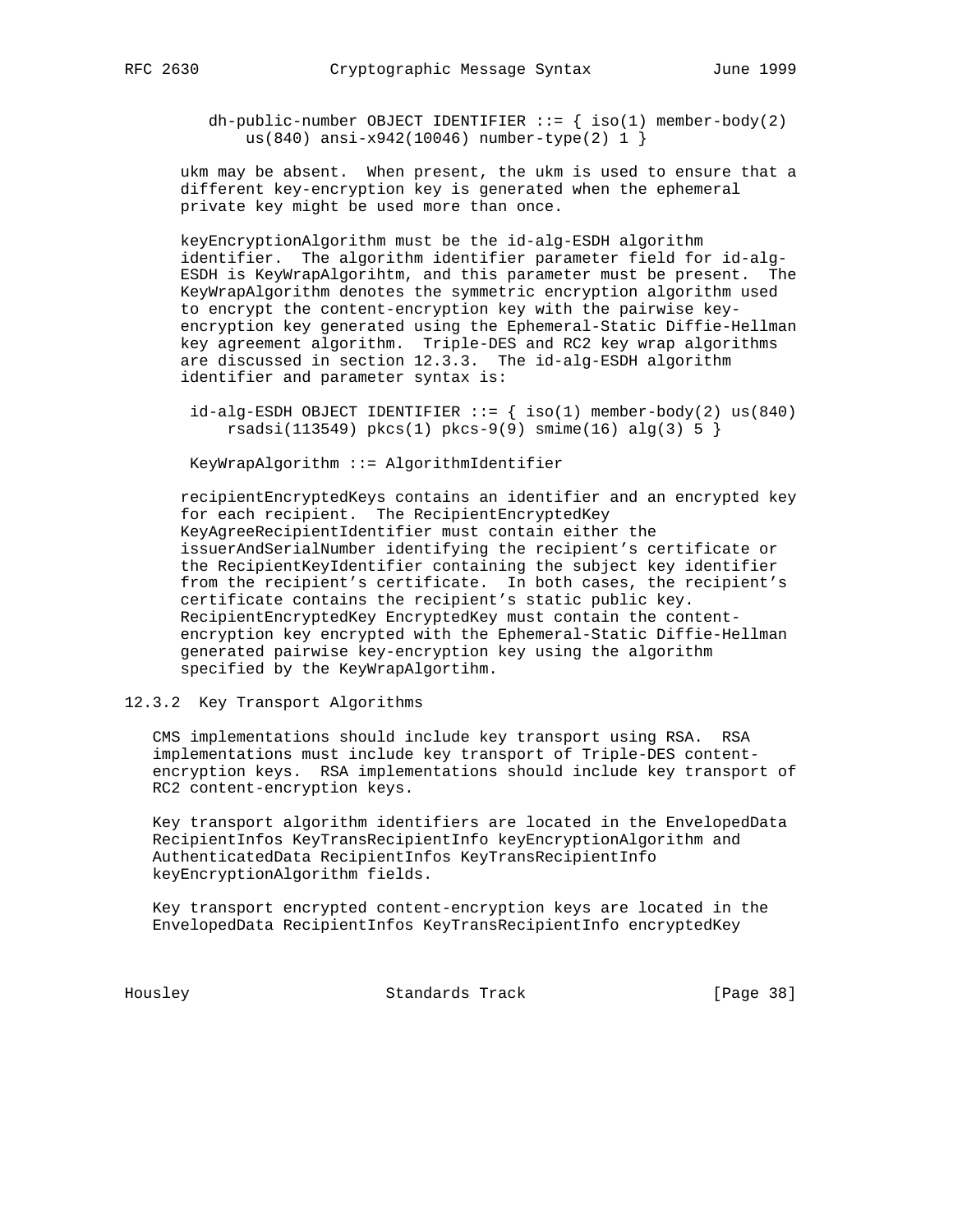field. Key transport encrypted message-authentication keys are located in the AuthenticatedData RecipientInfos KeyTransRecipientInfo encryptedKey field.

12.3.2.1 RSA

 The RSA key transport algorithm is the RSA encryption scheme defined in RFC 2313 [PKCS#1], block type is 02, where the message to be encrypted is the content-encryption key. The algorithm identifier for RSA is:

rsaEncryption OBJECT IDENTIFIER  $::=$  { iso(1) member-body(2) us(840) rsadsi(113549) pkcs(1) pkcs-1(1) 1 }

 The AlgorithmIdentifier parameters field must be present, and the parameters field must contain NULL.

 When using a Triple-DES content-encryption key, adjust the parity bits for each DES key comprising the Triple-DES key prior to RSA encryption.

 The use of RSA encryption, as defined in RFC 2313 [PKCS#1], to provide confidentiality has a known vulnerability concerns. The vulnerability is primarily relevant to usage in interactive applications rather than to store-and-forward environments. Further information and proposed countermeasures are discussed in the Security Considerations section of this document.

 Note that the same encryption scheme is also defined in RFC 2437 [NEWPKCS#1]. Within RFC 2437, this scheme is called RSAES-PKCS1-v1\_5.

12.3.3 Symmetric Key-Encryption Key Algorithms

 CMS implementations may include symmetric key-encryption key management. Such CMS implementations must include Triple-DES key encryption keys wrapping Triple-DES content-encryption keys, and such CMS implementations should include RC2 key-encryption keys wrapping RC2 content-encryption keys. Only 128-bit RC2 keys may be used as key-encryption keys, and they must be used with the RC2ParameterVersion parameter set to 58. A CMS implementation may support mixed key-encryption and content-encryption algorithms. For example, a 40-bit RC2 content-encryption key may be wrapped with 168-bit Triple-DES key-encryption key or with a 128-bit RC2 key encryption key.

Housley Standards Track [Page 39]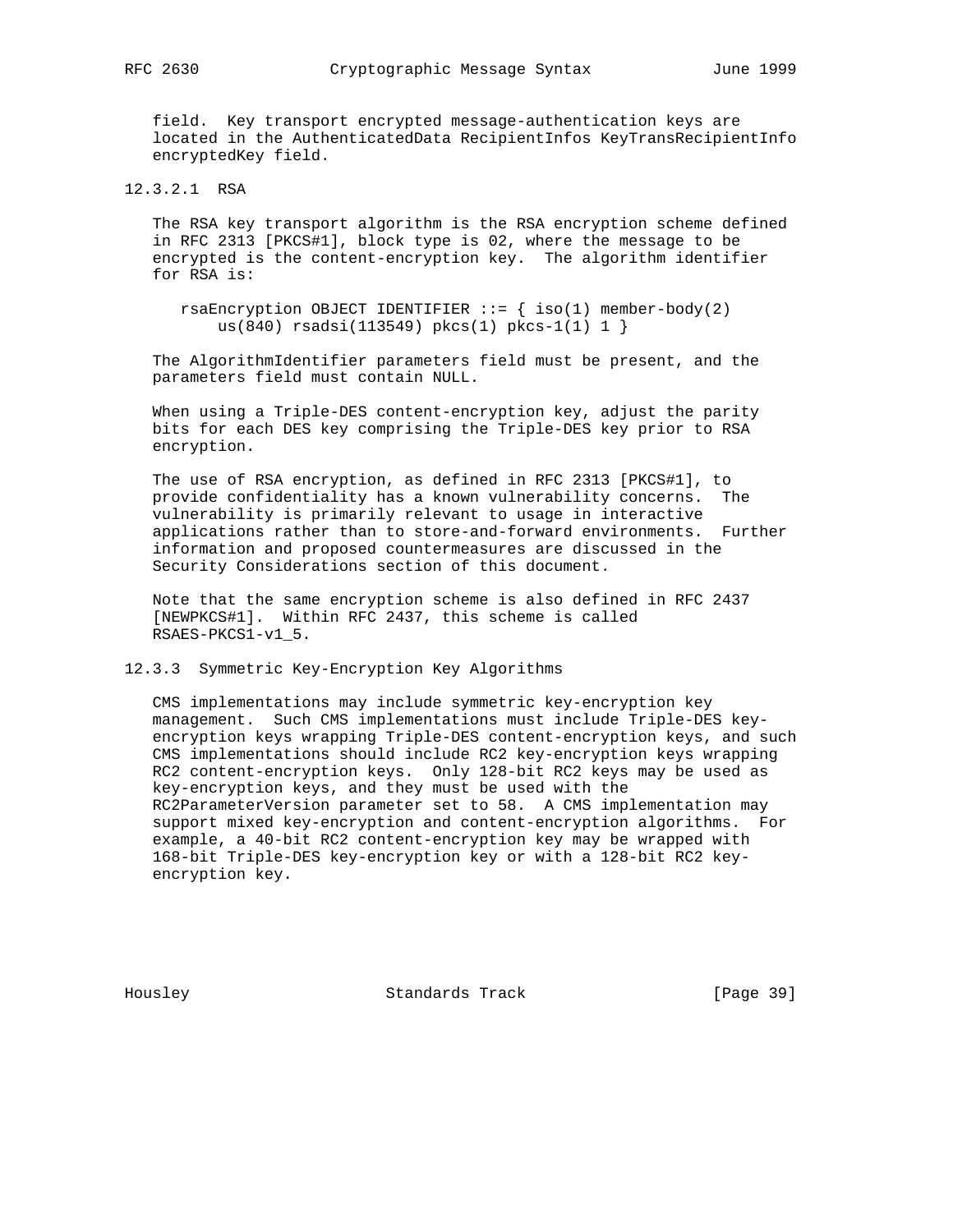Key wrap algorithm identifiers are located in the EnvelopedData RecipientInfos KEKRecipientInfo keyEncryptionAlgorithm and AuthenticatedData RecipientInfos KEKRecipientInfo keyEncryptionAlgorithm fields.

 Wrapped content-encryption keys are located in the EnvelopedData RecipientInfos KEKRecipientInfo encryptedKey field. Wrapped message-authentication keys are located in the AuthenticatedData RecipientInfos KEKRecipientInfo encryptedKey field.

 The output of a key agreement algorithm is a key-encryption key, and this key-encryption key is used to encrypt the content-encryption key. In conjunction with key agreement algorithms, CMS implementations must include encryption of content-encryption keys with the pairwise key-encryption key generated using a key agreement algorithm. To support key agreement, key wrap algorithm identifiers are located in the KeyWrapAlgorithm parameter of the EnvelopedData RecipientInfos KeyAgreeRecipientInfo keyEncryptionAlgorithm and AuthenticatedData RecipientInfos KeyAgreeRecipientInfo keyEncryptionAlgorithm fields. Wrapped content-encryption keys are located in the EnvelopedData RecipientInfos KeyAgreeRecipientInfo RecipientEncryptedKeys encryptedKey field, wrapped message authentication keys are located in the AuthenticatedData RecipientInfos KeyAgreeRecipientInfo RecipientEncryptedKeys encryptedKey field.

12.3.3.1 Triple-DES Key Wrap

Triple-DES key encryption has the algorithm identifier:

 $id-alg-CMS3DESwrap$  OBJECT IDENTIFIER  $::=$  {  $iso(1)$  member-body(2) us(840) rsadsi(113549) pkcs(1) pkcs-9(9) smime(16) alg(3) 6 }

The AlgorithmIdentifier parameter field must be NULL.

 The key wrap algorithm used to encrypt a Triple-DES content encryption key with a Triple-DES key-encryption key is specified in section 12.6.

 Out-of-band distribution of the Triple-DES key-encryption key used to encrypt the Triple-DES content-encryption key is beyond of the scope of this document.

Housley Standards Track [Page 40]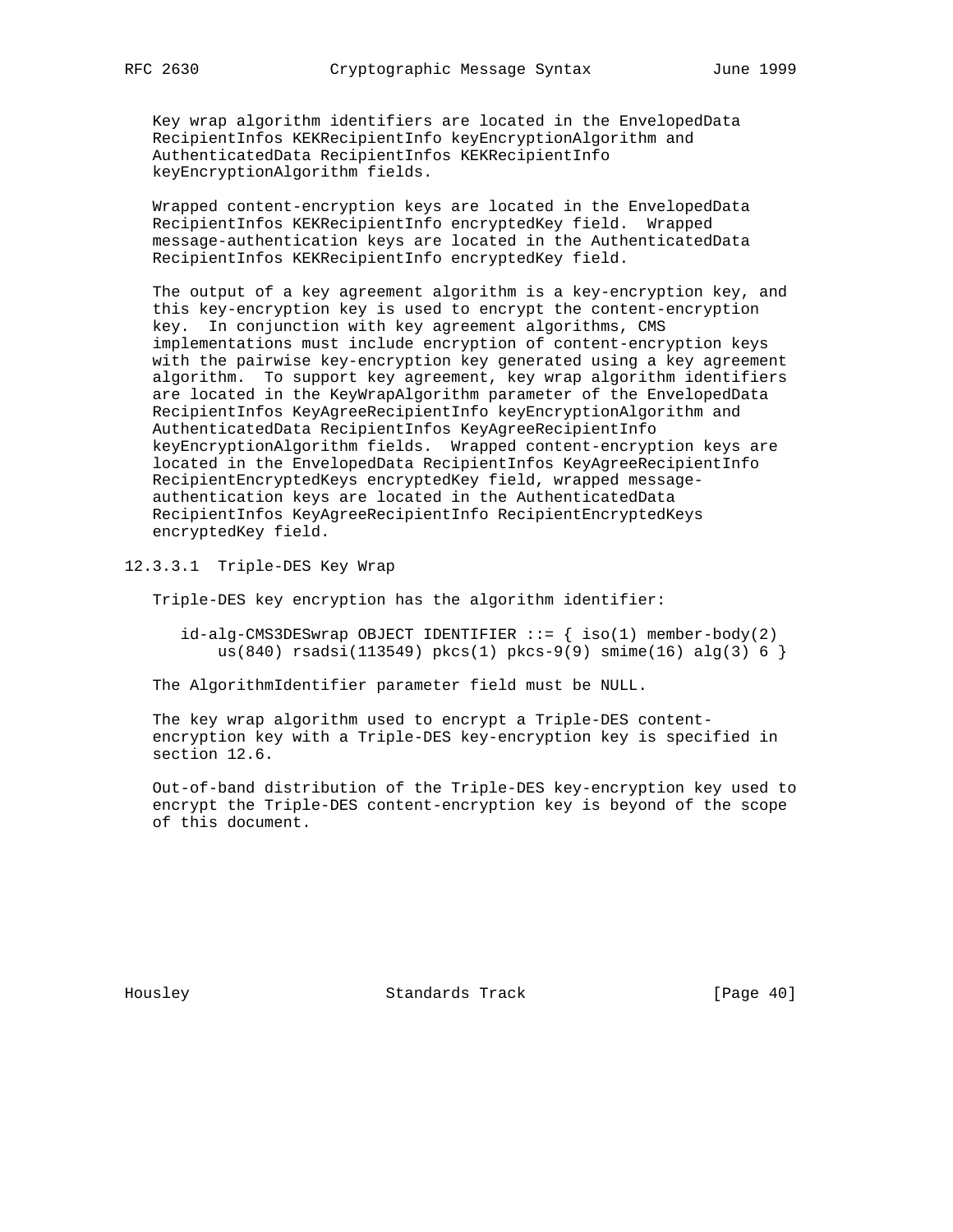12.3.3.2 RC2 Key Wrap

RC2 key encryption has the algorithm identifier:

 $id$ -alg-CMSRC2wrap OBJECT IDENTIFIER  $::= \{ iso(1)$  member-body(2) us(840) rsadsi(113549) pkcs(1) pkcs-9(9) smime(16) alg(3) 7 }

The AlgorithmIdentifier parameter field must be RC2wrapParameter:

RC2wrapParameter ::= RC2ParameterVersion

RC2ParameterVersion ::= INTEGER

 The RC2 effective-key-bits (key size) greater than 32 and less than 256 is encoded in the RC2ParameterVersion. For the effective-key bits of 40, 64, and 128, the rc2ParameterVersion values are 160, 120, and 58 respectively. These values are not simply the RC2 key length. Note that the value 160 must be encoded as two octets (00 A0), because the one octet (A0) encoding represents a negative number.

 Only 128-bit RC2 keys may be used as key-encryption keys, and they must be used with the RC2ParameterVersion parameter set to 58.

 The key wrap algorithm used to encrypt a RC2 content-encryption key with a RC2 key-encryption key is specified in section 12.6.

 Out-of-band distribution of the RC2 key-encryption key used to encrypt the RC2 content-encryption key is beyond of the scope of this document.

## 12.4 Content Encryption Algorithms

 CMS implementations must include Triple-DES in CBC mode. CMS implementations should include RC2 in CBC mode.

 Content encryption algorithms identifiers are located in the EnvelopedData EncryptedContentInfo contentEncryptionAlgorithm and the EncryptedData EncryptedContentInfo contentEncryptionAlgorithm fields.

 Content encryption algorithms are used to encipher the content located in the EnvelopedData EncryptedContentInfo encryptedContent field and the EncryptedData EncryptedContentInfo encryptedContent field.

Housley Standards Track [Page 41]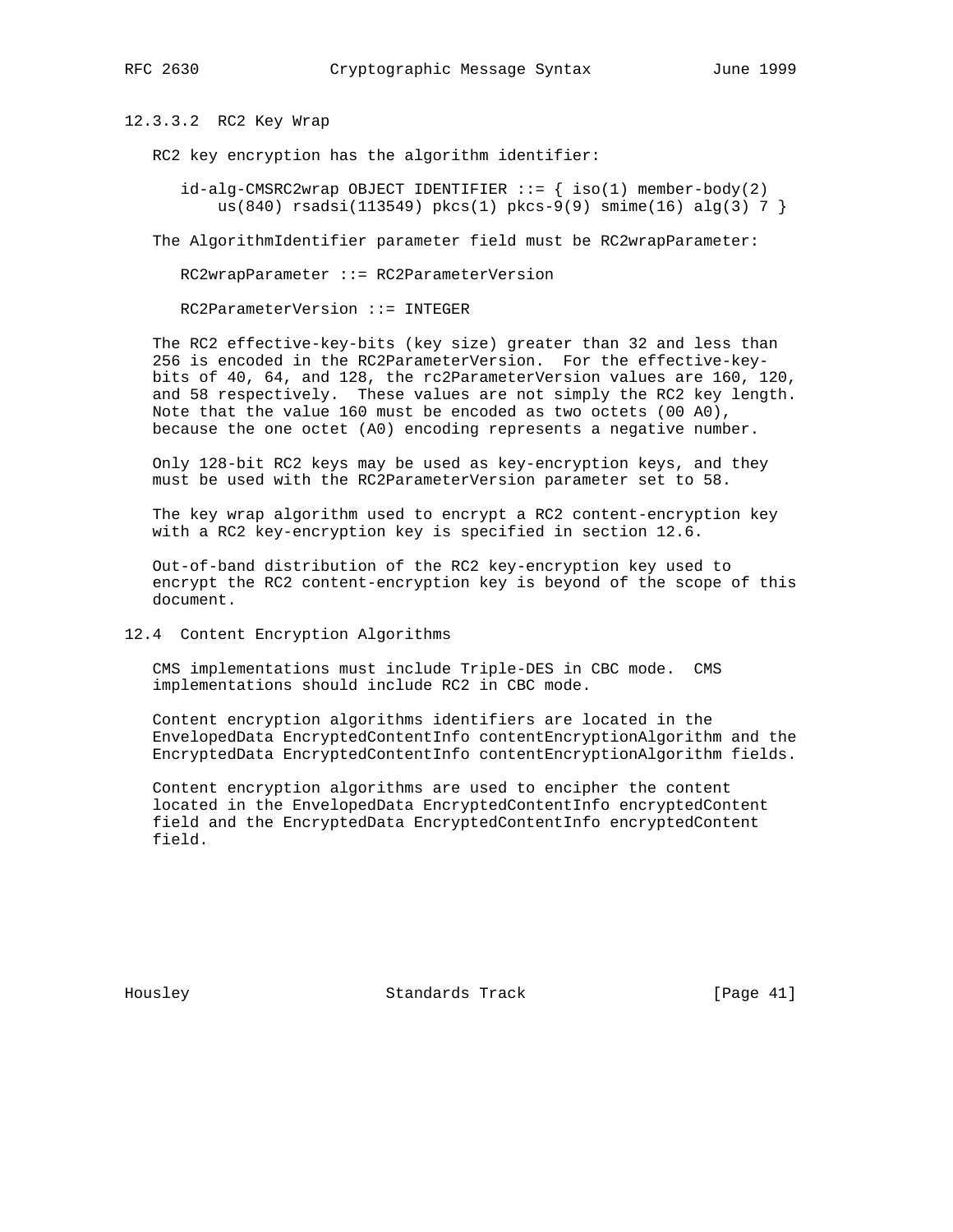12.4.1 Triple-DES CBC

 The Triple-DES algorithm is described in ANSI X9.52 [3DES]. The Triple-DES is composed from three sequential DES [DES] operations: encrypt, decrypt, and encrypt. Three-Key Triple-DES uses a different key for each DES operation. Two-Key Triple-DES uses one key for the two encrypt operations and different key for the decrypt operation. The same algorithm identifiers are used for Three-Key Triple-DES and Two-Key Triple-DES. The algorithm identifier for Triple-DES in Cipher Block Chaining (CBC) mode is:

des-ede3-cbc OBJECT IDENTIFIER  $::=$  { iso(1) member-body(2) us(840) rsadsi(113549) encryptionAlgorithm(3) 7 }

 The AlgorithmIdentifier parameters field must be present, and the parameters field must contain a CBCParameter:

CBCParameter ::= IV

IV ::= OCTET STRING -- exactly 8 octets

12.4.2 RC2 CBC

 The RC2 algorithm is described in RFC 2268 [RC2]. The algorithm identifier for RC2 in CBC mode is:

 $rc2$ -cbc OBJECT IDENTIFIER  $::=$  {  $iso(1)$  member-body(2) us(840) rsadsi(113549) encryptionAlgorithm(3) 2 }

 The AlgorithmIdentifier parameters field must be present, and the parameters field must contain a RC2CBCParameter:

 RC2CBCParameter ::= SEQUENCE { rc2ParameterVersion INTEGER, iv OCTET STRING } -- exactly 8 octets

 The RC2 effective-key-bits (key size) greater than 32 and less than 256 is encoded in the rc2ParameterVersion. For the effective-key bits of 40, 64, and 128, the rc2ParameterVersion values are 160, 120, and 58 respectively. These values are not simply the RC2 key length. Note that the value 160 must be encoded as two octets (00 A0), since the one octet (A0) encoding represents a negative number.

12.5 Message Authentication Code Algorithms

 CMS implementations that support authenticatedData must include HMAC with SHA-1.

Housley Standards Track [Page 42]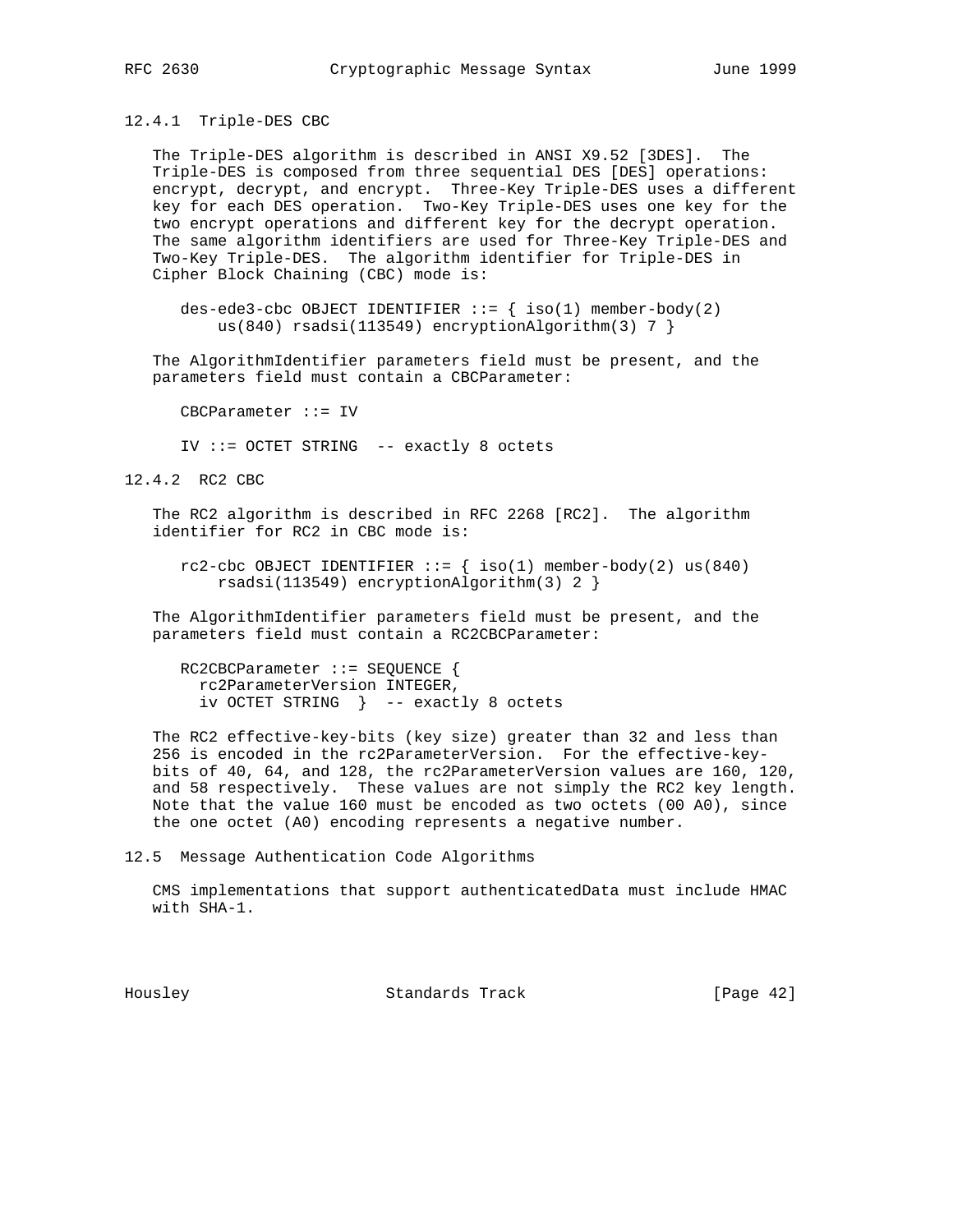MAC algorithm identifiers are located in the AuthenticatedData macAlgorithm field.

MAC values are located in the AuthenticatedData mac field.

12.5.1 HMAC with SHA-1

 The HMAC with SHA-1 algorithm is described in RFC 2104 [HMAC]. The algorithm identifier for HMAC with SHA-1 is:

hMAC-SHA1 OBJECT IDENTIFIER  $::=$  { iso(1) identified-organization(3)  $dod(6)$  internet(1) security(5) mechanisms(5) 8 1 2 }

The AlgorithmIdentifier parameters field must be absent.

12.6 Triple-DES and RC2 Key Wrap Algorithms

 CMS implementations must include encryption of a Triple-DES content encryption key with a Triple-DES key-encryption key using the algorithm specified in Sections 12.6.2 and 12.6.3. CMS implementations should include encryption of a RC2 content-encryption key with a RC2 key-encryption key using the algorithm specified in Sections 12.6.4 and 12.6.5. Triple-DES and RC2 content-encryption keys are encrypted in Cipher Block Chaining (CBC) mode [MODES].

 Key Transport algorithms allow for the content-encryption key to be directly encrypted; however, key agreement and symmetric key encryption key algorithms encrypt the content-encryption key with a second symmetric encryption algorithm. This section describes how the Triple-DES or RC2 content-encryption key is formatted and encrypted.

 Key agreement algorithms generate a pairwise key-encryption key, and a key wrap algorithm is used to encrypt the content-encryption key with the pairwise key-encryption key. Similarly, a key wrap algorithm is used to encrypt the content-encryption key in a previously distributed key-encryption key.

 The key-encryption key is generated by the key agreement algorithm or distributed out of band. For key agreement of RC2 key-encryption keys, 128 bits must be generated as input to the key expansion process used to compute the RC2 effective key [RC2].

 The same algorithm identifier is used for both 2-key and 3-key Triple-DES. When the length of the content-encryption key to be wrapped is a 2-key Triple-DES key, a third key with the same value as the first key is created. Thus, all Triple-DES content-encryption keys are wrapped like 3-key Triple-DES keys.

Housley Standards Track [Page 43]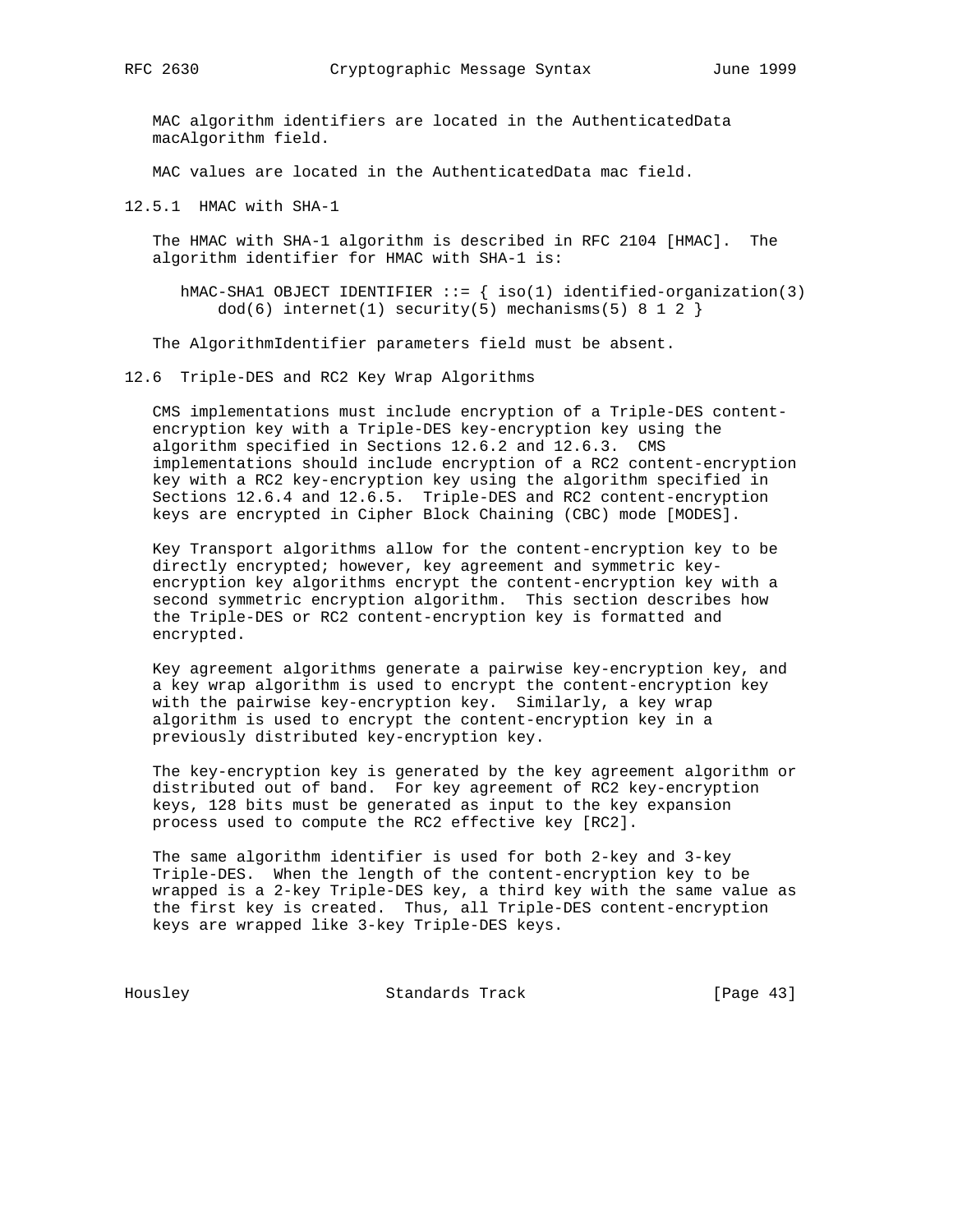12.6.1 Key Checksum

 The CMS Checksum Algorithm is used to provide a content-encryption key integrity check value. The algorithm is:

- 1. Compute a 20 octet SHA-1 [SHA1] message digest on the content-encryption key.
- 2. Use the most significant (first) eight octets of the message digest value as the checksum value.

## 12.6.2 Triple-DES Key Wrap

 The Triple-DES key wrap algorithm encrypts a Triple-DES content encryption key with a Triple-DES key-encryption key. The Triple-DES key wrap algorithm is:

- 1. Set odd parity for each of the DES key octets comprising the content-encryption key, call the result CEK.
- 2. Compute an 8 octet key checksum value on CEK as described above in Section 12.6.1, call the result ICV.
- 3. Let CEKICV = CEK || ICV.
- 4. Generate 8 octets at random, call the result IV.
- 5. Encrypt CEKICV in CBC mode using the key-encryption key. Use the random value generated in the previous step as the initialization vector (IV). Call the ciphertext TEMP1.
- $6.$  Let TEMP $2 = IV \mid$  TEMP $1.$
- 7. Reverse the order of the octets in TEMP2. That is, the most significant (first) octet is swapped with the least significant (last) octet, and so on. Call the result TEMP3.
	- 8. Encrypt TEMP3 in CBC mode using the key-encryption key. Use an initialization vector (IV) of 0x4adda22c79e82105. The ciphertext is 40 octets long.

 Note: When the same content-encryption key is wrapped in different key-encryption keys, a fresh initialization vector (IV) must be generated for each invocation of the key wrap algorithm.

12.6.3 Triple-DES Key Unwrap

 The Triple-DES key unwrap algorithm decrypts a Triple-DES content encryption key using a Triple-DES key-encryption key. The Triple-DES key unwrap algorithm is:

- 1. If the wrapped content-encryption key is not 40 octets, then error.
- 2. Decrypt the wrapped content-encryption key in CBC mode using the key-encryption key. Use an initialization vector (IV) of 0x4adda22c79e82105. Call the output TEMP3.

Housley Standards Track [Page 44]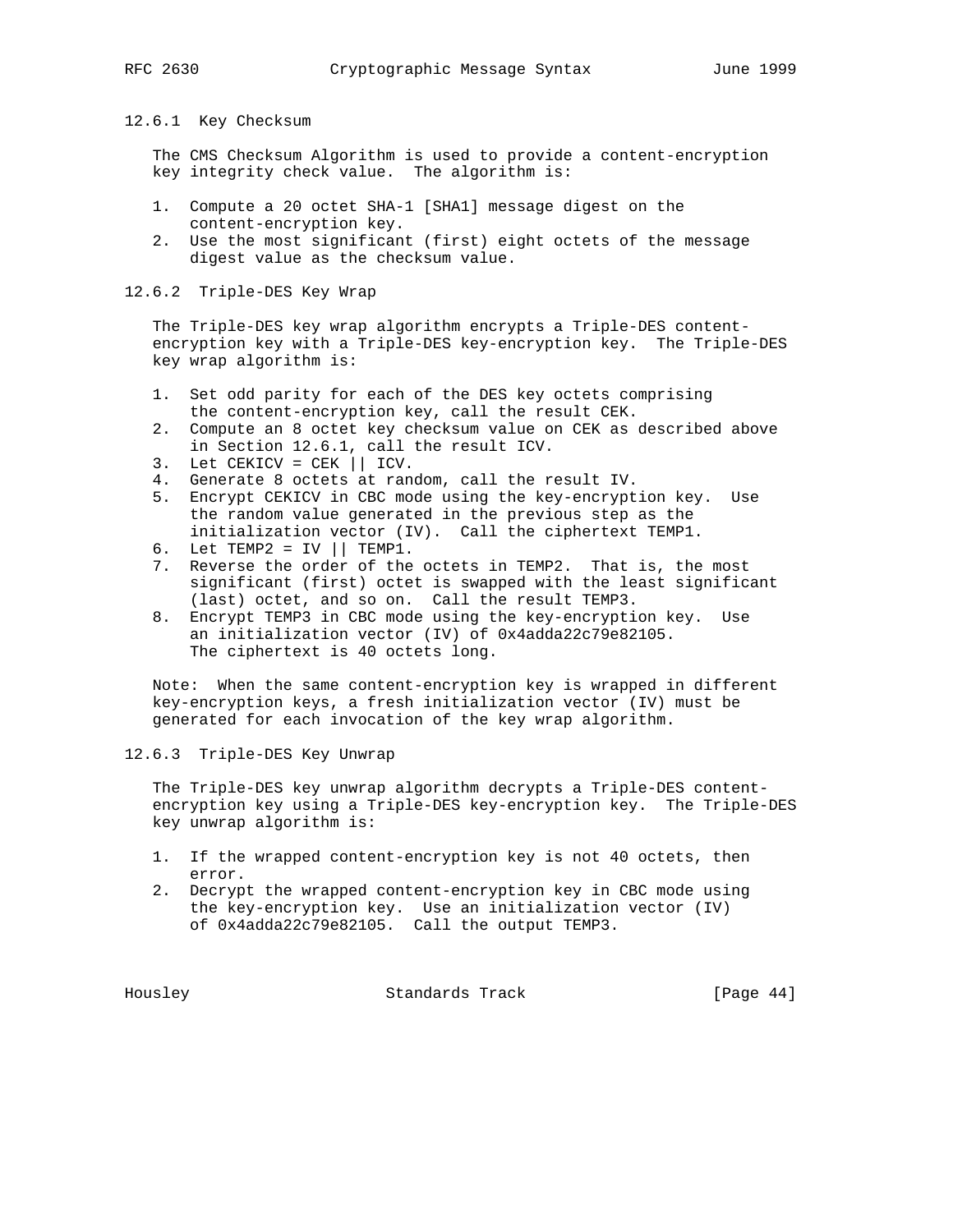- 3. Reverse the order of the octets in TEMP3. That is, the most significant (first) octet is swapped with the least significant (last) octet, and so on. Call the result TEMP2.
- 4. Decompose the TEMP2 into IV and TEMP1. IV is the most significant (first) 8 octets, and TEMP1 is the least significant (last) 32 octets.
- 5. Decrypt TEMP1 in CBC mode using the key-encryption key. Use the IV value from the previous step as the initialization vector. Call the ciphertext CEKICV.
- 6. Decompose the CEKICV into CEK and ICV. CEK is the most significant (first) 24 octets, and ICV is the least significant (last) 8 octets.
- 7. Compute an 8 octet key checksum value on CEK as described above in Section 12.6.1. If the computed key checksum value does not match the decrypted key checksum value, ICV, then error.
- 8. Check for odd parity each of the DES key octets comprising CEK. If parity is incorrect, then there is an error.
- 9. Use CEK as the content-encryption key.

12.6.4 RC2 Key Wrap

 The RC2 key wrap algorithm encrypts a RC2 content-encryption key with a RC2 key-encryption key. The RC2 key wrap algorithm is:

- 1. Let the content-encryption key be called CEK, and let the length of the content-encryption key in octets be called LENGTH. LENGTH is a single octet.
- 2. Let  $LCEK = LENGTH$  | CEK.
- 3. Let LCEKPAD = LCEK || PAD. If the length of LCEK is a multiple of 8, the PAD has a length of zero. If the length of LCEK is not a multiple of 8, then PAD contains the fewest number of random octets to make the length of LCEKPAD a multiple of 8.
- 4. Compute an 8 octet key checksum value on LCEKPAD as described above in Section 12.6.1, call the result ICV.
- 5. Let LCEKPADICV = LCEKPAD || ICV.
- 6. Generate 8 octets at random, call the result IV.
- 7. Encrypt LCEKPADICV in CBC mode using the key-encryption key. Use the random value generated in the previous step as the initialization vector (IV). Call the ciphertext TEMP1.
- 8. Let  $TEMP2 = IV || TEMP1.$
- 9. Reverse the order of the octets in TEMP2. That is, the most significant (first) octet is swapped with the least significant (last) octet, and so on. Call the result TEMP3.
- 10. Encrypt TEMP3 in CBC mode using the key-encryption key. Use an initialization vector (IV) of 0x4adda22c79e82105.

 Note: When the same content-encryption key is wrapped in different key-encryption keys, a fresh initialization vector (IV) must be generated for each invocation of the key wrap algorithm.

Housley Standards Track [Page 45]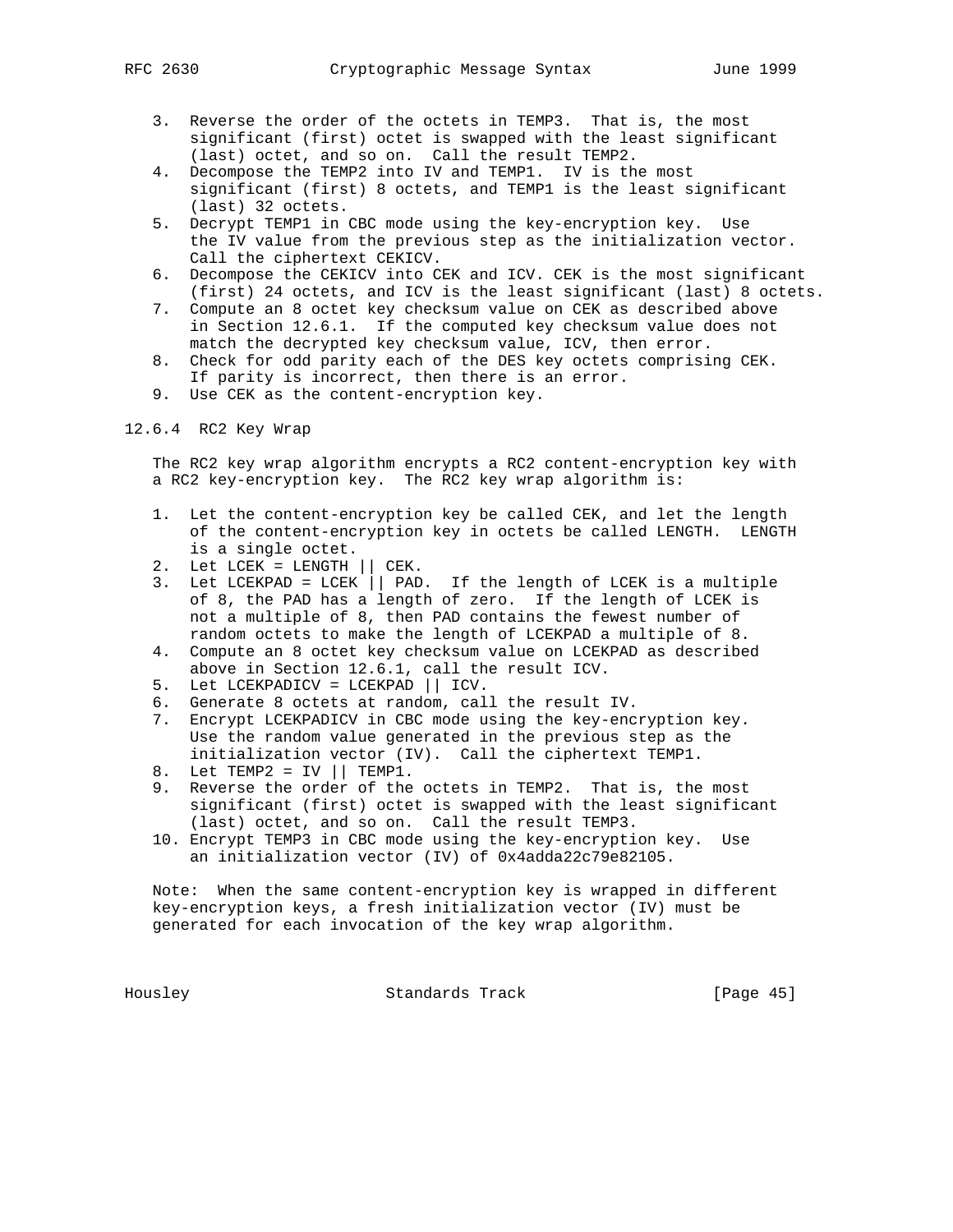## 12.6.5 RC2 Key Unwrap

 The RC2 key unwrap algorithm decrypts a RC2 content-encryption key using a RC2 key-encryption key. The RC2 key unwrap algorithm is:

- 1. If the wrapped content-encryption key is not a multiple of 8 octets, then error.
- 2. Decrypt the wrapped content-encryption key in CBC mode using the key-encryption key. Use an initialization vector (IV) of 0x4adda22c79e82105. Call the output TEMP3.
- 3. Reverse the order of the octets in TEMP3. That is, the most significant (first) octet is swapped with the least significant (last) octet, and so on. Call the result TEMP2.
- 4. Decompose the TEMP2 into IV and TEMP1. IV is the most significant (first) 8 octets, and TEMP1 is the remaining octets.
- 5. Decrypt TEMP1 in CBC mode using the key-encryption key. Use the IV value from the previous step as the initialization vector. Call the plaintext LCEKPADICV.
- 6. Decompose the LCEKPADICV into LCEKPAD, and ICV. ICV is the least significant (last) octet 8 octets. LCEKPAD is the remaining octets.
- 7. Compute an 8 octet key checksum value on LCEKPAD as described above in Section 12.6.1. If the computed key checksum value does not match the decrypted key checksum value, ICV, then error.
- 8. Decompose the LCEKPAD into LENGTH, CEK, and PAD. LENGTH is the most significant (first) octet. CEK is the following LENGTH octets. PAD is the remaining octets, if any.
- 9. If the length of PAD is more than 7 octets, then error.
- 10. Use CEK as the content-encryption key.

Housley Standards Track [Page 46]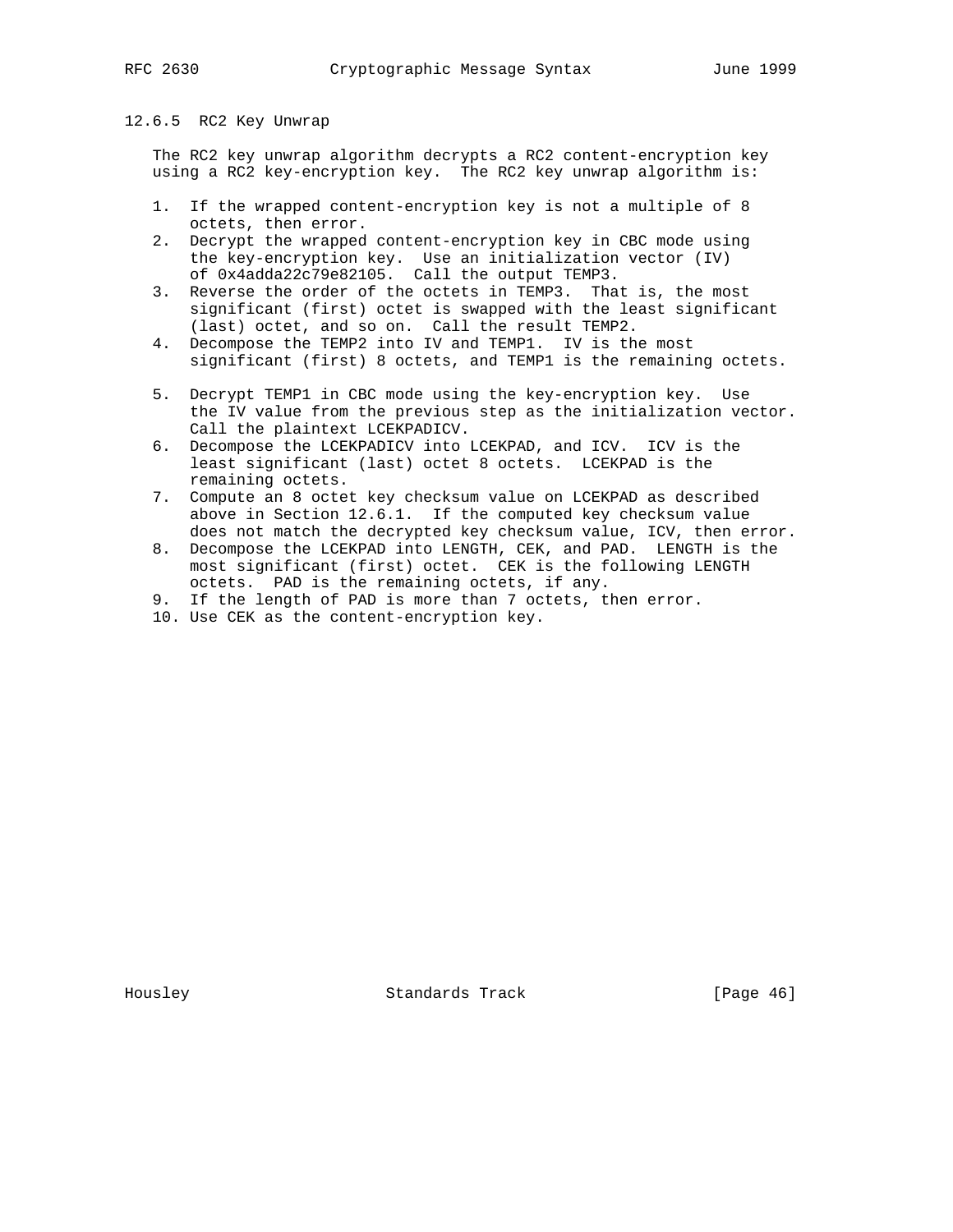```
Appendix A: ASN.1 Module
CryptographicMessageSyntax
    \{ iso(1) member-body(2) us(840) rsadsi(113549)pkcs(1) pkcs-9(9) simime(16) modules(0) cms(1)DEFINITIONS IMPLICIT TAGS ::=
BEGIN
-- EXPORTS All
-- The types and values defined in this module are exported for use in
-- the other ASN.1 modules. Other applications may use them for their
-- own purposes.
IMPORTS
   -- Directory Information Framework (X.501)
         Name
            FROM InformationFramework { joint-iso-itu-t ds(5) modules(1)
                 informationFramework(1) 3 }
   -- Directory Authentication Framework (X.509)
         AlgorithmIdentifier, AttributeCertificate, Certificate,
         CertificateList, CertificateSerialNumber
            FROM AuthenticationFramework { joint-iso-itu-t ds(5)
                model(1) authenticationFramework(7) 3 } ;
-- Cryptographic Message Syntax
ContentInfo ::= SEQUENCE {
   contentType ContentType,
   content [0] EXPLICIT ANY DEFINED BY contentType }
ContentType ::= OBJECT IDENTIFIER
SignedData ::= SEQUENCE {
   version CMSVersion,
   digestAlgorithms DigestAlgorithmIdentifiers,
   encapContentInfo EncapsulatedContentInfo,
   certificates [0] IMPLICIT CertificateSet OPTIONAL,
   crls [1] IMPLICIT CertificateRevocationLists OPTIONAL,
   signerInfos SignerInfos }
DigestAlgorithmIdentifiers ::= SET OF DigestAlgorithmIdentifier
SignerInfos ::= SET OF SignerInfo
```
Housley Standards Track [Page 47]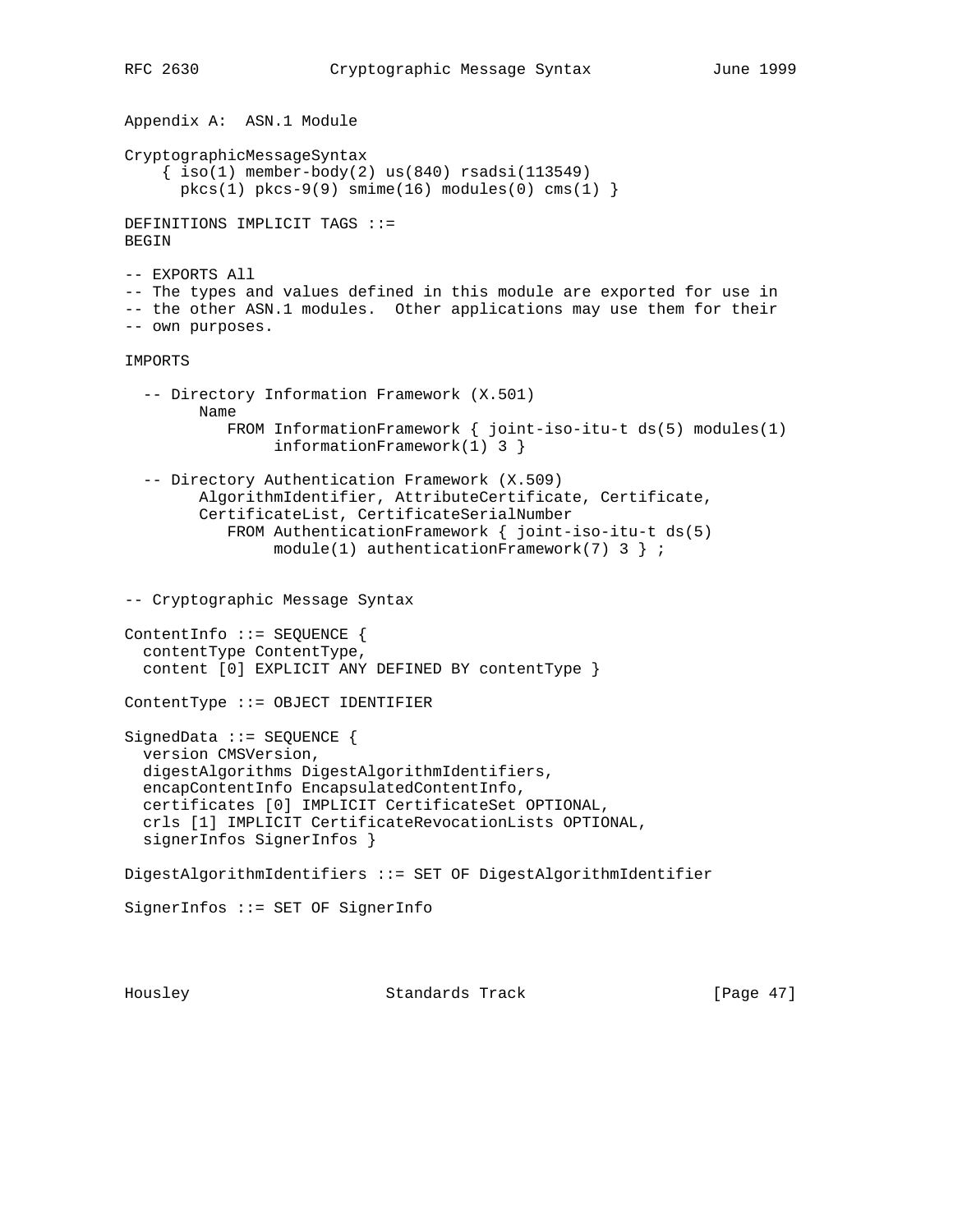EncapsulatedContentInfo ::= SEQUENCE { eContentType ContentType, eContent [0] EXPLICIT OCTET STRING OPTIONAL } SignerInfo ::= SEQUENCE { version CMSVersion, sid SignerIdentifier, digestAlgorithm DigestAlgorithmIdentifier, signedAttrs [0] IMPLICIT SignedAttributes OPTIONAL, signatureAlgorithm SignatureAlgorithmIdentifier, signature SignatureValue, unsignedAttrs [1] IMPLICIT UnsignedAttributes OPTIONAL } SignerIdentifier ::= CHOICE { issuerAndSerialNumber IssuerAndSerialNumber, subjectKeyIdentifier [0] SubjectKeyIdentifier } SignedAttributes ::= SET SIZE (1..MAX) OF Attribute UnsignedAttributes ::= SET SIZE (1..MAX) OF Attribute Attribute ::= SEQUENCE { attrType OBJECT IDENTIFIER, attrValues SET OF AttributeValue } AttributeValue ::= ANY SignatureValue ::= OCTET STRING EnvelopedData ::= SEQUENCE { version CMSVersion, originatorInfo [0] IMPLICIT OriginatorInfo OPTIONAL, recipientInfos RecipientInfos, encryptedContentInfo EncryptedContentInfo, unprotectedAttrs [1] IMPLICIT UnprotectedAttributes OPTIONAL } OriginatorInfo ::= SEQUENCE { certs [0] IMPLICIT CertificateSet OPTIONAL, crls [1] IMPLICIT CertificateRevocationLists OPTIONAL } RecipientInfos ::= SET OF RecipientInfo EncryptedContentInfo ::= SEQUENCE { contentType ContentType, contentEncryptionAlgorithm ContentEncryptionAlgorithmIdentifier, encryptedContent [0] IMPLICIT EncryptedContent OPTIONAL } EncryptedContent ::= OCTET STRING

Housley Standards Track [Page 48]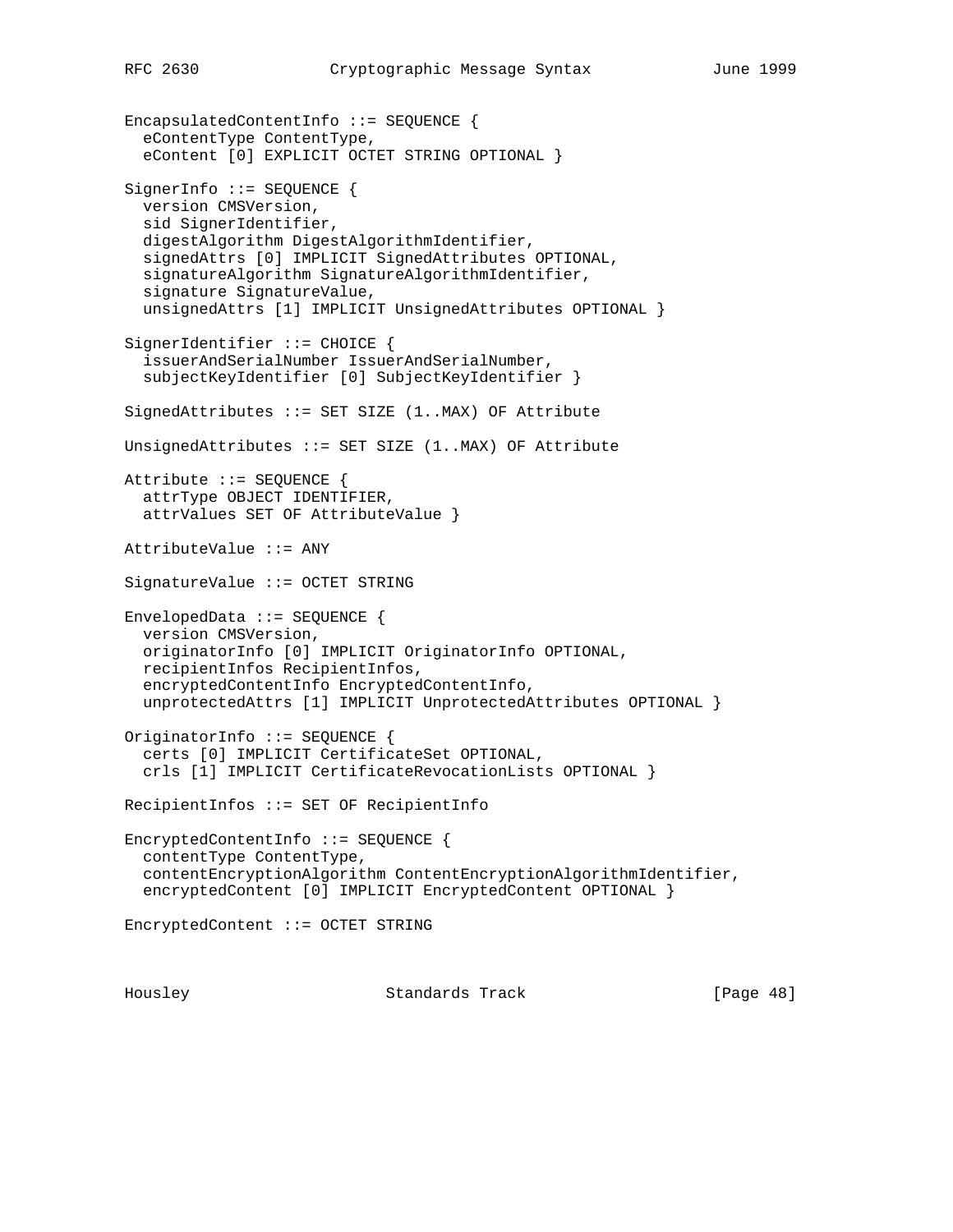```
UnprotectedAttributes ::= SET SIZE (1..MAX) OF Attribute
RecipientInfo ::= CHOICE {
  ktri KeyTransRecipientInfo,
   kari [1] KeyAgreeRecipientInfo,
  kekri [2] KEKRecipientInfo }
EncryptedKey ::= OCTET STRING
KeyTransRecipientInfo ::= SEQUENCE {
  version CMSVersion, -- always set to 0 or 2
  rid RecipientIdentifier,
  keyEncryptionAlgorithm KeyEncryptionAlgorithmIdentifier,
   encryptedKey EncryptedKey }
RecipientIdentifier ::= CHOICE {
   issuerAndSerialNumber IssuerAndSerialNumber,
   subjectKeyIdentifier [0] SubjectKeyIdentifier }
KeyAgreeRecipientInfo ::= SEQUENCE {
  version CMSVersion, -- always set to 3
   originator [0] EXPLICIT OriginatorIdentifierOrKey,
  ukm [1] EXPLICIT UserKeyingMaterial OPTIONAL,
  keyEncryptionAlgorithm KeyEncryptionAlgorithmIdentifier,
  recipientEncryptedKeys RecipientEncryptedKeys }
OriginatorIdentifierOrKey ::= CHOICE {
   issuerAndSerialNumber IssuerAndSerialNumber,
   subjectKeyIdentifier [0] SubjectKeyIdentifier,
   originatorKey [1] OriginatorPublicKey }
OriginatorPublicKey ::= SEQUENCE {
   algorithm AlgorithmIdentifier,
   publicKey BIT STRING }
RecipientEncryptedKeys ::= SEQUENCE OF RecipientEncryptedKey
RecipientEncryptedKey ::= SEQUENCE {
   rid KeyAgreeRecipientIdentifier,
   encryptedKey EncryptedKey }
KeyAgreeRecipientIdentifier ::= CHOICE {
   issuerAndSerialNumber IssuerAndSerialNumber,
   rKeyId [0] IMPLICIT RecipientKeyIdentifier }
```
Housley Standards Track [Page 49]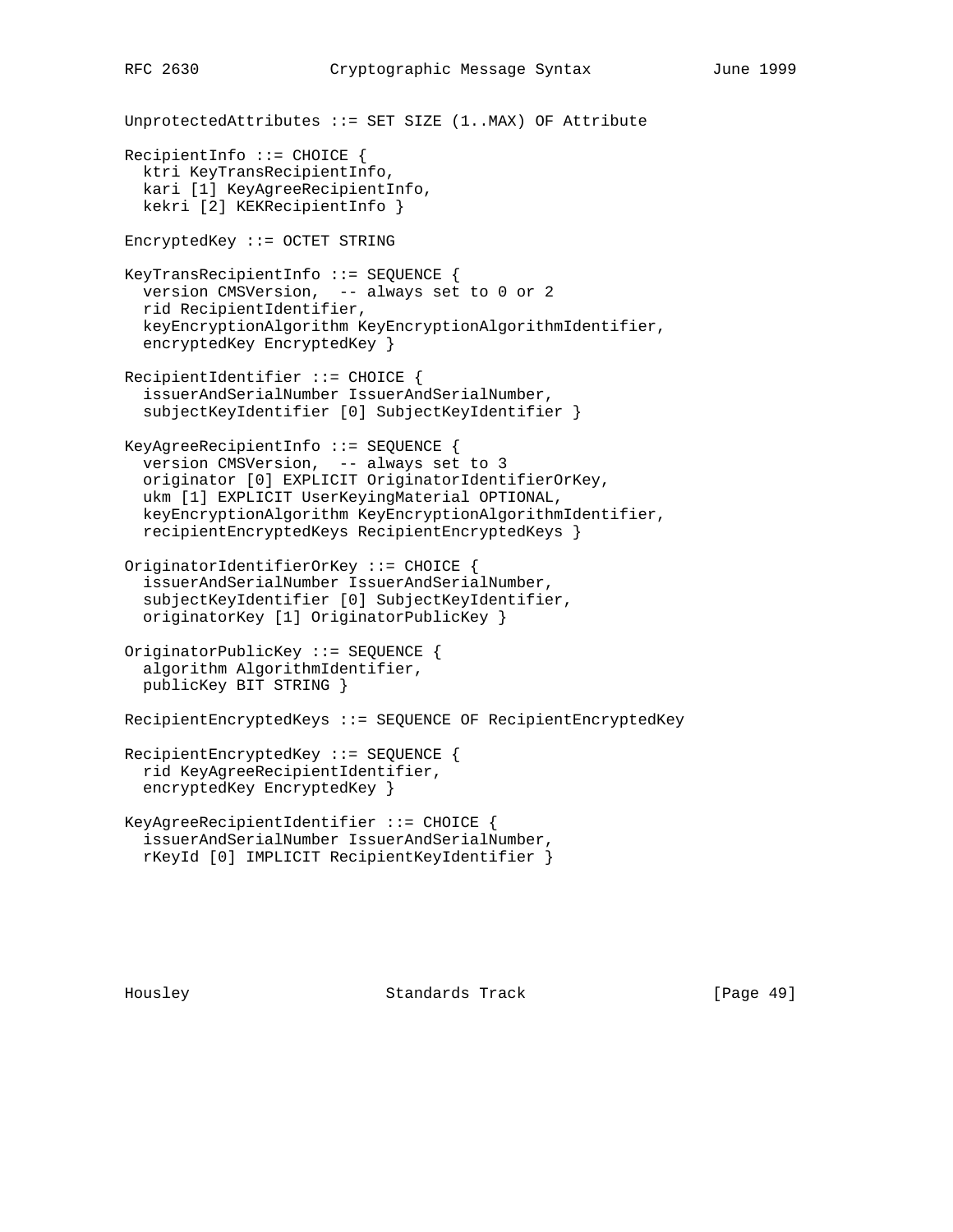RecipientKeyIdentifier ::= SEQUENCE { subjectKeyIdentifier SubjectKeyIdentifier, date GeneralizedTime OPTIONAL, other OtherKeyAttribute OPTIONAL } SubjectKeyIdentifier ::= OCTET STRING KEKRecipientInfo ::= SEQUENCE { version CMSVersion, -- always set to 4 kekid KEKIdentifier, keyEncryptionAlgorithm KeyEncryptionAlgorithmIdentifier, encryptedKey EncryptedKey } KEKIdentifier ::= SEQUENCE { keyIdentifier OCTET STRING, date GeneralizedTime OPTIONAL, other OtherKeyAttribute OPTIONAL } DigestedData ::= SEQUENCE { version CMSVersion, digestAlgorithm DigestAlgorithmIdentifier, encapContentInfo EncapsulatedContentInfo, digest Digest } Digest ::= OCTET STRING EncryptedData ::= SEQUENCE { version CMSVersion, encryptedContentInfo EncryptedContentInfo, unprotectedAttrs [1] IMPLICIT UnprotectedAttributes OPTIONAL } AuthenticatedData ::= SEQUENCE { version CMSVersion, originatorInfo [0] IMPLICIT OriginatorInfo OPTIONAL, recipientInfos RecipientInfos, macAlgorithm MessageAuthenticationCodeAlgorithm, digestAlgorithm [1] DigestAlgorithmIdentifier OPTIONAL, encapContentInfo EncapsulatedContentInfo, authenticatedAttributes [2] IMPLICIT AuthAttributes OPTIONAL, mac MessageAuthenticationCode, unauthenticatedAttributes [3] IMPLICIT UnauthAttributes OPTIONAL } AuthAttributes ::= SET SIZE (1..MAX) OF Attribute UnauthAttributes  $::=$  SET SIZE  $(1..$ MAX $)$  OF Attribute MessageAuthenticationCode ::= OCTET STRING

Housley Standards Track [Page 50]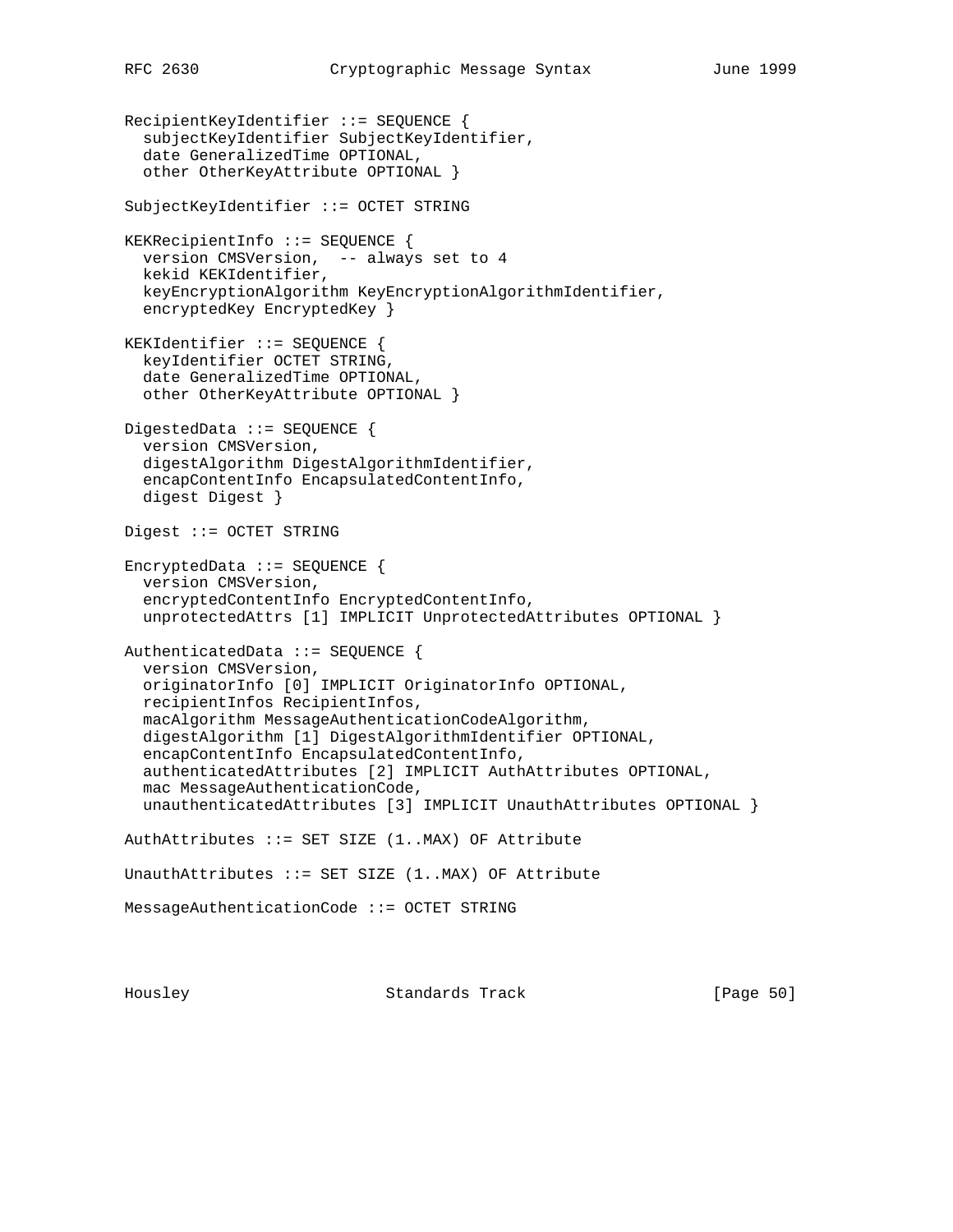DigestAlgorithmIdentifier ::= AlgorithmIdentifier SignatureAlgorithmIdentifier ::= AlgorithmIdentifier KeyEncryptionAlgorithmIdentifier ::= AlgorithmIdentifier ContentEncryptionAlgorithmIdentifier ::= AlgorithmIdentifier MessageAuthenticationCodeAlgorithm ::= AlgorithmIdentifier CertificateRevocationLists ::= SET OF CertificateList CertificateChoices ::= CHOICE { certificate Certificate, -- See X.509 extendedCertificate [0] IMPLICIT ExtendedCertificate, -- Obsolete attrCert [1] IMPLICIT AttributeCertificate } -- See X.509 & X9.57 CertificateSet ::= SET OF CertificateChoices IssuerAndSerialNumber ::= SEQUENCE { issuer Name, serialNumber CertificateSerialNumber } CMSVersion ::= INTEGER  $\{ v0(0), v1(1), v2(2), v3(3), v4(4) \}$ UserKeyingMaterial ::= OCTET STRING OtherKeyAttribute ::= SEQUENCE { keyAttrId OBJECT IDENTIFIER, keyAttr ANY DEFINED BY keyAttrId OPTIONAL } -- CMS Attributes MessageDigest ::= OCTET STRING SigningTime ::= Time Time ::= CHOICE { utcTime UTCTime, generalTime GeneralizedTime } Countersignature ::= SignerInfo

Housley Standards Track [Page 51]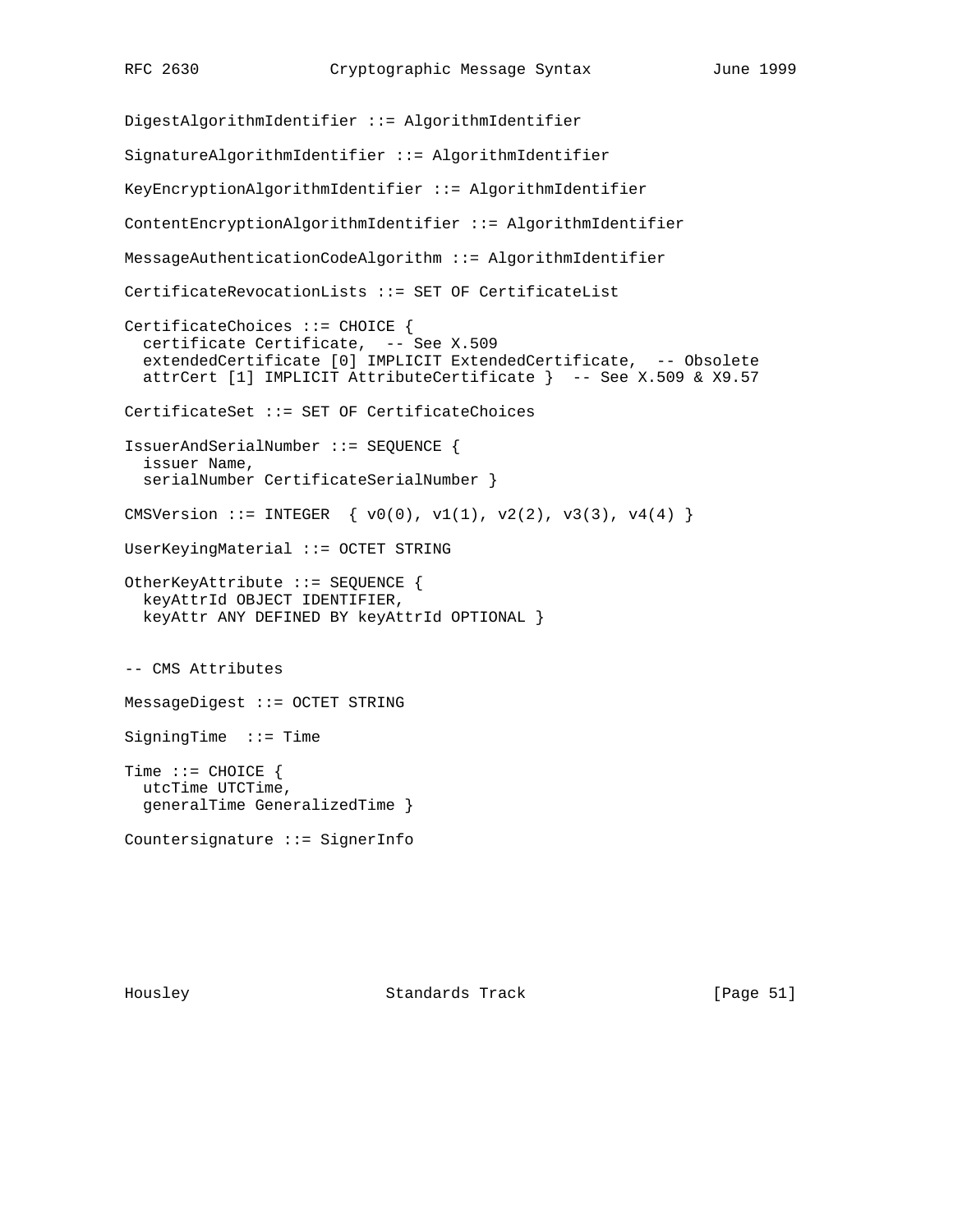-- Algorithm Identifiers sha-1 OBJECT IDENTIFIER  $::=$  { iso(1) identified-organization(3)  $oiw(14)$  secsig(3) algorithm(2) 26 } md5 OBJECT IDENTIFIER  $::=$  { iso(1) member-body(2) us(840) rsadsi(113549) digestAlgorithm(2) 5 }  $id-dsa-with-shell OBJECT IDENTIFIER ::= { iso(1) member-body(2) }$  us(840) x9-57 (10040) x9cm(4) 3 } rsaEncryption OBJECT IDENTIFIER  $::=$  { iso(1) member-body(2) us(840) rsadsi(113549) pkcs(1) pkcs-1(1) 1 } dh-public-number OBJECT IDENTIFIER  $::=$  { iso(1) member-body(2) us(840) ansi-x942(10046) number-type(2) 1 }  $id$ -alg-ESDH OBJECT IDENTIFIER  $::=$  { iso(1) member-body(2) us(840) rsadsi(113549) pkcs(1) pkcs-9(9) smime(16) alg(3) 5 }  $id$ -alg-CMS3DESwrap OBJECT IDENTIFIER  $::=$  {  $iso(1)$  member-body(2) us(840) rsadsi(113549) pkcs(1) pkcs-9(9) smime(16) alg(3) 6 }  $id$ -alg-CMSRC2wrap OBJECT IDENTIFIER ::=  $\{ iso(1)$  member-body(2) us(840) rsadsi(113549) pkcs(1) pkcs-9(9) smime(16) alg(3) 7 } des-ede3-cbc OBJECT IDENTIFIER  $::=$  { iso(1) member-body(2) us(840) rsadsi(113549) encryptionAlgorithm(3) 7 } rc2-cbc OBJECT IDENTIFIER  $::=$  { iso(1) member-body(2) us(840) rsadsi(113549) encryptionAlgorithm(3) 2 } hMAC-SHA1 OBJECT IDENTIFIER  $::=$  { iso(1) identified-organization(3)  $dod(6)$  internet(1) security(5) mechanisms(5) 8 1 2 } -- Algorithm Parameters KeyWrapAlgorithm ::= AlgorithmIdentifier RC2wrapParameter ::= RC2ParameterVersion RC2ParameterVersion ::= INTEGER CBCParameter ::= IV IV ::= OCTET STRING -- exactly 8 octets

Housley Standards Track [Page 52]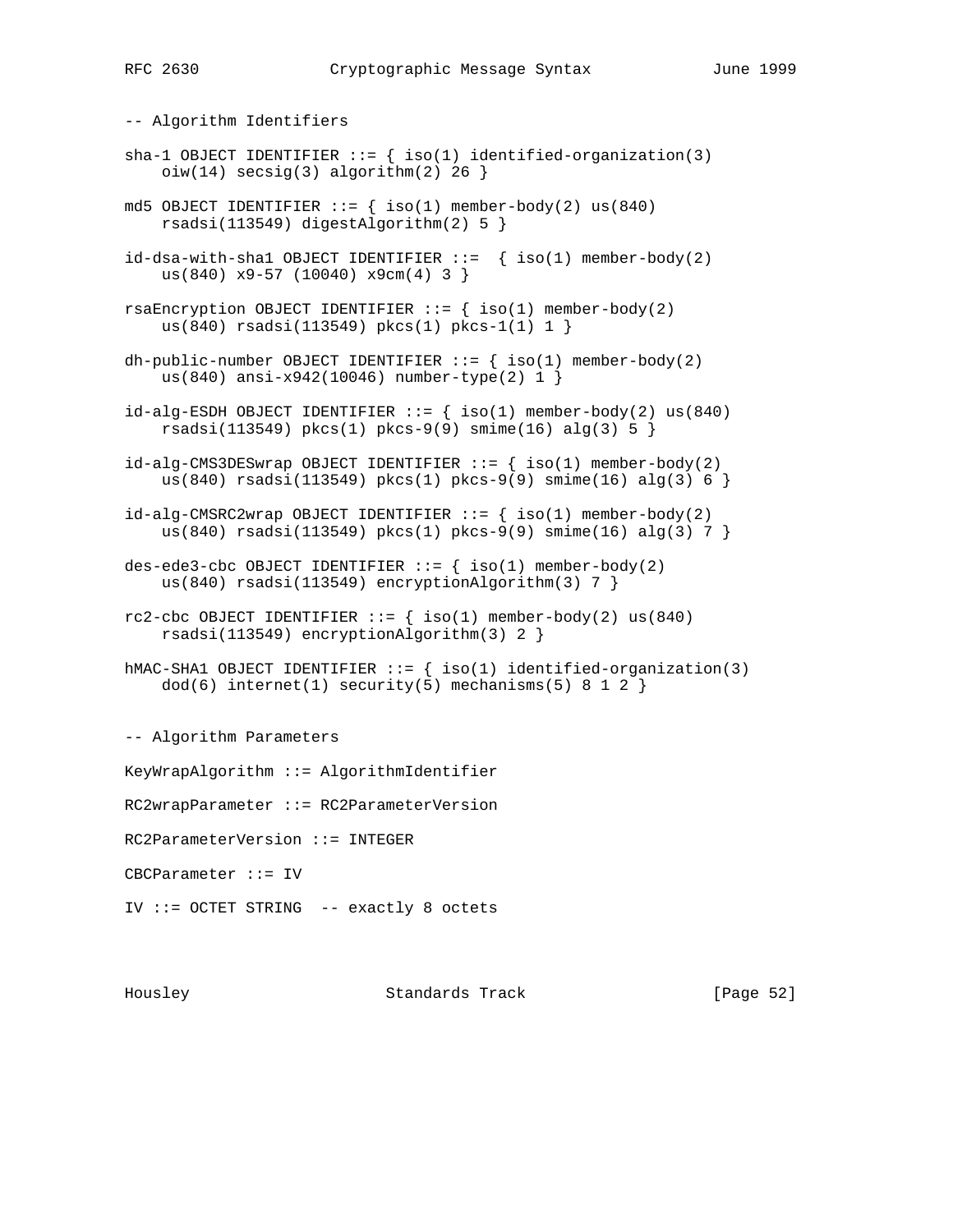RC2CBCParameter ::= SEQUENCE { rc2ParameterVersion INTEGER, iv OCTET STRING } -- exactly 8 octets -- Content Type Object Identifiers  $id-ct-contentInfo OBJECT IDENTIFYER ::= { iso(1) member-body(2) }$  us(840) rsadsi(113549) pkcs(1) pkcs-9(9) smime(16)  $ct(1) 6$ }  $id$ -data OBJECT IDENTIFIER ::= {  $iso(1)$  member-body(2) us(840) rsadsi(113549) pkcs(1) pkcs7(7) 1 }  $id-signedData OBJECT IDENTIFYIER :: = \{ iso(1) member-body(2)$  us(840) rsadsi(113549) pkcs(1) pkcs7(7) 2 }  $id$ -envelopedData OBJECT IDENTIFIER ::=  $\{ iso(1)$  member-body(2) us(840) rsadsi(113549) pkcs(1) pkcs7(7) 3 }  $id$ -digestedData OBJECT IDENTIFIER ::=  $\{ iso(1)$  member-body(2) us(840) rsadsi(113549) pkcs(1) pkcs7(7) 5 }  $id$ -encryptedData OBJECT IDENTIFIER  $::=$  {  $iso(1)$  member-body(2) us(840) rsadsi(113549) pkcs(1) pkcs7(7) 6 }  $id-ct-authData OBJECT IDENTIFYER ::= { iso(1) member-body(2) }$  us(840) rsadsi(113549) pkcs(1) pkcs-9(9) smime(16)  $ct(1) 2$ } -- Attribute Object Identifiers  $id$ -contentType OBJECT IDENTIFIER ::=  $\{ iso(1) member-body(2)$  us(840) rsadsi(113549) pkcs(1) pkcs9(9) 3 }  $id$ -messageDigest OBJECT IDENTIFIER  $::=$  {  $iso(1)$  member-body(2) us(840) rsadsi(113549) pkcs(1) pkcs9(9) 4 }  $id-signingTime$  OBJECT IDENTIFIER ::=  $\{ iso(1)$  member-body(2) us(840) rsadsi(113549) pkcs(1) pkcs9(9) 5 } id-countersignature OBJECT IDENTIFIER  $::=$  { iso(1) member-body(2) us(840) rsadsi(113549) pkcs(1) pkcs9(9) 6 }

Housley Standards Track [Page 53]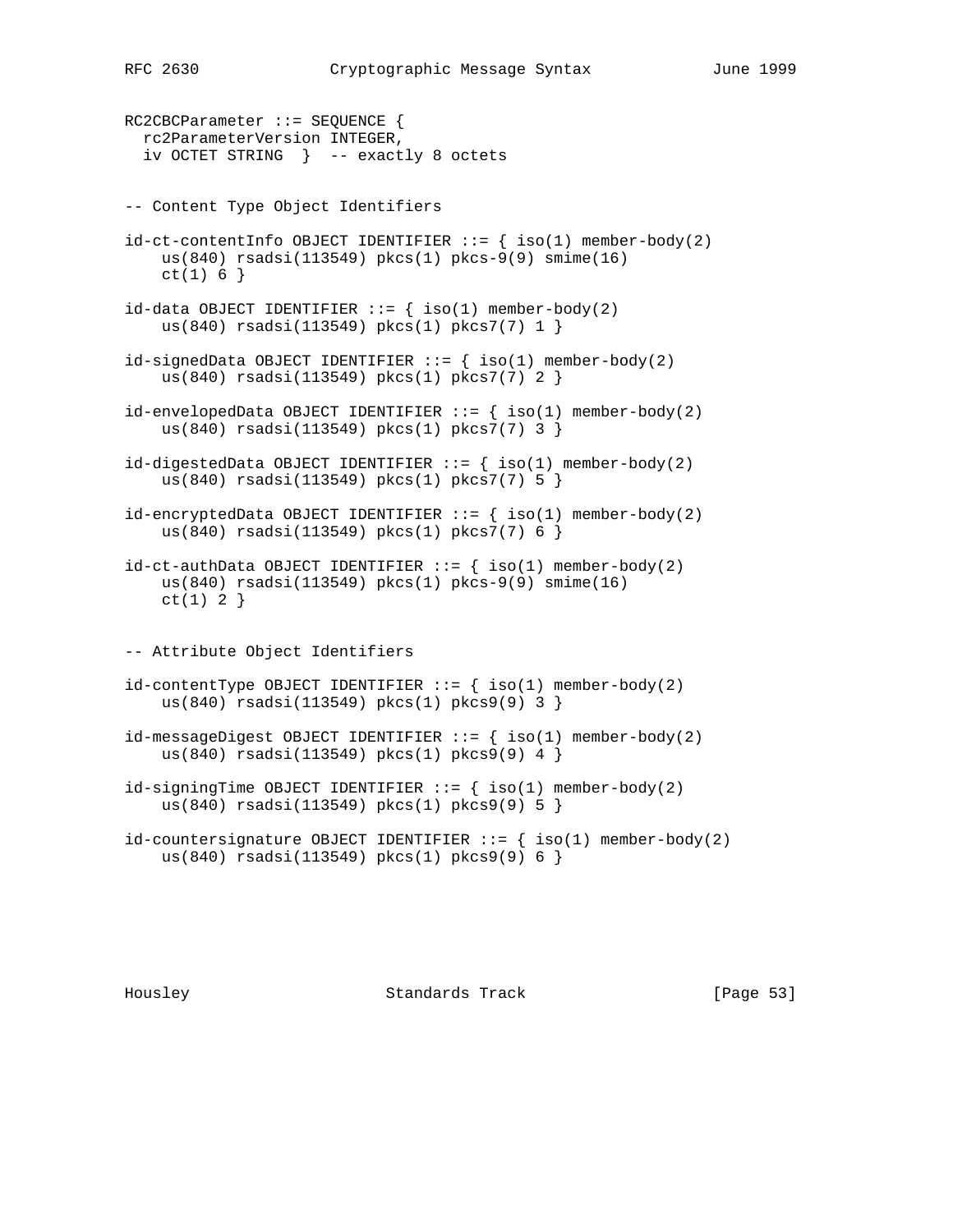-- Obsolete Extended Certificate syntax from PKCS#6

```
ExtendedCertificate ::= SEQUENCE {
  extendedCertificateInfo ExtendedCertificateInfo,
   signatureAlgorithm SignatureAlgorithmIdentifier,
  signature Signature }
ExtendedCertificateInfo ::= SEQUENCE {
```

```
 version CMSVersion,
 certificate Certificate,
 attributes UnauthAttributes }
```
Signature ::= BIT STRING

END -- of CryptographicMessageSyntax

Housley Standards Track [Page 54]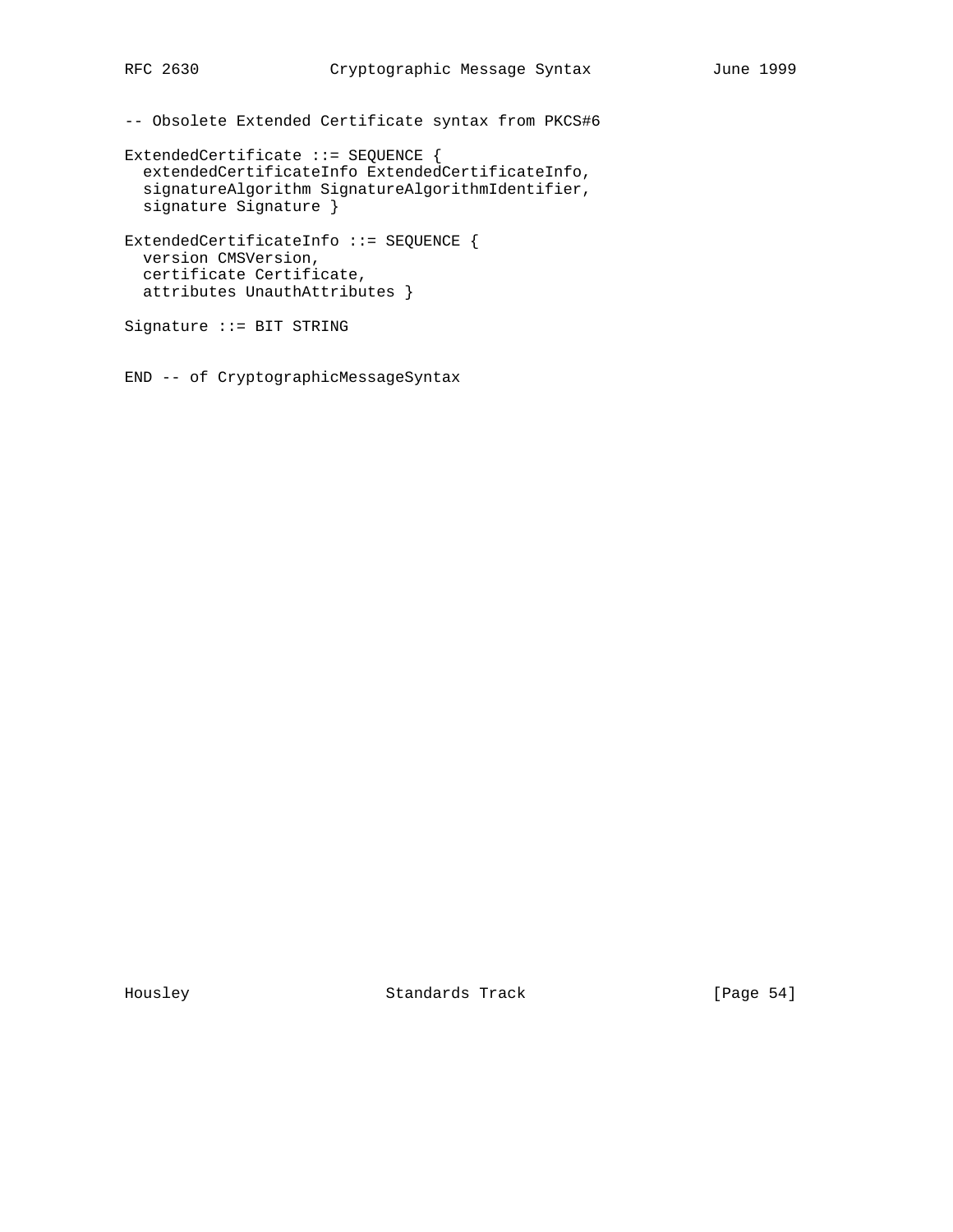References

| 3DES      | American National Standards Institute. ANSI X9.52-1998,<br>Triple Data Encryption Algorithm Modes of Operation. 1998.                               |  |
|-----------|-----------------------------------------------------------------------------------------------------------------------------------------------------|--|
| DES       | American National Standards Institute. ANSI X3.106,<br>"American National Standard for Information Systems - Data<br>Link Encryption". 1983.        |  |
| DH-X9.42  | Rescorla, E., "Diffie-Hellman Key Agreement Method",<br>RFC 2631, June 1999.                                                                        |  |
| DSS       | National Institute of Standards and Technology.<br>FIPS Pub 186: Digital Signature Standard. 19 May 1994.                                           |  |
| ESS       | Hoffman, P., Editor, "Enhanced Security Services for<br>S/MIME", RFC 2634, June 1999.                                                               |  |
| HMAC      | Krawczyk, H., "HMAC: Keyed-Hashing for Message<br>Authentication", RFC 2104, February 1997.                                                         |  |
| MD5       | Rivest, R., "The MD5 Message-Digest Algorithm", RFC 1321,<br>April 1992.                                                                            |  |
| MODES     | National Institute of Standards and Technology.<br>FIPS Pub 81: DES Modes of Operation. 2 December 1980.                                            |  |
| MSG       | Ramsdell, B., Editor, "S/MIME Version 3 Message<br>Specification", RFC 2633, June 1999.                                                             |  |
| NEWPKCS#1 | Kaliski, B., "PKCS #1: RSA Encryption, Version 2.0",<br>RFC 2347, October 1998.                                                                     |  |
| PROFILE   | Housley, R., Ford, W., Polk, W. and D. Solo, "Internet<br>X.509 Public Key Infrastructure: Certificate and CRL<br>Profile", RFC 2459, January 1999. |  |
| PKCS#1    | Kaliski, B., "PKCS #1: RSA Encryption, Version 1.5.",<br>RFC 2313, March 1998.                                                                      |  |
| PKCS#6    | RSA Laboratories. PKCS #6: Extended-Certificate Syntax<br>Standard, Version 1.5. November 1993.                                                     |  |
| PKCS#7    | Kaliski, B., "PKCS #7: Cryptographic Message Syntax,<br>Version 1.5.", RFC 2315, March 1998.                                                        |  |
| PKCS#9    | RSA Laboratories. PKCS #9: Selected Attribute Types,<br>Version 1.1. November 1993.                                                                 |  |
| Housley   | Standards Track<br>[Page 55]                                                                                                                        |  |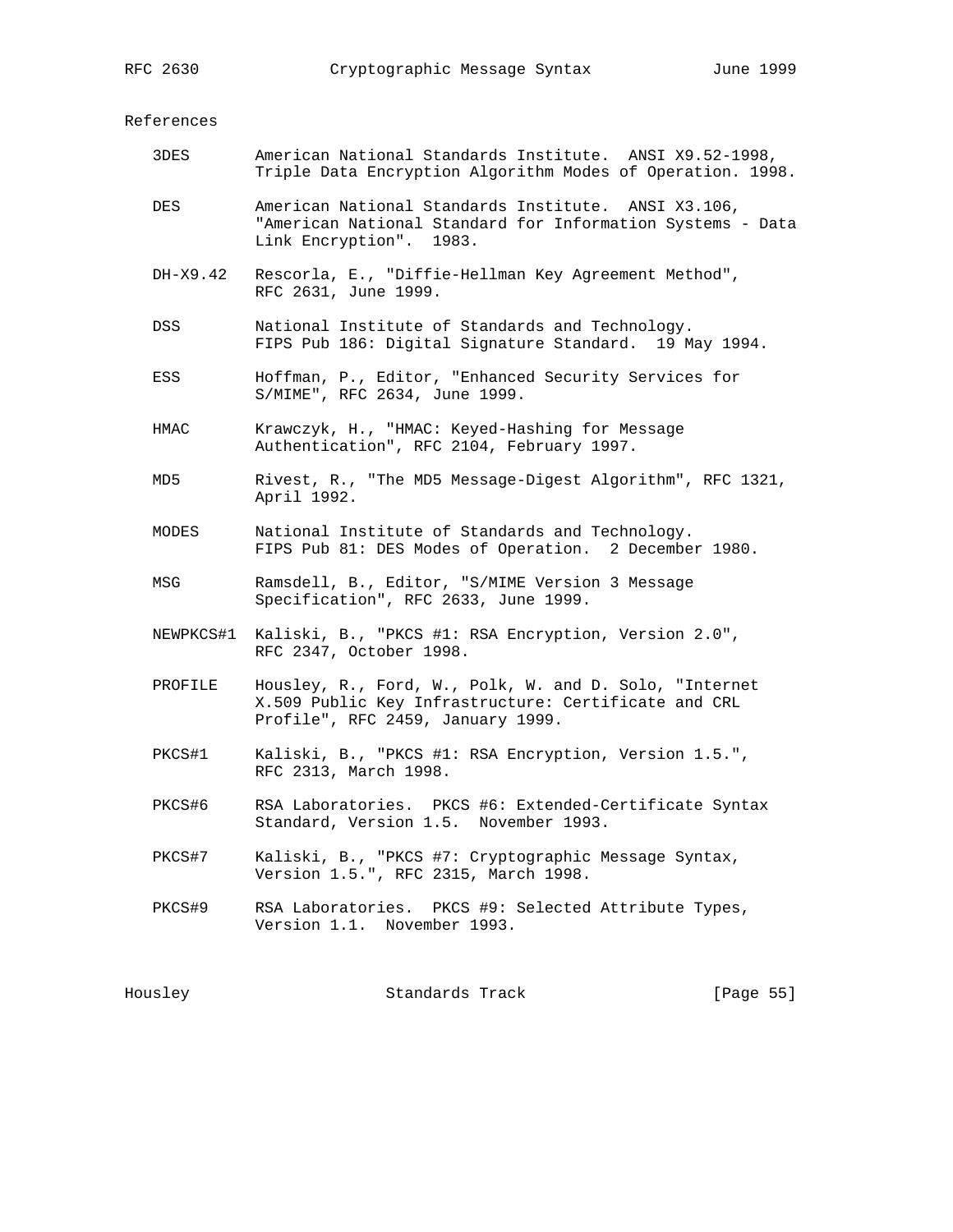- RANDOM Eastlake, D., Crocker, S. and J. Schiller, "Randomness Recommendations for Security", RFC 1750, December 1994.
- RC2 Rivest, R., "A Description of the RC2 (r) Encryption Algorithm", RFC 2268, March 1998.
- SHA1 National Institute of Standards and Technology. FIPS Pub 180-1: Secure Hash Standard. 17 April 1995.
- X.208-88 CCITT. Recommendation X.208: Specification of Abstract Syntax Notation One (ASN.1). 1988.
- X.209-88 CCITT. Recommendation X.209: Specification of Basic Encoding Rules for Abstract Syntax Notation One (ASN.1). 1988.
- X.501-88 CCITT. Recommendation X.501: The Directory Models. 1988.
- X.509-88 CCITT. Recommendation X.509: The Directory Authentication Framework. 1988.
- X.509-97 ITU-T. Recommendation X.509: The Directory Authentication Framework. 1997.

### Security Considerations

 The Cryptographic Message Syntax provides a method for digitally signing data, digesting data, encrypting data, and authenticating data.

 Implementations must protect the signer's private key. Compromise of the signer's private key permits masquerade.

 Implementations must protect the key management private key, the key-encryption key, and the content-encryption key. Compromise of the key management private key or the key-encryption key may result in the disclosure of all messages protected with that key. Similarly, compromise of the content-encryption key may result in disclosure of the associated encrypted content.

 Implementations must protect the key management private key and the message-authentication key. Compromise of the key management private key permits masquerade of authenticated data. Similarly, compromise of the message-authentication key may result in undetectable modification of the authenticated content.

Housley Standards Track [Page 56]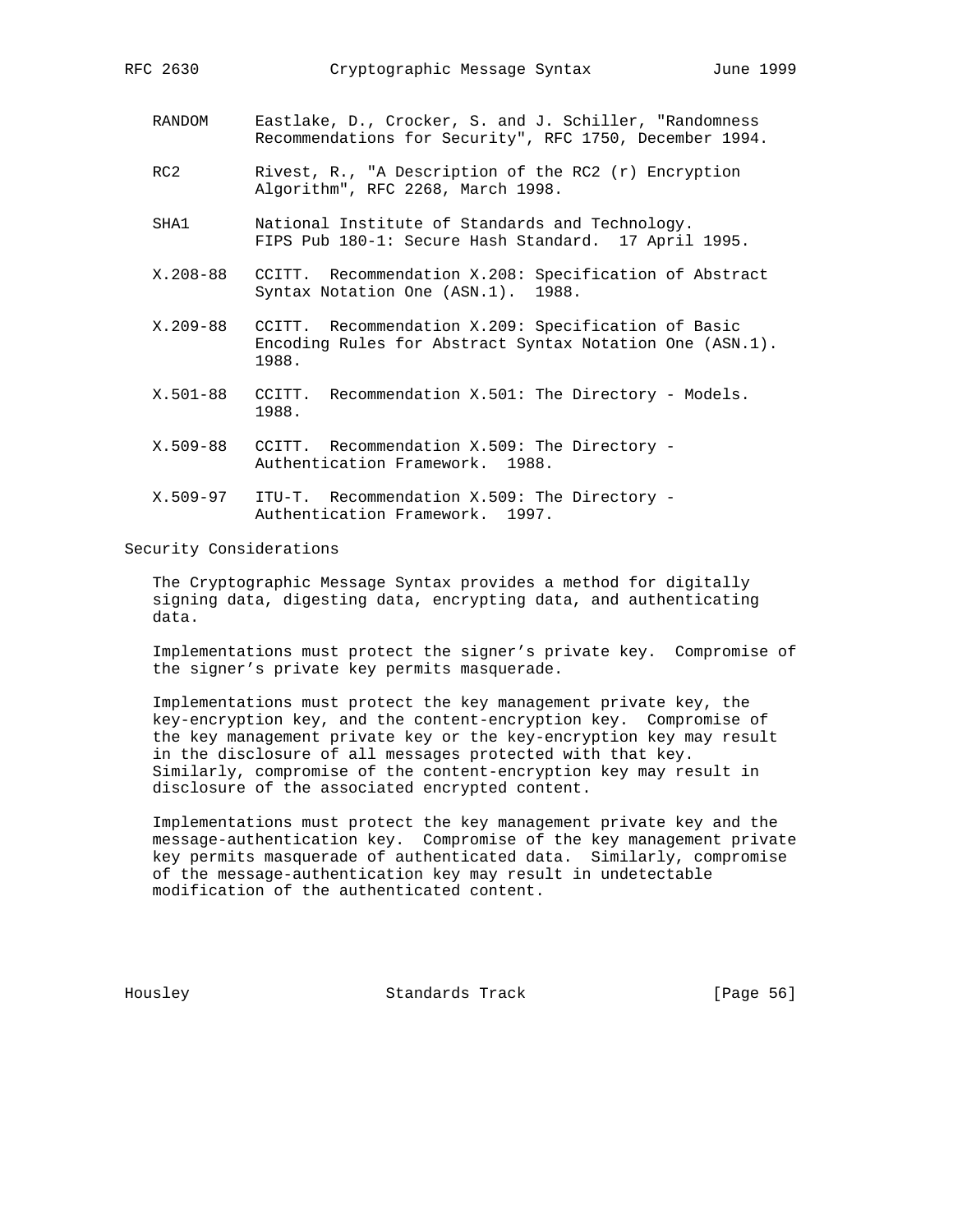Implementations must randomly generate content-encryption keys, message-authentication keys, initialization vectors (IVs), and padding. Also, the generation of public/private key pairs relies on a random numbers. The use of inadequate pseudo-random number generators (PRNGs) to generate cryptographic keys can result in little or no security. An attacker may find it much easier to reproduce the PRNG environment that produced the keys, searching the resulting small set of possibilities, rather than brute force searching the whole key space. The generation of quality random numbers is difficult. RFC 1750 [RANDOM] offers important guidance in this area, and Appendix 3 of FIPS Pub 186 [DSS] provides one quality PRNG technique.

 When using key agreement algorithms or previously distributed symmetric key-encryption keys, a key-encryption key is used to encrypt the content-encryption key. If the key-encryption and content-encryption algorithms are different, the effective security is determined by the weaker of the two algorithms. If, for example, a message content is encrypted with 168-bit Triple-DES and the Triple-DES content-encryption key is wrapped with a 40-bit RC2 key, then at most 40 bits of protection is provided. A trivial search to determine the value of the 40-bit RC2 key can recover Triple-DES key, and then the Triple-DES key can be used to decrypt the content. Therefore, implementers must ensure that key-encryption algorithms are as strong or stronger than content-encryption algorithms.

 Section 12.6 specifies key wrap algorithms used to encrypt a Triple- DES [3DES] content-encryption key with a Triple-DES key-encryption key or to encrypt a RC2 [RC2] content-encryption key with a RC2 key encryption key. The key wrap algorithms make use of CBC mode [MODES]. These key wrap algorithms have been reviewed for use with Triple and RC2. They have not been reviewed for use with other cryptographic modes or other encryption algorithms. Therefore, if a CMS implementation wishes to support ciphers in addition to Triple- DES or RC2, then additional key wrap algorithms need to be defined to support the additional ciphers.

 Implementers should be aware that cryptographic algorithms become weaker with time. As new cryptoanalysis techniques are developed and computing performance improves, the work factor to break a particular cryptographic algorithm will reduce. Therefore, cryptographic algorithm implementations should be modular allowing new algorithms to be readily inserted. That is, implementers should be prepared for the set of mandatory to implement algorithms to change over time.

 The countersignature unauthenticated attribute includes a digital signature that is computed on the content signature value, thus the countersigning process need not know the original signed content.

Housley Standards Track [Page 57]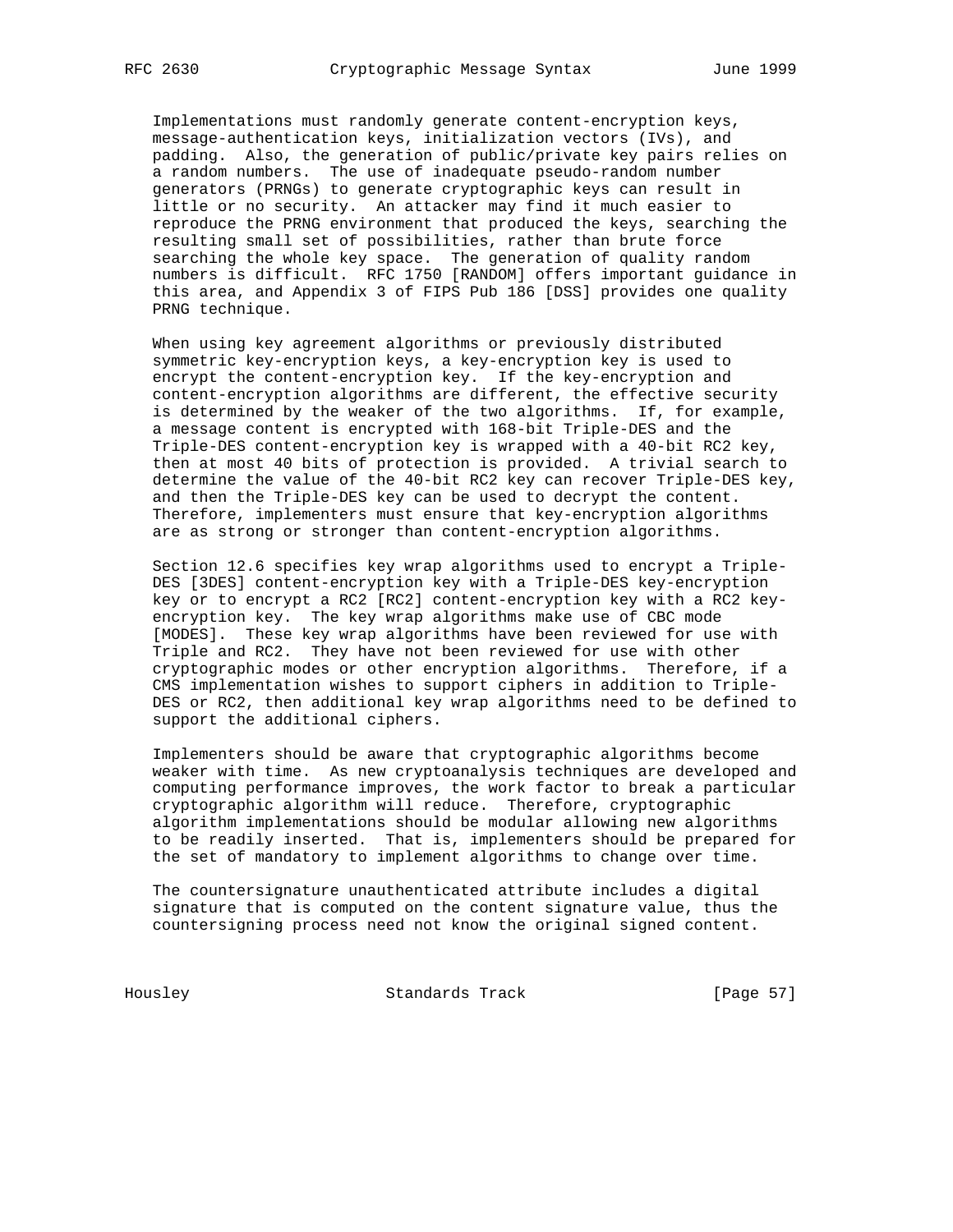This structure permits implementation efficiency advantages; however, this structure may also permit the countersigning of an inappropriate signature value. Therefore, implementations that perform countersignatures should either verify the original signature value prior to countersigning it (this verification requires processing of the original content), or implementations should perform countersigning in a context that ensures that only appropriate signature values are countersigned.

 Users of CMS, particularly those employing CMS to support interactive applications, should be aware that PKCS #1 Version 1.5 as specified in RFC 2313 [PKCS#1] is vulnerable to adaptive chosen ciphertext attacks when applied for encryption purposes. Exploitation of this identified vulnerability, revealing the result of a particular RSA decryption, requires access to an oracle which will respond to a large number of ciphertexts (based on currently available results, hundreds of thousands or more), which are constructed adaptively in response to previously-received replies providing information on the successes or failures of attempted decryption operations. As a result, the attack appears significantly less feasible to perpetrate for store-and-forward S/MIME environments than for directly interactive protocols. Where CMS constructs are applied as an intermediate encryption layer within an interactive request-response communications environment, exploitation could be more feasible.

 An updated version of PKCS #1 has been published, PKCS #1 Version 2.0 [NEWPKCS#1]. This new document will supersede RFC 2313. PKCS #1 Version 2.0 preserves support for the encryption padding format defined in PKCS #1 Version 1.5 [PKCS#1], and it also defines a new alternative. To resolve the adaptive chosen ciphertext vulnerability, the PKCS #1 Version 2.0 specifies and recommends use of Optimal Asymmetric Encryption Padding (OAEP) when RSA encryption is used to provide confidentiality. Designers of protocols and systems employing CMS for interactive environments should either consider usage of OAEP, or should ensure that information which could reveal the success or failure of attempted PKCS #1 Version 1.5 decryption operations is not provided. Support for OAEP will likely be added to a future version of the CMS specification.

## Acknowledgments

 This document is the result of contributions from many professionals. I appreciate the hard work of all members of the IETF S/MIME Working Group. I extend a special thanks to Rich Ankney, Tim Dean, Steve Dusse, Carl Ellison, Peter Gutmann, Bob Jueneman, Stephen Henson, Paul Hoffman, Scott Hollenbeck, Don Johnson, Burt Kaliski, John Linn, John Pawling, Blake Ramsdell, Francois Rousseau, Jim Schaad, and Dave Solo for their efforts and support.

Housley Standards Track [Page 58]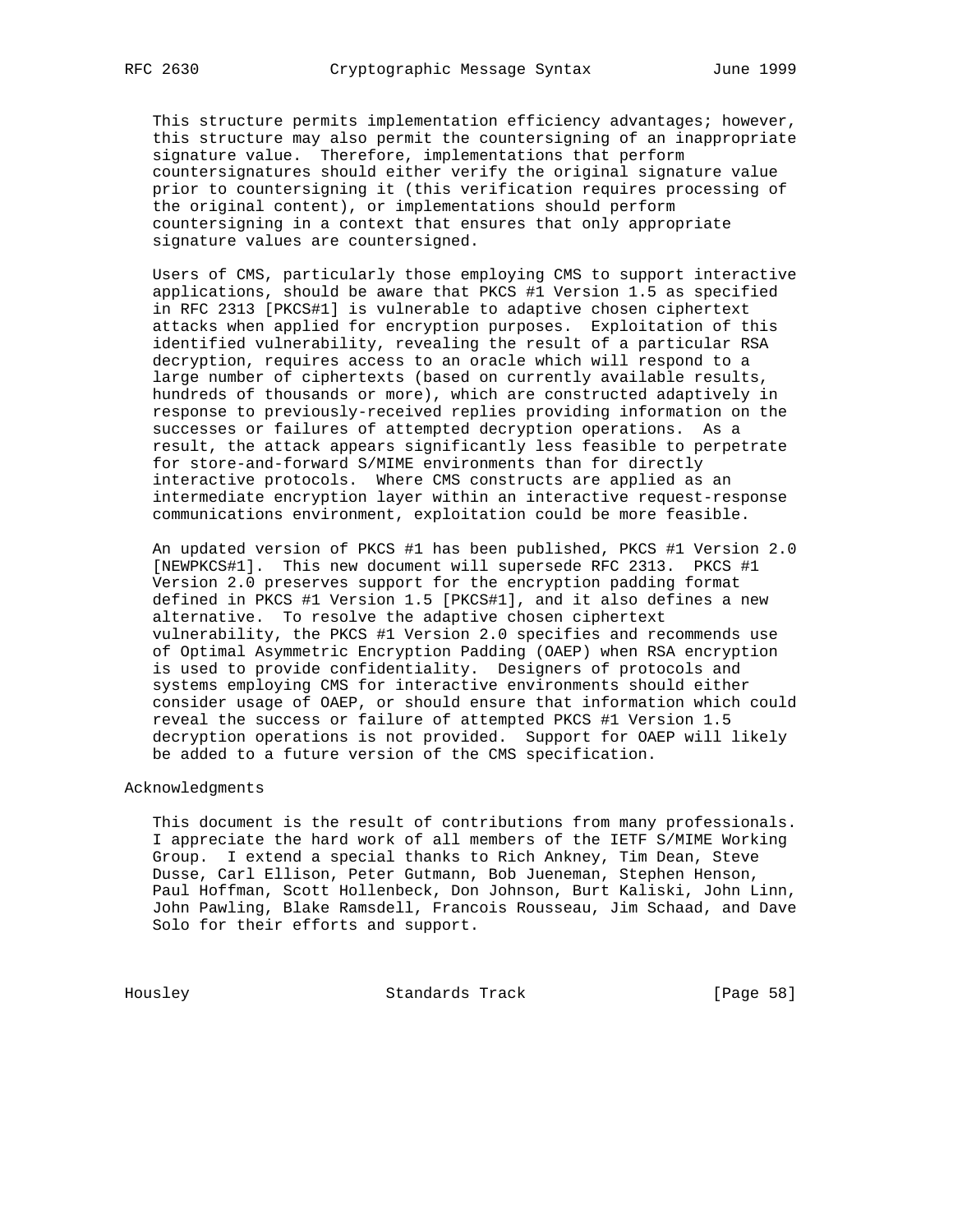Author's Address

 Russell Housley SPYRUS 381 Elden Street Suite 1120 Herndon, VA 20170 USA

EMail: housley@spyrus.com

Housley Standards Track [Page 59]